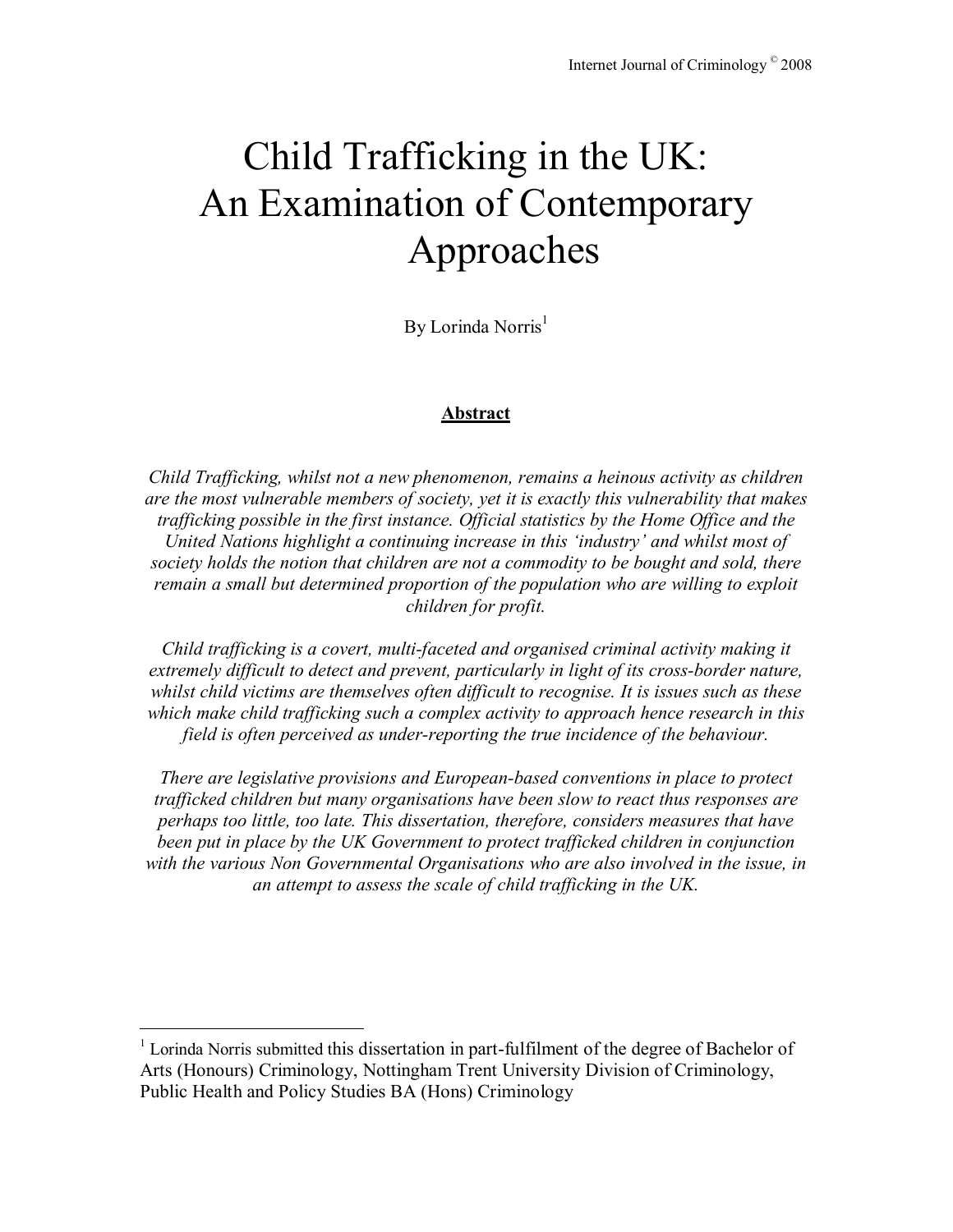## **Acknowledgements**

I am grateful for all the support I have received whilst researching and writing up this dissertation. Thanks especially to Natasha Chubbock for helping me through every step and keeping me motivated. Iíd like to thank Aarti Kapoor who gave up her time to conduct an interview with me on such a sensitive issue. I'd also like to take this time to thank anyone who has contributed in any way, shape or form to the completion of this project report.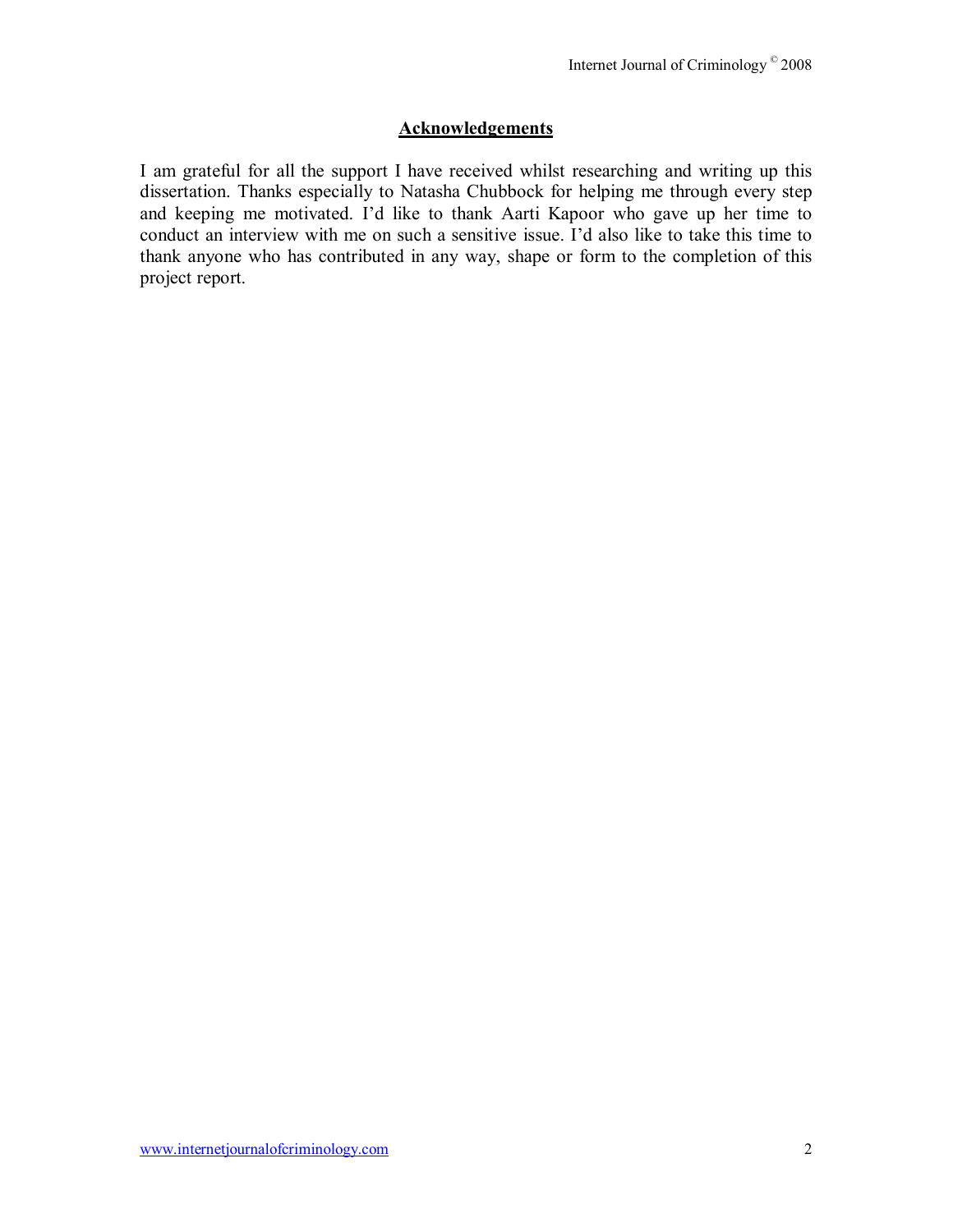# **Chapter 1: Introduction**

Trafficking in Human Beings is not a new phenomenon; what *is* new, however, is the transnational character of trafficking and its scale (O'Connell-Davidson, 2006). Van Liempt reported that ëincreased demands for cheap labour and sex, coupled with restrictions on legal migration possibilities, have clearly opened a niche for traffickers' (2006: 28). The phenomenon of trafficking could not have grown to its current extent if market forces did not support such an industry.

International organisations, Governments and Non-Governmental Organisations (NGO's) are now busy devising strategies to combat trafficking. A diverse array of responses to trafficking in children in particular, have been put in place since 2000 with the first internationally agreed definition of trafficking set out in the Palermo Protocol, a European Convention on Action against Trafficking in Human Beings in 2005 and the UK Government's National 'Action Plan on Tackling Human Trafficking' published in 2007. The first international anti-trafficking convention was adopted in 1904 to ëeliminate the trafficking of white women and children for the purposes of prostitutioní (Reilly, 2006: 105); the immediate link being with sexual exploitation. The first United Nations (UN) Convention to deal with trafficking was not implemented until 1949 and was entitled the 'UN Convention on the Suppression of Trafficking in Women' (van Liempt, 2006), though this treaty was not widely ratified and came under heavy criticism at the time (ibid).

During the 1980s and the beginning of the 1990s, trafficking became an issue again at a UN and European level. Van Liempt (2006) believes that two of the main reasons for the revival of the issue of trafficking were due to the strong feminist movement at the time and growing concern over HIV and AIDS. In the late 1990s the ëEuropean Parliament...went beyond traditional female-oriented concept of trafficking and adopted the term 'trafficking in Human Beings'' (Liempt, 2006: 29). In 1998, the UN General Assembly finally ërecognised the need to develop an international regime to address transnational organised crime' (Gallagher, 2006: 154). Noting the vast increase in the number of women and children being exploited at the hands of traffickers and the growth of organised crime networks, the UN Palermo Protocol to Prevent, Suppress and Punish Trafficking in Persons, Especially Women and Children (2000) was implemented (Reilly, 2006) which included children and men in the trafficking definition.

The Palermo Protocol (2000) is now a ëstandard against which laws, policies and practices relating to trafficking can be judged' (Reilly,  $2006$ : 108). Article 3 (a) of the Palermo Protocol states that

ëTrafficking in persons shall mean the recruitment, transportation, transfer, harbouring or receipt of persons, by means of the threat or use of force or other forms of coercion, of abduction, of fraud, of deception, of the abuse of power or of a position of vulnerability or of the giving or receiving of payments or benefits to achieve consent of a person having control over another person, for the purpose of exploitation. Exploitation shall include at a minimum, the exploitation, forced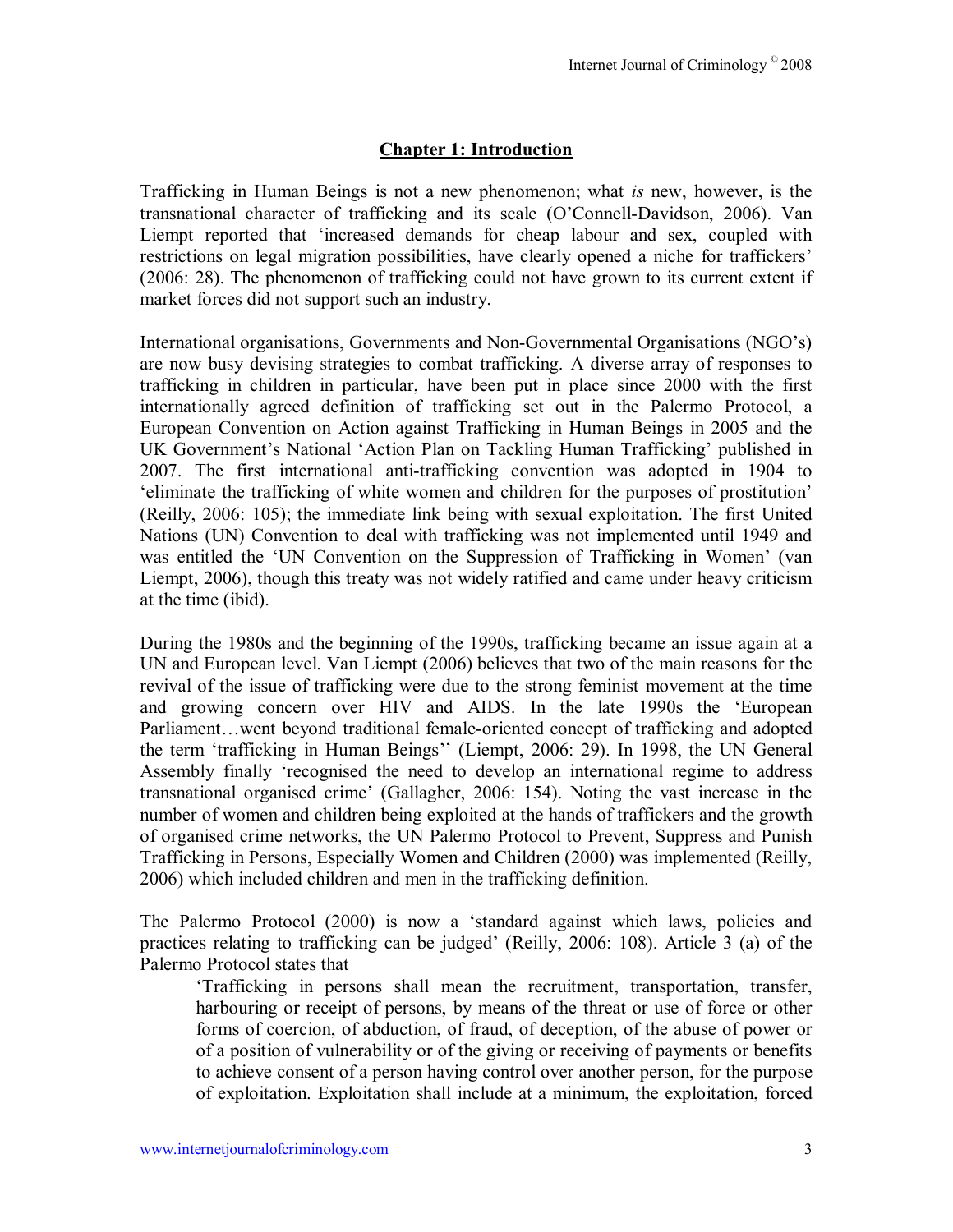labour, or services, slavery or practices similar to slavery, servitude or the removal of organs.<sup>7</sup>

Article 3 (c) concludes with 'the recruitment, transportation, transfer, harbouring or receipt of a child for a purpose of exploitation shall be considered 'trafficking in persons' even if this does not involve any of the means set forth in subparagraph (a) of this article?

A 'child' is defined under The Children Act 1989 and 2004 as anyone who is under the age of eighteen, in compliance with the Convention on the Rights of the Child (CRC).

This dissertation aims to provide an explanation of the global phenomenon that is child trafficking, with reference to the variety of reasons as to why children are targeted for trafficking purposes. It includes a critical analysis of the UK Government's responses to child trafficking, legislation implemented to tackle the global issue and published reports and responses by NGO's involved.

Chapter 1 offers an overview of what child trafficking is, with a brief history behind the conventions adopted in order to combat trafficking and examines the longevity of child trafficking as a phenomenon.

Chapter 2 is an examination of the variety of reasons as to why children are targeted for trafficking purposes and from where they are trafficked. It examines the extent of child trafficking whilst taking into account the hidden nature of such activities and the difficulties in ascertaining the true extent of trafficking.

Chapter 3 looks at Government legislation implemented and responses to the topic. It analyses the limitations and strengths of these responses and includes recommendations that could be taken into account.

Chapter 4 is an examination of NGO responses to child trafficking and highlights research that has been published in order to attract the Governments attention to the issue of child trafficking.

Chapter 5 offers an analysis of all the key arguments in relation to child trafficking. It explains what they mean in terms of the current approach to the issue of trafficking, and offers recommendations in terms of both directions we are heading in and those factors we need to address in the future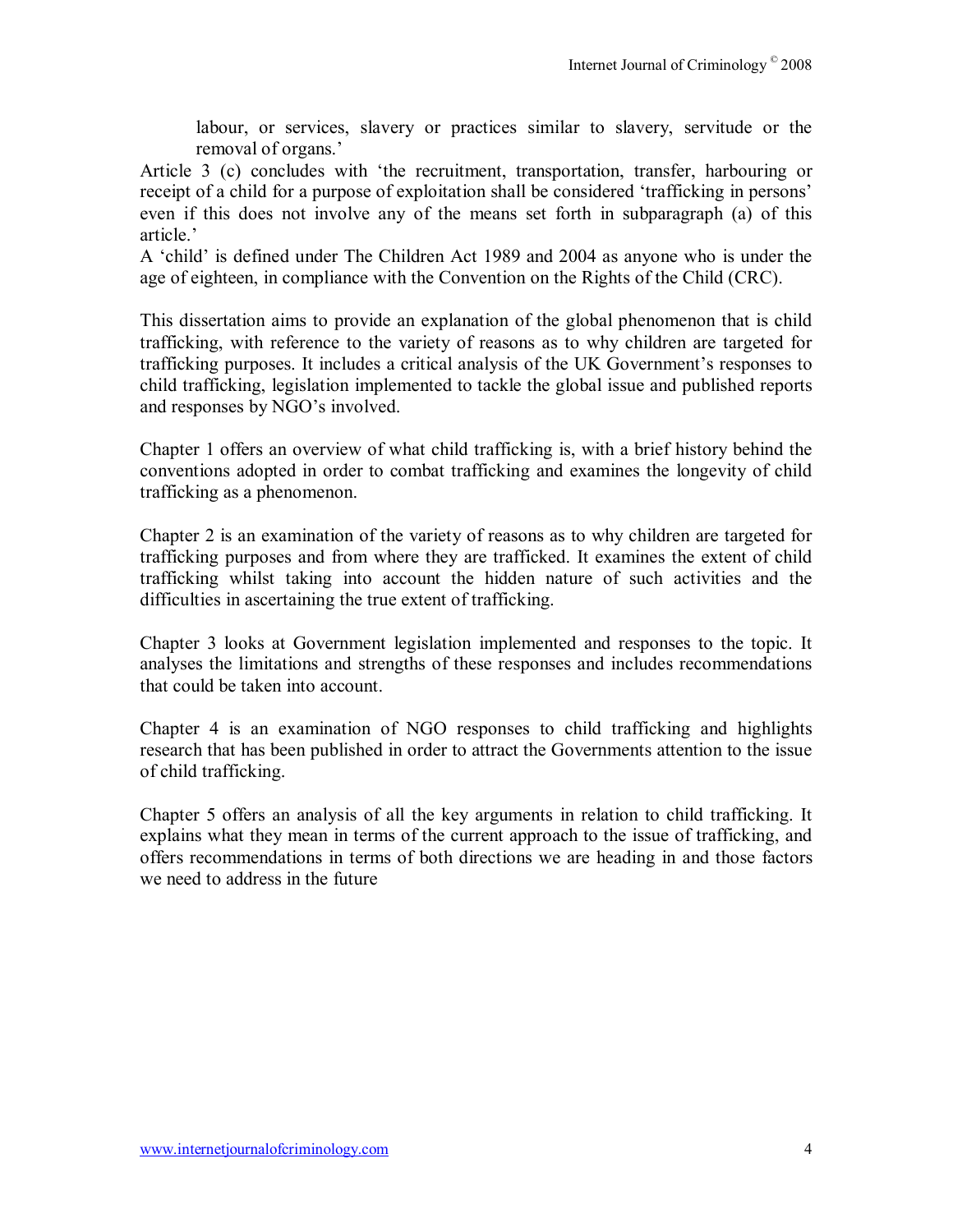# **Chapter 2: Methodology**

In order to fully address the various research questions in this thesis, such as the exploration of where children are trafficked from and core reasons behind trafficking of children, both quantitative and qualitative research methods have been drawn upon in this research study. The nature of the topic is a sensitive one so the majority of the research was formed through the analysis of secondary data such as books, journals, the Internet and reports published by organisations involved and associated with child trafficking, such as the CEOP, ECPAT, NSPCC and UNICEF UK to name but a few.

According to Bryman secondary analysis is ëanalysis of data by researchers who will probably not have been involved in the collection of data' (2004: 201) and in addition, is concerned with 'analysing already collected data within another study' (Sarantakos, 2005: 297). Secondary analysis allows for the examination of existing data yet can produce new and more detailed information, including the emergence of conclusions that differ to those in the original report (Sarantakos, 2005). The advantages of secondary analysis are that it is 'high quality data' (Bryman,  $2001$ : 197) and in this instance, samples used in research assessing how to prevent child trafficking have been gathered from various regions of the UK allowing for a wider geographical representation in the results (Sarantakos, 2005). The assessment of reports published by a variety of NGOs allowed for an analysis of different interpretations into the issues surrounding child trafficking. One such example is that ECPAT UK and UNICEF UK work in conjunction to publish papers and develop plans for the Home Office which tackle a variety of areas related to the issue. With the use of data from Home Office et al, the secondary analyst benefits from using information collected by experienced researchers whose data is often more representative as they have access to a larger pool of sources. Internet-based archives of articles from current newspapers such as The Guardian and media sources such as the BBC allow for an alternative assessment of Home Office and NGO publications as they are an independent yet contemporary source on continually changing reforms.

An additional strength of secondary analysis is quick and easy access to materials as documentary research is largely free of the restrictions and difficulties faced in primary data research, supported by Sarantakos who states that 'researchers do not encounter rejection, non-response, bias, or any other respondent-based problems' (2005: 298). The use of secondary data is also less time consuming as the research does not involve the collection of raw data, as would be the case in using a primary-based approach (Bryman, 2004). The availability of documents electronically and through the Internet makes the task even easier, therefore, enabling the secondary analyst to amass a substantial collection of information from a range of sources (Sarantakos, 2005).

There are, however, some disadvantages of secondary data analysis which, according to Bryman are 'the lack of familiarity with data' and 'complexity of the data.' (2001: 200). In some instances the data can be analysed by the individual in a different context to that proposed by the author or the documents may be biased, since they represent the view of their authors. Bias is also linked to the reliability of sources and according to Bryman,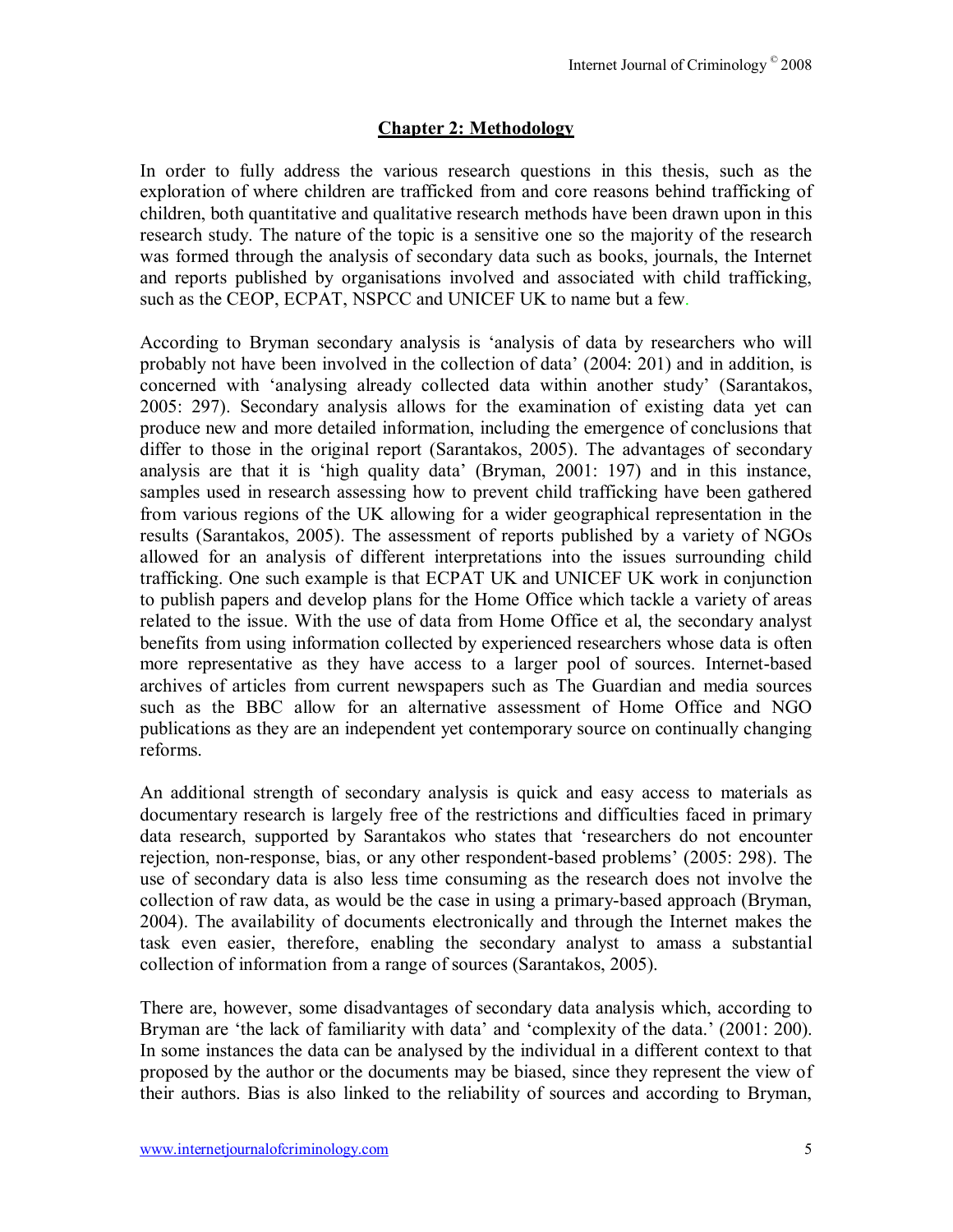ëreliability seems to be jeopardized because definitions and policies regarding the phenomena to be counted vary over time' (2004: 211). Academic books, used throughout for secondary analysis, become dated quickly due to the period of time associated with writing such texts, thus they may not reflect policy or legislative changes that have occurred since being published. However, one possible way to counteract this issue is the use of academic journals, usually published on a more frequent basis thus reflecting contemporary attitudes towards a particular issue, whilst providing both academic and practitioner accounts.

In light of such factors, primary or empirical research has also been conducted to offer an alternative insight into the issues. Data collection involved the use of a semi-structured interview with a member of staff from the Child Exploitation and Online Protection Centre.

A semi-structured interview refers to a context in which the 'interviewer has a series of questions that are in the general form of an interview schedule but is able to vary the sequence of questions' (Bryman, 2004: 113).

The advantage of semi-structured interviews is that 'the respondent can answer in their own terms' (Bryman, 2001: 143) thus data collected will be more varied as the respondents have the opportunity to divulge more specific information to open questions and there is the chance for the researcher to adapt the questions throughout the interview process. This method also potentially gives the researcher a greater level of knowledge and understanding of the issue at hand; furthermore interviews allow the ëopportunity to record spontaneous answers' (Sarantakos, 2005: 286), especially if the respondent does not have as much time available to answer questions as when questionnaires are employed.

The interview lasted approximately one half-hour, and was completed in person with a schedule of the questions sent out in advance of the final interview. The interview was recorded, transcribed after the event and the final written transcript sent to the individual involved for their agreement and approval prior to completion of the dissertation so that their individual anonymity could be guaranteed if so requested.

In the case of this dissertation there were problems in gaining access to interview members from other organisations and agencies affiliated with child trafficking. The original intention was to complete three such interviews; however accessibility and ethical issues involved in primary research into child trafficking meant that this was not possible in the end. However there were still advantages gained from conducting only the one particular interview. Firstly, it allowed for 'freedom to express feelings and thoughts' (Sarantakos, 2005: 245) especially when a complex issue such as child trafficking is being studied. Furthermore an interview allows for 'information in areas that might not have been foreseen by the researcher' (ibid), particularly useful in this instance as most research was conducted through analysis of secondary data. In comparison to analysis of secondary data, primary research is an up-to-date tool to gather research and may be more applicable or directly relevant as data collected has been chosen by the researcher.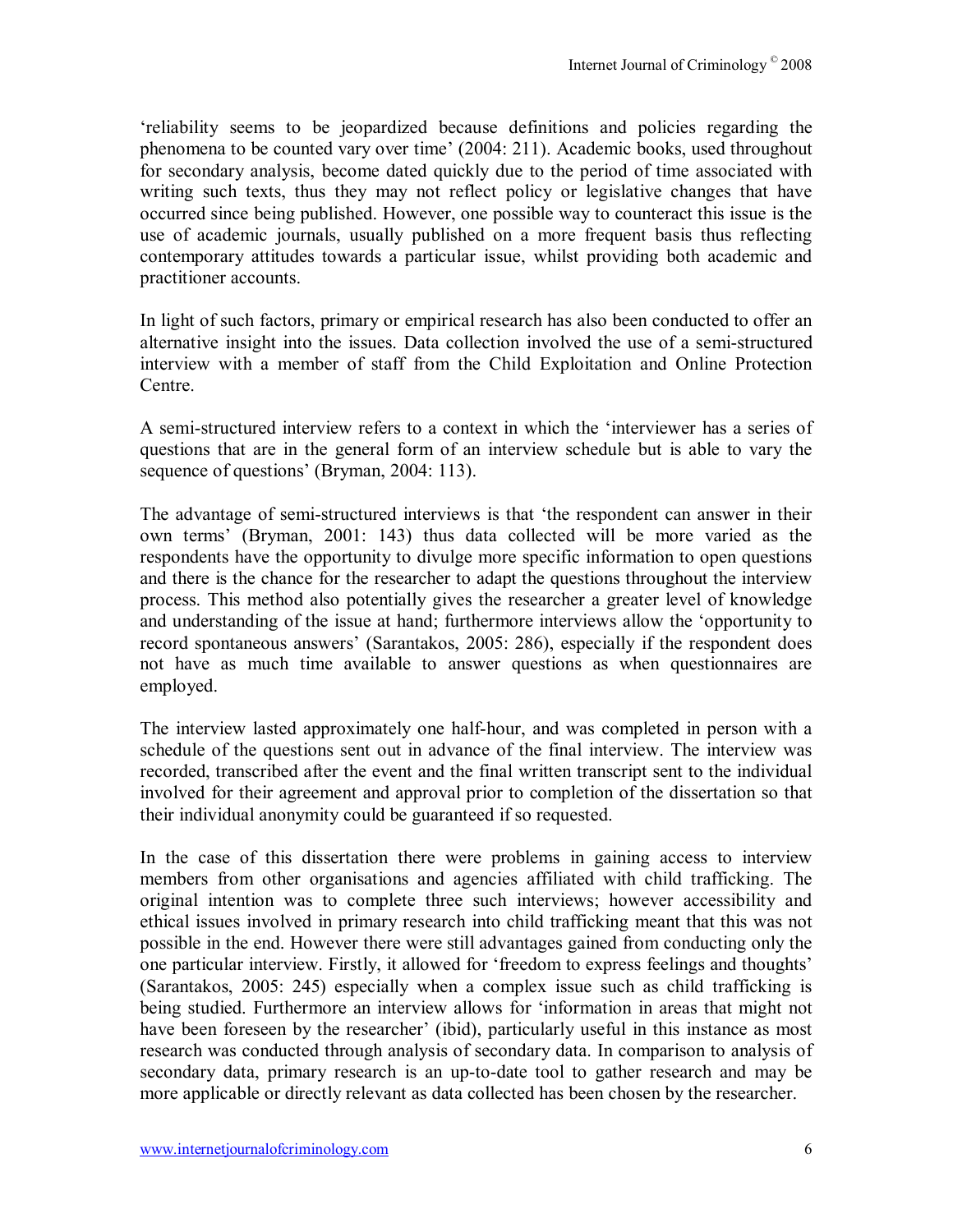With all research methods there are weaknesses as well as strengths. One main disadvantage with primary research is that it is very time consuming establishing contacts, arranging interviews and then subsequently transcribing the process. A second disadvantage of primary research is that the analysis of such data may prove to be complex or may not yield the anticipated data (Bryman, 2004). Also, as only one interview was secured from a single individual in an agency, how representative this information is *must* be questioned as it may only reflect that individual's own perspective or the perspective of their specific agency. It is also largely impossible to check if people are responding honestly and not only this, but interviews put respondents 'on the spot' and they may be reluctant to answer particular questions, therefore some data may not be as readily accessible as when completing secondary analysis.

 In relation to ethical considerations, although the chosen topic is a politically charged one, and agencies involved in the interviews may be sensitive about whom staff talk to in their official capacity, a more open and understanding approach to the interview process helped to discourage any concerns that agencies may have had.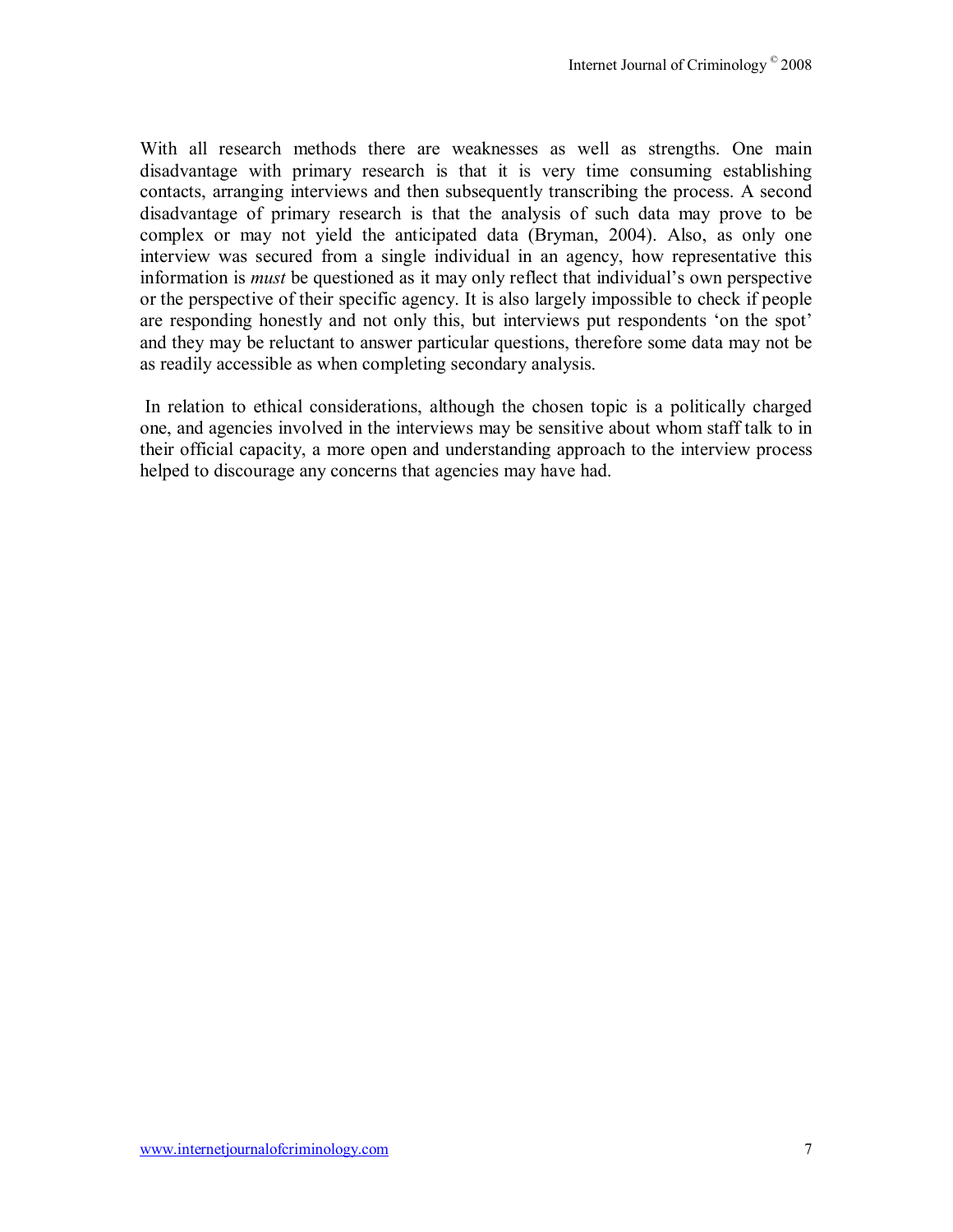# **Chapter 3: Literature Review**

According to the UN it is estimated that  $1.2$  million' children are trafficked across the world each year and that '246 million' youngsters are thought to be involved in child labour (cited in BBC, 2006), thus showing the possible extent of child trafficking. Child Trafficking covers a broad range of crimes, some of which include; initiation to prostitution, sexual exploitation, drug trafficking, illegal adoption, domestic service and forced labour (Somerset, 2001; see also ECPAT UK, 2007a; Home Office, 2006). Such potential causes of child trafficking therefore need to be tackled both immediately and *efficiently* if we are to even begin to approach this problem.

According to Ward et al (2007) the main origin countries of trafficked children are; ëEastern Africa, Eastern and Central Europe and Chinaí; furthermore ëin asylum route cases most of the children were Nigerian' (Somerset, 2001). These are, therefore, the countries that the UK must focus on when implementing new prevention strategies. There are several international legal instruments to address child trafficking, in particular, the Council of Europe Convention on Action against Trafficking in Human Beings (2005) and the Optional Protocol to the Convention on the Rights of the Child on the Sale of Children, Child Prostitution and Child Pornography (2002). One of the key points continuously highlighted is that 'the UK itself has signed many conventions but has *not* yet brought in legislation that prohibits trafficking of human beings in the UK (Somerset,  $2001: 6$ ). In  $2007$  the UK signed the Council of Europe's convention but is ëunder no obligation to meet standards until it has ratified and implemented the convention.' (UNICEF UK, 2008)

World Vision in conjunction with ECPAT UK has started a 'Thr3e small steps campaign', asking the Government to take three small steps to ensure adequate protection for child victims (2006a). Firstly, they wish the Government to ratify the Council of Europe's Convention on Action against Trafficking in Human Beings since it stipulates the basic standards of victim protection. Secondly, they would like the Government to withdraw its reservation towards the UN Convention on the Rights of the Child, and lastly they desire an independent rapporteur to be appointed (World Vision, 2006b). World Vision UK and ECPAT UK 'believe that without...a 'watchdog' to hold the Government to account, it is not possible to ensure that policies can reduce child trafficking' (2006a).

The Government has responded to the growing phenomenon of child trafficking by introducing new legislation. In 2002, the Nationality, Immigration and Asylum Act was introduced which made trafficking of people for prostitution illegal, later replaced by the Sexual Offences Act 2003 which implemented provisions to make trafficking for all forms of sexual exploitation a criminal offence (ECPAT UK, 2005). The 2004 Asylum and Immigration Act further criminalized trafficking for all purposes including forced labour. Finally in March 2007, the Government published the 'UK Action Plan on Tackling Human Trafficking.' This is the main UK Government response referred to throughout this report and a firm understanding of the Government's preventative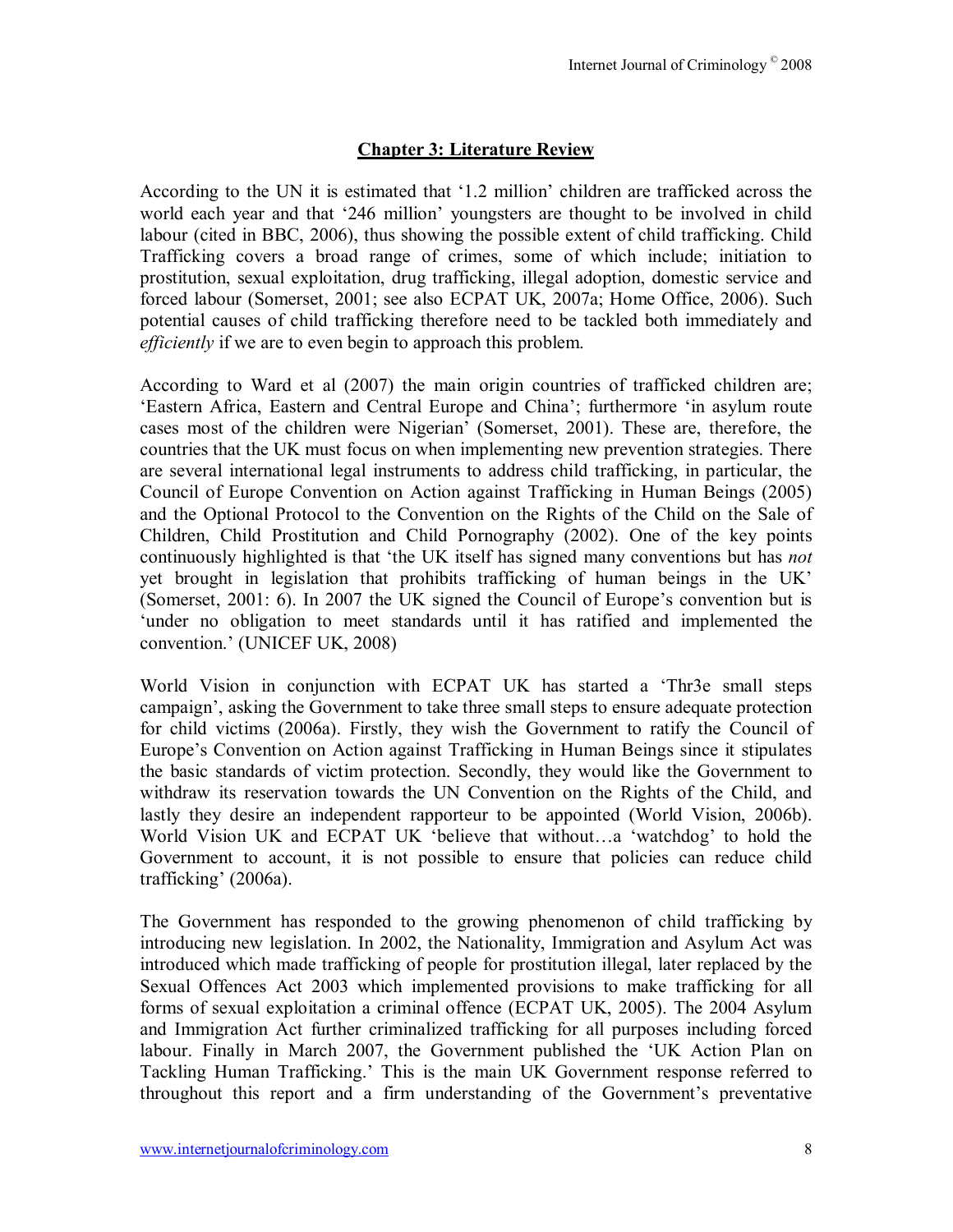responses and legislation towards child trafficking was attained through analysis of this document.

Another important factor to consider is immigration policy, and measures conducted to assess the number of children trafficked illegally into, through and out of the UK. This factor was examined through analysis of research conducted by the Paladin Team (2003) entitled 'A Partnership Study of Child Migration to the UK via London Heathrow'. The Paladin Team is a joint Metropolitan Police and Immigration Team whose role is to safeguard children arriving through London ports. Their approach was examined in order to evaluate what is being done to safeguard children at ports of entry and how, in the future these measures could be made more effective.

Reference to legislation and the UK Action Plan is paramount to assess how prevention against child trafficking is being conducted. As well as Governmental and legislative responses, other activities need to be evaluated from NGOs and Charities, and their project initiatives. Assessment here will focus on objectives and research papers published by agencies such as ECPAT UK, UNICEF UK and World Vision, in particular secondary analysis of UNICEF's (2003) report 'Stop the Traffic'.

Research papers and their recommendations have been utilised throughout to provide an overview of all the various prevention measures against child exploitation and trafficking. Analysis will refer to the UK's response to the growing phenomenon of child trafficking since these various papers have been published. One significant new initiative is the NSPCC's first UK advice line to combat child trafficking. The Child Trafficking Advice and Information Line offers assistance to those individuals working with children such as immigration officers, the police and social workers (NSPCC, 2007a). A significant report that was consulted was World Vision's (2006c) 'Consultation on proposals for a UK Action Plan' which makes extremely valid recommendations upon the Government's Action Plan.

Following ECPAT UK's 2004 report entitled 'Cause for Concern? London Social Services and Child Trafficking', the Government conducted their own research which identified '330 children who fitted the child trafficking profile' (Kapoor, 2007a: 3). This research was conducted by CEOP and to date, is the most extensive research into child trafficking.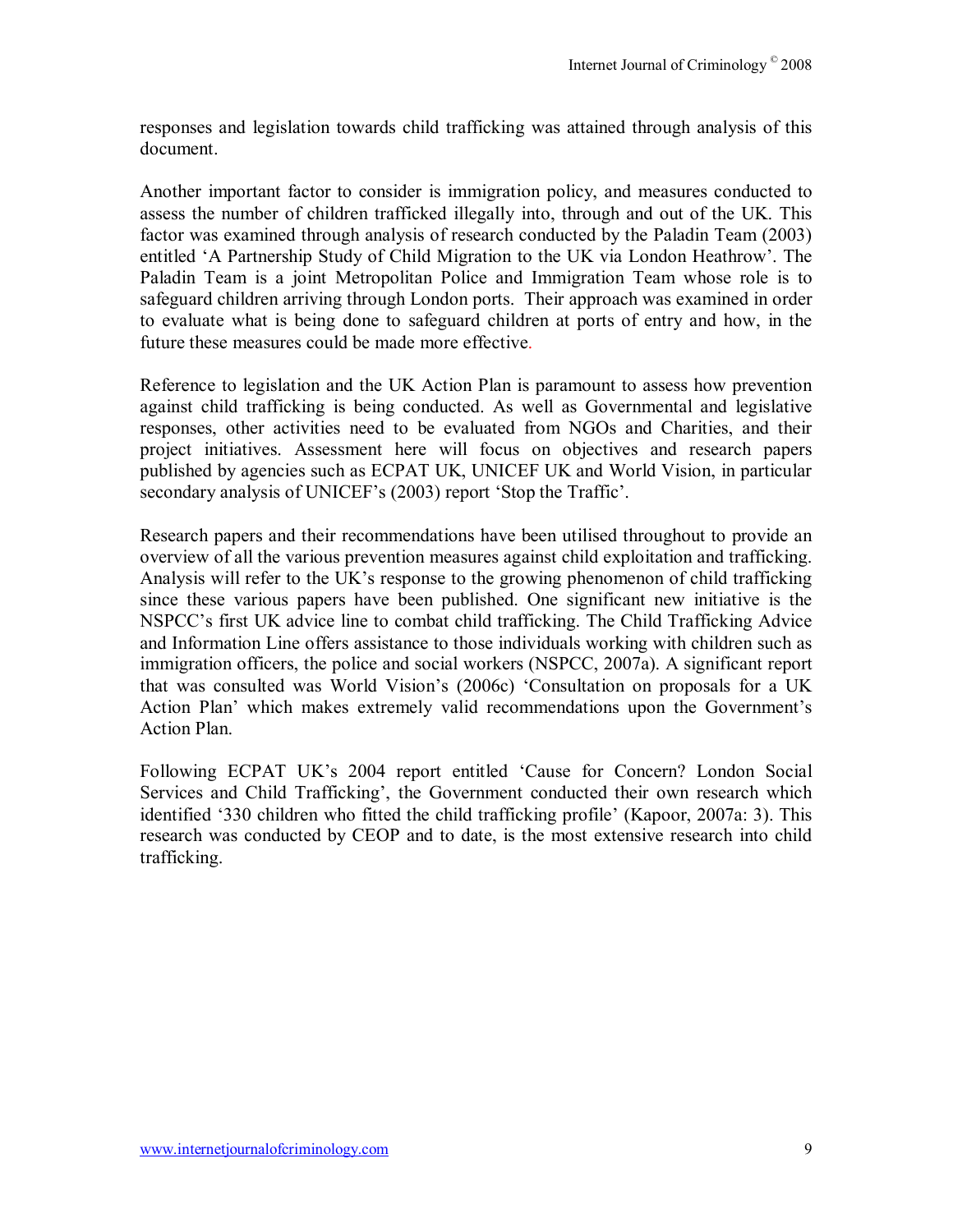## **Chapter 4: Trafficking in the UK**

Trafficking of humans is one of the fastest growing areas of international criminal activity and is now the third largest illegal trade in the world (Karamitros, 2006; see also Van Liempt, 2006). Human trafficking, especially of women and children has become a major concern to the international community (ibid). There are different types of traffickers; those who are involved in criminal and transnational organisations and those who individually traffic children for their own purposes. In CEOP's words 'traffickers vary between the highly organised and linked with other organised crime and those who are individually opportunistic' (Kapoor, 2007a: 7).

The sexual exploitation of children in particular is a global phenomenon found in both developing and developed countries (Children's Society, 1997). It can be said that child prostitution has not appeared out of a void; it has been created by demand and catered to by people who make enormous sums of money (Sereney, 1984). In the UK, the issue of child trafficking emerged in 1995 when West Sussex Social Services reported the disappearance of sixty six unaccompanied asylum-seeking children (ECPAT UK, 2005). David Bull, Executive Director of UNICEF UK admits that 'The trafficking of children is a global problem. Every year 1.2 million children become victims of trafficking' (ECPAT) UK, 2007b).

The definition of countering Child Trafficking is set out in the Palermo Protocol. The purpose to Prevent, Suppress and Punish Trafficking in Persons, Especially of Women and Children, and this protocol supplements the United Nations Convention against Transnational Organised Crime (2000) which was ratified by the UK on the Sixth of February 2006. The main difference between adult and child trafficking, excluding legislation, is that the Palermo Protocol considers the trafficking of children as a special case where coercion or force does not need to be present for the child to be regarded as 'trafficked'. In the published report 'Working Together to safeguard Children it is written that "...where the victim is a child neither coercion nor deception need to be present for the child to be considered trafficked' (Home Office, 2007a: 7).

According to ECPAT UK (2005) a ëminimum of 2.45 million people are victims of trafficking annually and children represent 50% of victims'. Between 1999 and 2003 it is estimated that two hundred and fifty children were rescued from trafficking in the UK (BBC, 2006). A joint report by UNICEF UK and ECPAT UK stated that the 'official figures underestimate the hidden crime of child trafficking' (Ward et al, 2007). It is clear that figures on child trafficking are largely unknown as evidence at the present time on child trafficking is only beginning to be collected. The first Government study on the extent of child trafficking was published by the Home Office *only* in June 2007 after much rebuke from NGOs. Children are trafficked from all over the world but in particular figures show that the majority come from China, Eastern Africa, Russia and Eastern Europe. According to Ward et al (2007), Eastern Europe is the third largest source country and in asylum route cases, most of the children are Nigerian.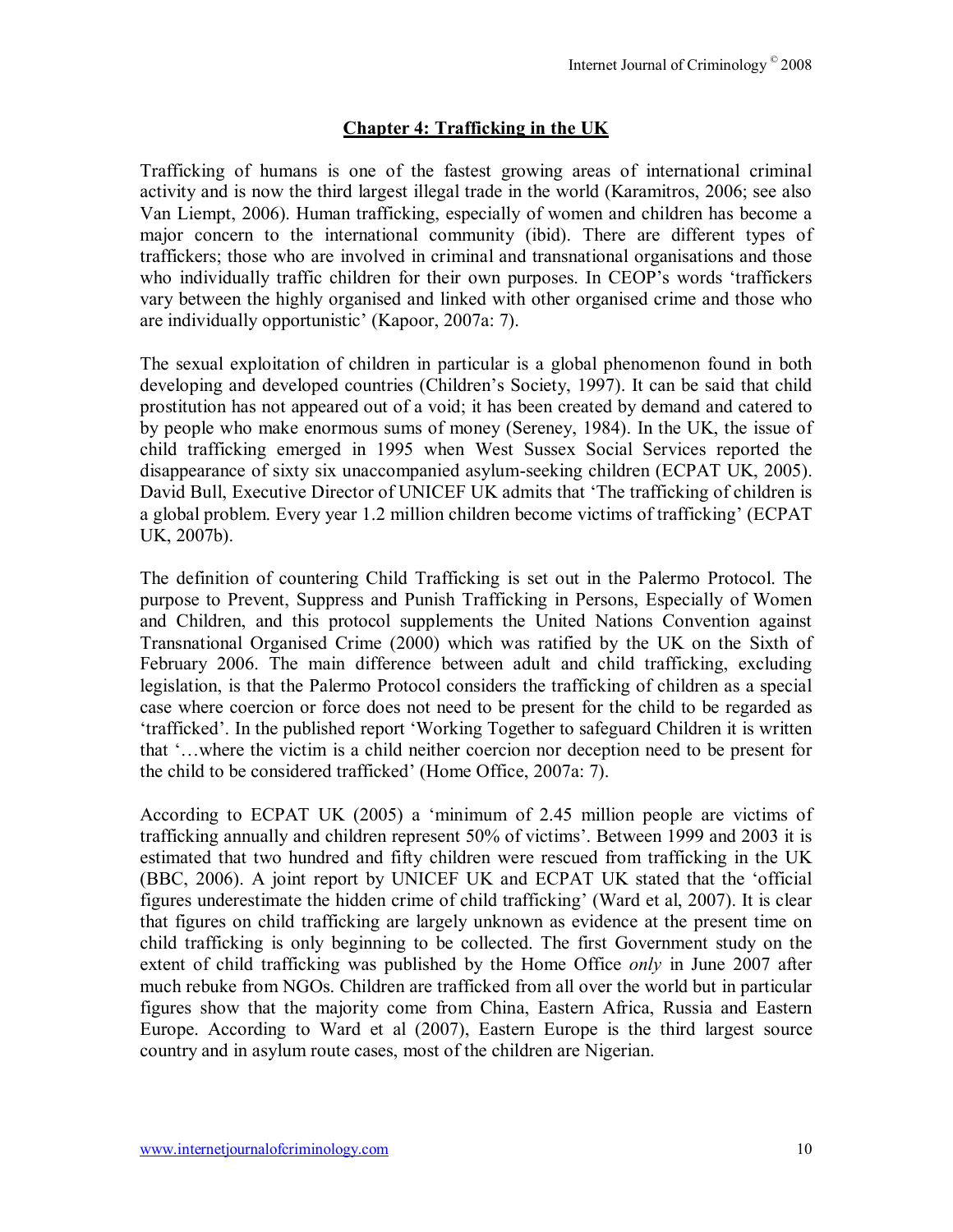There are a variety of reasons as to why children are targeted for trafficking purposes, one of the main ones being for financial gain. According to the report ëWorking together to Safeguard Children<sup>, ethis</sup> can take the form of payment from or to the child's parents and, in most cases, the trafficker also receives payment from those wanting to exploit the child once in the UK' (Home Office, 2007a: 9). The second key reason children are trafficked is for sexual exploitation, either working as a prostitute or sold to other individuals or traffickers who use them for sexual purposes. Somerset reports that some young girls ëbelieve they are entering the UK with a boyfriend who proceeds to force them into prostitution'  $(2001: 25)$ .

ECPAT UK ëconsiders trafficking for labour exploitation is more frequent than sexual exploitation but less documented  $(2007a: 1)$ . They believe that the use of trafficked children for labour is frequently hidden by communities, for example; 'African children used for domestic servitude is seen as replicating social norms within the African countries where children are used for household labour' (ibid). Children are further trafficked to be used in ëcredit card fraud, drug trafficking, domestic service, adoption and forced marriage' (Somerset, 2001: 22). In terms of adoption, those involved in facilitating the arrangements will often deceive authorities, and benefit financially from adoptee parents who are unaware of the true circumstances surrounding the adoption availability of the child/children in question.

 It is believed that ëchildren as young as five are bought secretly into the UK to work as domestic slaves, in cannabis factories or for sexual exploitation' (Ward et al, 2007). The use of trafficked child labour mainly from Vietnam to run illegal cannabis farms seems to be on the increase. According to Aarti Kapoor on discussing commercial exploitation, she explains that traffickers '... need workers, and they need cheap labour, so they will use child and even adult illegal immigrants that may be trafficked or smuggled over, put them into debt bondage, and the financial gain is immense $(2007b)$ . Research conducted by DrugScope reveals that most of the cannabis currently sold in the UK and to abroad is, in actual fact, home grown in the UK (Travis, 2007). In order to produce vast quantities of cannabis, organisations involved are employing and exploiting young children, therefore, producing a demand for trafficked children (ibid; see also ECPAT UK, 2007c).

Trafficking of children in the first instance is possible because of their vulnerability and factors in their own country which gives recruiters easy access to them. One well known factor is poverty which is 'in general...the root cause of vulnerability to exploitation' (Home Office, 2007a: 10). Recruiters promise that children will be given work and an income which will help to overcome the family's impoverished circumstances.

A second factor that makes trafficking possible is the 'lack of proper education' (Home Office, 2007a: 11). When children are at school they are less susceptible to traffickers and their own exploitation. Political conflict and the lack of stability in a country also allows for traffickers to recruit children who want to escape the war and are lured away with the deception of a safe home awaiting them (Home Office, 2007a).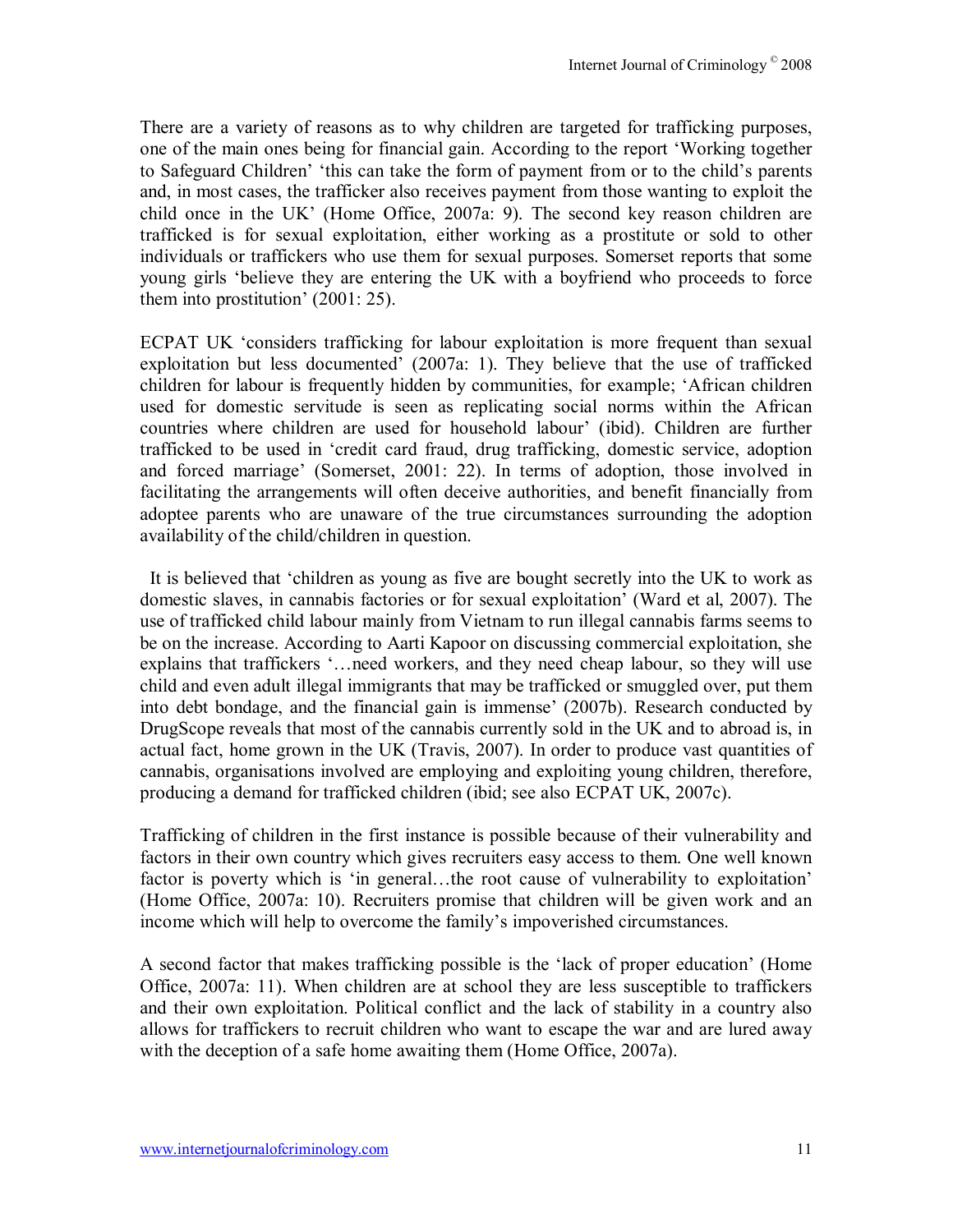ëGender Discriminationí (ECPAT UK, 2007a) is also currently becoming a major issue in trafficking as traditional cultural attitudes can make some children more vulnerable than others. For example, in China where there is a 'one' child law, males are seen as principally more economically dominant than females thus females are more susceptible to trafficking.

However, there are straightforward ways in which traffickers can recruit children as Somerset argues that sometimes children will 'go willingly with traffickers because their parents have told them or that they believe they will receive a better life' (2001: 19). Finally, inadequate legislation results in an easier transfer system of children for traffickers. Much legislation is slow to keep up with the growth and changing nature of child trafficking and although ëmost countries have legislation against exploitative child labour...not all have laws against trafficking' (Home Office, 2007a: 10).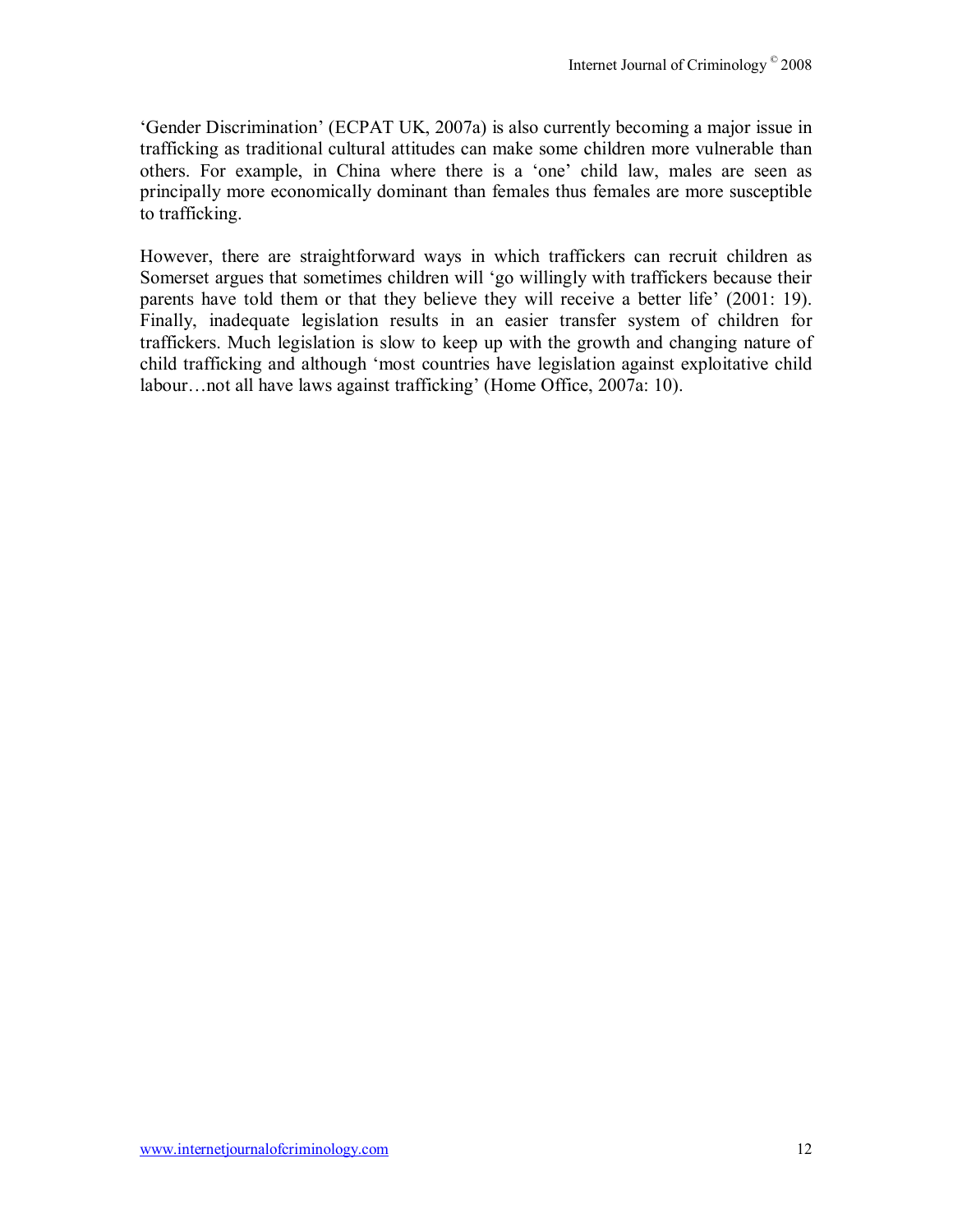## **Chapter 5: Government Legislation and Responses**

Child trafficking has gained increasing public attention in recent years due to new trafficking offences and the Government's National 'Action Plan on Tackling Human Traffickingí published in 2007. In November 2000, the UN General Assembly implemented two new international protocols, one in particular focusing on ëtrafficking in persons' (United Nations, 2000). The main emphasis of the protocol was to strengthen and provide a framework for international co-operation between all those agencies that came into contact with a victim such as border guards, police and social workers (United Nations, 2000: 6)**.** 

The UK Government, in response to transnational organised crime introduced the Nationality, Immigration and Asylum Act 2002, where a new offence was made in 'trafficking a person for purpose of controlling him/her in prostitution' with a maximum of fourteen years imprisonment (Office of Public Sector Information, 2002; see also Somerset, 2004). In realisation of the growing problems of child trafficking following UNICEF's (2003) published report 'Stop the Traffic', the UK government put in place specific legislation both to tackle the problem of child trafficking, and to criminalise the practice itself.

In 2003 the Sexual Offences Act was introduced including 'legislation to make trafficking for all forms of sexual exploitation a crime' (UNICEF UK, 2008). The specific provisions referring to criminalisation of trafficking are found under section 57- 60 of the Sexual Offences Act 2003. This covers a wide range of offences in England and Wales and it 'repeals the stop-gap offence of trafficking for prostitution contained within Nationality, Asylum and Immigration Act 2002' (Home Office, 2007b: 15).

Section 57 applies to the offence of trafficking into the UK for sexual exploitation where: ë(1) A person commits an offence if he intentionally arranges or facilitates the arrival in the UK of another person (B) and (a) if he intends to do anything to or in respect of B, after B's arrival but in any part of the world, which if done will involve the commission of a relevant offence or (b) he believes that another person is likely to do something to or in respect of B but in any part of the world, which if done will involve the commission of a relevant offence.

(2) A person guilty of an offence under this section is liable (a) on summary conviction, to imprisonment for a term not exceeding 6 months or a fine not exceeding the statutory maximum or both or (b) on conviction on indictment to imprisonment for a term not exceeding 14 years' (Office of Public Sector Information, 2003: 5).

Section 58 states that:  $(1)$  A person commits an offence if he intentionally arranges or facilitates travel within the UK by another person (B) or (a) if he intends to do anything to or in respect of B, during or after the journey and in any part of the world, which if done will involve the commission of a relevant offence' (ibid).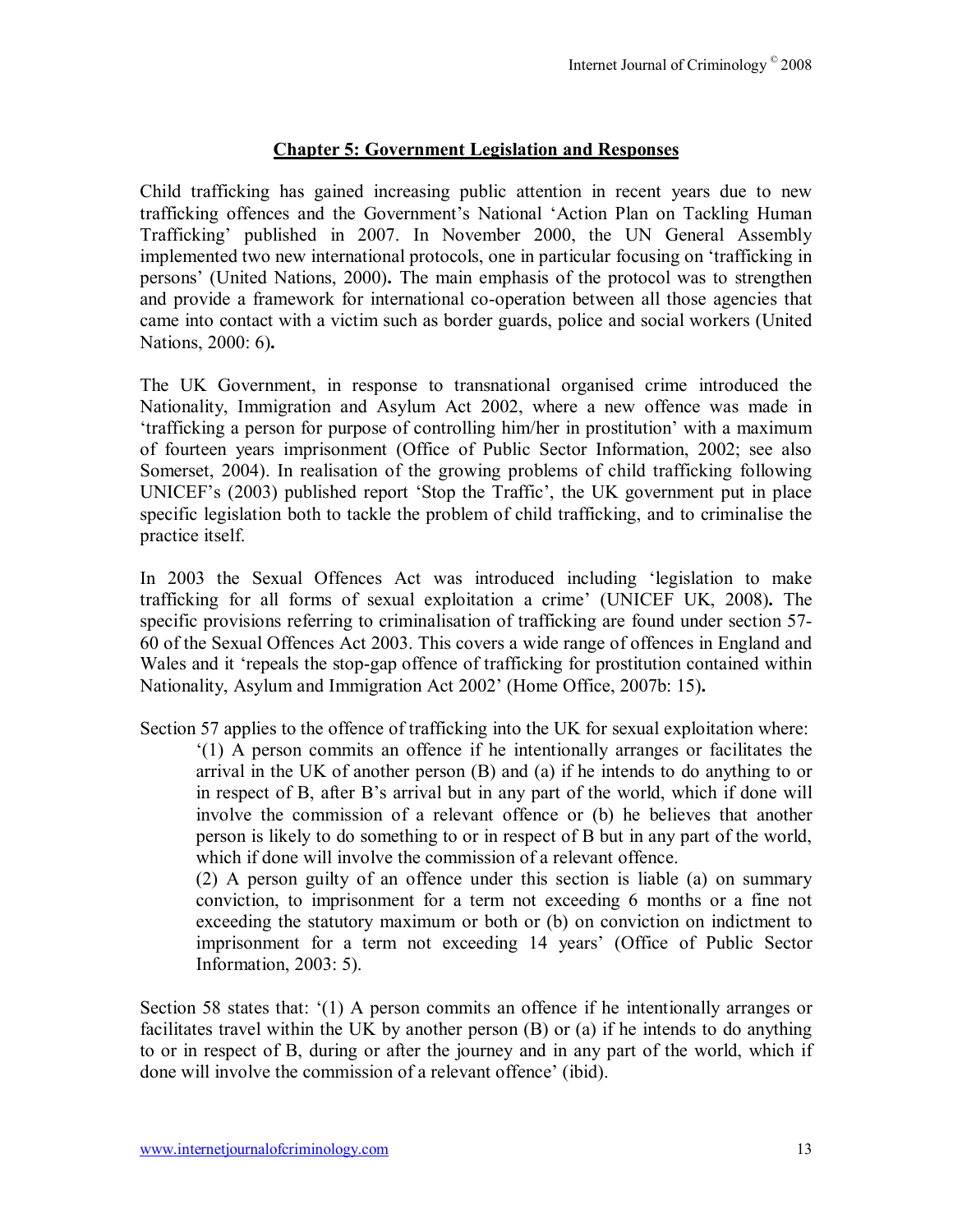The final sections of the Act, 57-59 apply to anything done

ë(a) in the UK, (b) outside the UK by a body incorporated under the law as part of the UK or by an individual to whom subsection (3) applies. This subsection applies to- (a) British Citizen, (b) a British overseas territories citizen, (c) a British national overseas, (d) a British overseas citizen, (e) a person who is a British subject under the British Nationality Act 1981, (f) a British protected person within the meaning given by section 50 (i) of that act' (ibid).

Section Four of the 2004 Asylum and Immigration Act 'further criminalised trafficking for all purposes - including forced labour and organ harvesting' (UNICEF UK, 2008).

The effectiveness of both the Sexual Offences Act 2003 and Asylum and Immigration Act 2004 is questionable to date. There have been only sixty seven convictions under the Sexual Offences Act 2003 (Branigan, 2008), and only twelve defendants have been charged in just three separate cases of child trafficking since 2000, with only ten convicted (Aston, 2006; see also Davis, 2007a: 14).

 No-one has been convicted of trafficking for forced labour, including domestic servitude and there have been no convictions relating to trafficking of any African child (Beddoe et al, 2007; see also Branigan, 2008; Davis, 2007b). Kapoor states ëafter all this legislation has come in there has been no prosecution for trafficking involved in minors...or cannabis cultivation<sup>3</sup> (2007b). Currently, no legislation exists to cover trafficking of babies, infants and younger children for illegal adoption or for the purpose of benefit fraud, a serious flaw in the current UK approach to the issue (Beddoe et al, 2007).

Further weaknesses in legislation for child trafficking include the fact it is ëhard to prove offences have been committed as there is never enough evidence under existing legislation' (Somerset, 2001: 6) and that 'sentencing guidelines are poor- the victim must testify and must prove that they would not have entered into prostitution had they not met the trafficker' (ibid).

 There can also be found a *lacuna* in British law where neither trafficking provisions in the Sexual Offences Act 2003 nor the Asylum and Immigration Act 2004 can be used when exploitation in UK cannot be proven (Beddoe et al, 2007). This means that if a child arrives in UK and there is evidence of *intent* to exploit, but the child has not *yet* been exploited in the UK, then the UK trafficking legislation cannot be used, even if the child has been moved across borders and been physically, emotionally or sexually assaulted along the way (ibid).

In 2003, The Council of Europe committee was set up to make a 'legal binding instrument...that would go beyond the minimum standards laid down by international law' (Beddoe et al, 2007: 10). In 2005, the Council of Europe formally adopted the Convention on Action against Trafficking in Human Beings; however the Convention will only enter into force when it has been ratified by ten states, including eight member states of the Council of Europe (Council of Europe, 2005). Cyprus made the decision in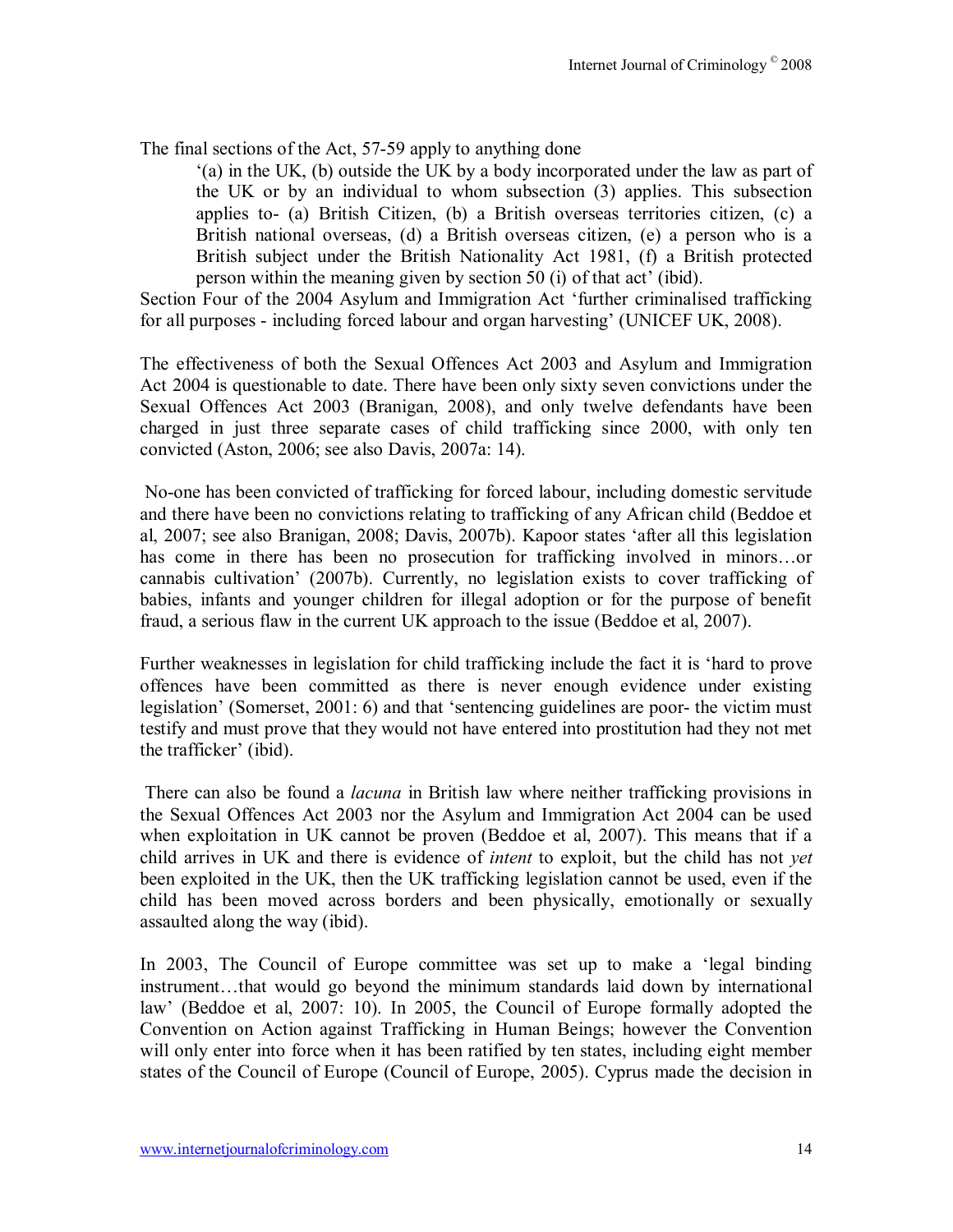October 2007 to ratify the convention, and as a result, the convention entered into force in February 2008 (Robinson et al, 2007).

The UK Government signed the Council of Europe's Convention in March 2007. However, there is no plan or timetable for ratification, and the Government is under no obligation to meet the proscribed standards when the Convention enters into force (Branigan, 2008). Once the convention is implemented, ëany person irrespective of *how*  they entered the UK, who authorities believe is a victim of trafficking, will be entitled to a period of recovery and reflection' (Home Office, 2007b: 24).

Children's rights are enshrined in the most widely ratified UN human rights treaties; the CRC (Office of the United Nations High Commissioner for Human Rights, 2002a). The Foreign and Commonwealth Office observes that the convention 'provides a framework for guaranteeing that all children everywhere, without discrimination, have the right to survival, to develop to the fullest, to protection from harmful influences, abuse and exploitation, and to participate fully in family, cultural and social life' (2008).

The UN CRC was adopted in 1989 by the UN General Assembly and was ratified by the UK in December 1991, remaining ëthe most widely adopted human rights instrument with 192 state parties' (Foreign and Commonwealth Office, 2008). Although the UK ratified the Convention it still holds a reservation to the CRC which states that the UK will not be bound by the convention in matters concerning children under immigration control (ECPAT UK, 2007c; see also Office of the United Nations High Commissioner for Human Rights 2002b). This reservation is in contradiction to the CRC's principles for non-discrimination.

In 2007 the Children's Commissioner of England called upon the Government to remove the reservation saying ëthe reservation means that the Government immigration policy and legislation can override international and domestic children's legislation and is at the heart of the UK's failure to secure the fair treatment of young asylum seekers' (Office of the Children's Commissioner, 2007: 1).

The UK has also signed the UN Convention on the Sale of Children, Child Prostitution and Child Pornography, the aim of which is to oblige state parties to take the necessary steps to combat the sale of children, child prostitution and child pornography (ibid). The main features of the convention are to ëcreate criminal offences relating to pornography and prostitution, to create measures to enhance international co-operation in relation to extradition and to create obligations to ensure child victims are given the appropriate support during and after criminal proceedings' (Home Office, 2007b: 17). According to the Foreign and Commonwealth Office ëthe UK is committed to stronger legislative measures to penalise the sexual exploitation of children' (2008). However the UK has not yet ratified the optional protocol (Office of the United Nations High Commissioner for Human Rights, 2002c).

In 2006, one of the most critical developments towards responding to trafficking occurred; the UK Human Trafficking Centre (HTC) opened in Sheffield. Graham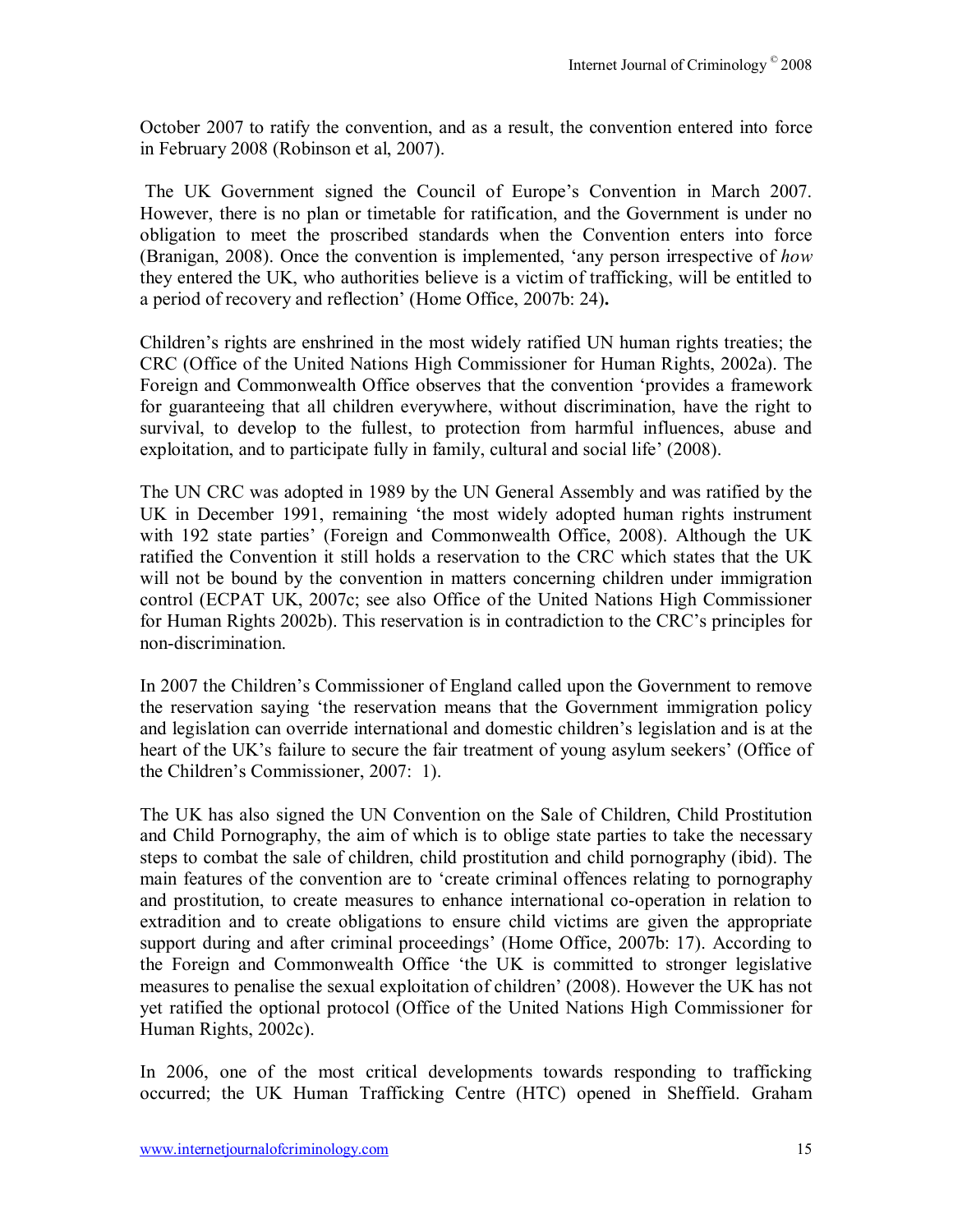Maxwell, programme director of the UK HTC stated that 'the new centre would look at the welfare arrangements for victims and also aim to increase awareness of the problem of trafficking among people working in the public sector' (BBC, 2006). The HTC has three objectives. Firstly, ëto prevent human trafficking by building knowledge and understanding of harm it causes and to use the knowledge to direct and prioritise of UK law enforcement and response' (UK HTC, 2006a). Secondly, 'to improve and co-ordinate law enforcement response to human trafficking by raising awareness of key issues' and lastly 'to develop and promote victim centred human rights based approach-working together with other agencies and non-governmental organisations' (ibid).

 The Centre also has three central priorities; prevention such as to identify demand reduction and prevention methods; investigation, law enforcement and prosecution to improve intelligence collection and analysis and to make the HTC into the centre of international expertise; and providing protection, to develop and co-ordinate victim care and assistance (UK HTC, 2006b).

A Home Office spokesman stated that ministers were working with other Government departments and groups in the voluntary children's care sector to develop strategies on tackling child trafficking (BBC, 2006). In addition, ëteams of social workers have already been established at ports, and asylum screening units set up to help identify the particular needs of separated children who may have been trafficked, and to help develop plans to safeguard their welfare and protect them from the traffickers' (ibid).

As well as signing the Council of Europe's Convention in March 2007, the Home Office published its ëUK Action Plan on Tackling Human Traffickingí*.* The action-plan gives an ëoverview of measures and initiatives that the Government has taken to tackle traffickingí (Beddoe et al, 2007: 14)**,** covering both adult and child victims, and applies to all forms of human trafficking whether it is into, out of or around the UK. The Government state that the four main purposes of the policy are to 'draw together all work that is underway across Government and other agencies on human trafficking, identify gaps in existing work, increase transparency and to provide a platform for developing more strategic and holistic approach to tackling human trafficking' (Home Office, 2007b: 4).

Overall, maximising the collective prevention effort seems to be the key objective of the action plan whilst stating that ëall child victims are entitled to the same level of care and protection regardless of immigration status' (Beddoe et al, 2007: 19). However currently there are no 'safe houses' for trafficked children in the UK, nor is there any proposed model of safe accommodation provided by the Government specifically for trafficked children (ibid; see also UNICEF UK, 2007b).

The Department of Health guidance issued in May 2003 states that children in the UK should be looked after under section 20 regardless of age if: ë(a) there is no person who has parental responsibility for him, (b) his being lost or abandoned or (c) the person who has been caring for him is being prevented from providing him with suitable care and accommodation<sup>3</sup> (cited in ECPAT UK, 2007a). This is, therefore, the legal obligation of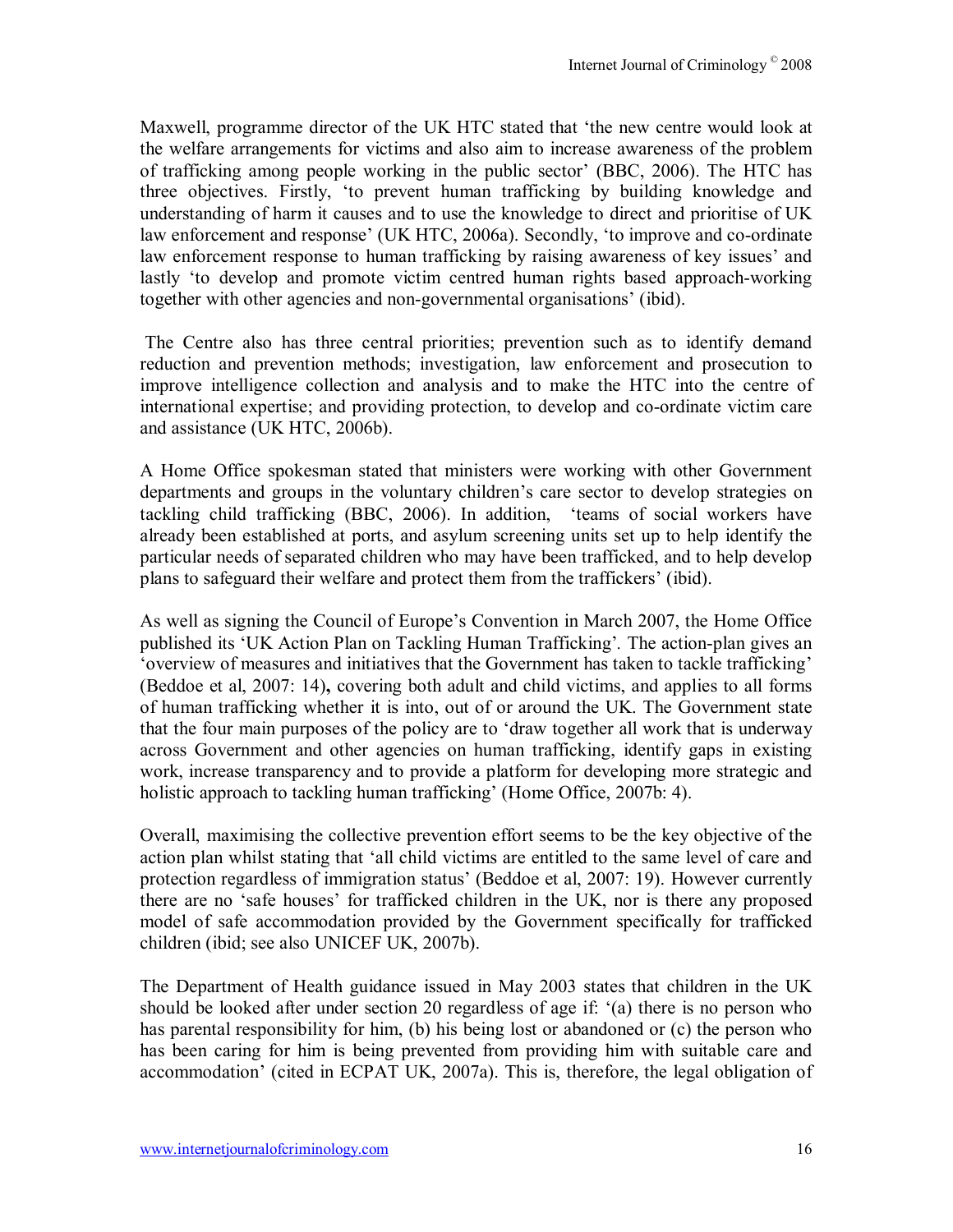the Government, also suggested under The Children's Act 1989. It is the responsibility of local authorities to provide safe accommodation for such children.

NGOs have lobbied for the provision of such essential accommodation and in agreement is Kapoor  $(2007b)$  who states 'NGO's work is to fill the gaps that the Government leave and to lobby the Government to fill those gaps themselves' but the Government has yet to implement this care. Principles under the Department of Health Guidance as previously mentioned and The Children Act 1989 should prevent vulnerable children from being placed in unsuitable accommodation, but this does not seem to be the case. Many children whose age is disputed are assessed under section 17 and placed in unsupervised accommodation and are therefore prone to traffickers (ECPAT UK**,** 2007b).

It has been suggested by ECPAT UK (2007a) that the British Government is ëbecoming isolated in international counter-trafficking efforts because of punitive immigration policies that create a barrier to victim support'. One of the main issues is that '...police and social services are obliged under Section 9 of The Children's Act to always put the interest of the child first, whereas the immigration services, Border Immigration Agency does not have that obligation' (Kapoor, 2007b). Child Trafficking is not an illegal migration problem but a global human rights issue that requires national, regional and international co-operation (ibid). Furthermore, it has been shown that the ability to plan and provide for a trafficked child's safety is compromised by the lack of residency status beyond eighteen years (ibid). Children who have been trafficked but turn eighteen in the UK or are assessed as eighteen should still be considered vulnerable to exploitation and entitled to protection.

In 2007 CEOP, alongside the Home Office published a 'Scoping Research Project on Child Trafficking', which was the first Government study on the extent of Child Trafficking. The harmonised collection of data will be regularly implemented in order to produce an annual strategic threat assessment on child trafficking (Kapoor, 2007a). The research team identified three hundred and thirty children who fitted the child trafficking profile and many were found with false documents or none at all, whilst many children who were trafficked claimed asylum during and as part of the trafficking process (ibid).

Children who seek asylum and are under the age of eighteen are also the responsibility of the local authority, however, children who are presumed to be over the age of eighteen and whom seek asylum are referred through the National Asylum Support Service (BBC News, 2008). A child whose age is disputed will be treated as an adult for the purpose of asylum. This seems nonsensical as they do not receive the support needed, they do not benefit from child protection procedures set out in The Children's Act 2004, and they therefore become victims once again (ECPAT UK, 2007a; see also Kapoor, 2007a).

According to CEOP's 'scoping research project on child trafficking' there are intelligence gaps ëwhere further information is required on criminal networks involved in child trafficking' and 'there is a need for further intelligence on source countries, gender and purpose of exploitation' (Kapoor, 2007a: 15). It is suggested that agencies need additionally to be aware of 'the areas of exploitation that fuel the demand for trafficking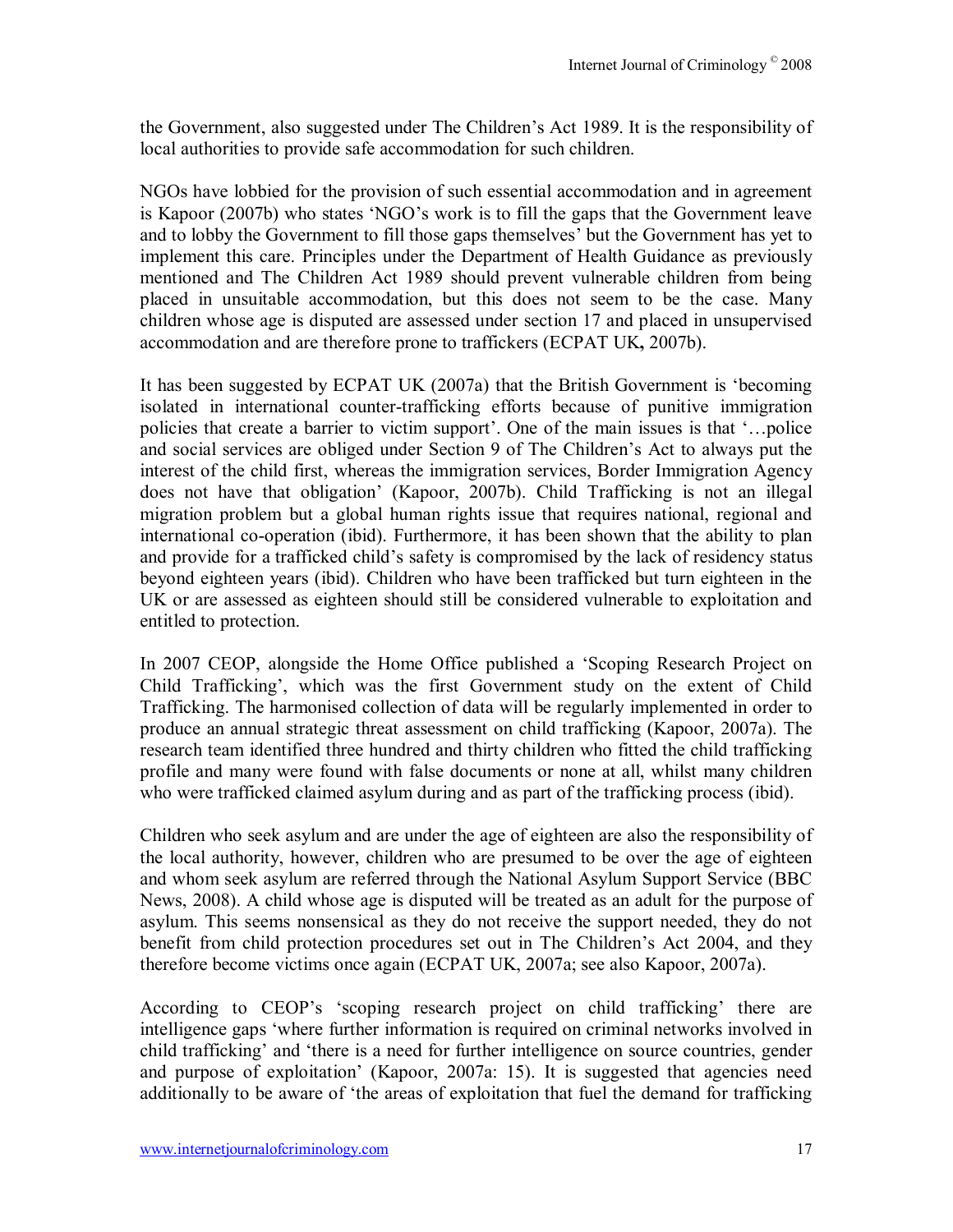of children' and that the 'methods of control and recruitment need further understanding to increase awareness of victim care' (ibid).

CEOP are not the only group to carry out research in response to the growing phenomenon of child trafficking. The Paladin Team stationed at Heathrow Airport carried out 'A partnership study of child migration to the UK via London Heathrow' which allowed for a firm base upon which to build a response to the offence of child trafficking and improving understanding on the subject (Paladin Child, 2003). Operation Paladin was a unique project combining working practices of three statutory agencies: immigration, police, social services and additionally, NSPCC. The data used to publish the study was collected over a three month period in 2003, attempting to define the nature of child migration from non-EU countries to the UK whilst focusing on a single port of entry into the UK and on non-EU passport holders (ibid).

The Paladin Team made several recommendations that the Government should take into account. According to the report 'it is the firm belief of the Paladin Team that this scoping study has identified there is sufficient concern about the number of unaccompanied minors transiting through Heathrow to warrant the creation of a new multi-agency response to child migration' (Paladin Child, 2003: 8). Further recommendations made were to ëestablish safeguard teams at other significant ports of entry, long-term dedicated arrival desks for unaccompanied minors and child friendly immigration officers' and 'crime prevention/self-help initiatives for landed children such as the issue of the *help-line card* or *welcome pack*<sup> $\prime$ </sup> (Paladin Child, 2003: 9). The Home Office Minister, Vernon Coaker, has suggested that his department, together with the Department for Children, Schools and Families 'would publish guidance later this year on the best practice on identifying and protecting victims of trafficking' (Ward et al, 2007). The Children's Act 2004 created a children's trust to 'address the fragmentation of responsibilities for children services' (Walters, 2006: 6; see also ECPAT UK, 2007a). The Children's Trusts are an essential part of the framework for identification and response to child trafficking, and all authorities should have a trust by 2008 (Walters, 2006).

In an attempt to mark the  $200<sup>th</sup>$  anniversary of the Act to abolish slavery, the Government launched Operation Pentameter 2 in October 2007 as a co-ordinated British Police campaign working with other law enforcement agencies such as Serious Organised Crime Agency (SOCA) and the UK HTC to tackle those being trafficked for sexual exploitation (Tayside Police, 2007). Operation Pentameter 2 follows after the success of Pentameter 1 in 2006 where ë88 victims of trafficking from 22 countries were rescued from brothels in Britain. There were 232 arrests and 134 people charged with a range of offences' (The Times, 2007).

In a statement at the launch Dr Tim Brain, ACPO lead on Pentameter 2 listed some of the main aims as ëidentifying and disrupting those involved in human trafficking, rescuing victims, improving our knowledge and understanding of trafficking and raising awareness of this form of criminality' (Tayside Police, 2007). The purpose of Pentameter 2 is to try to deliver some of the key objectives set out in the Governments UK Action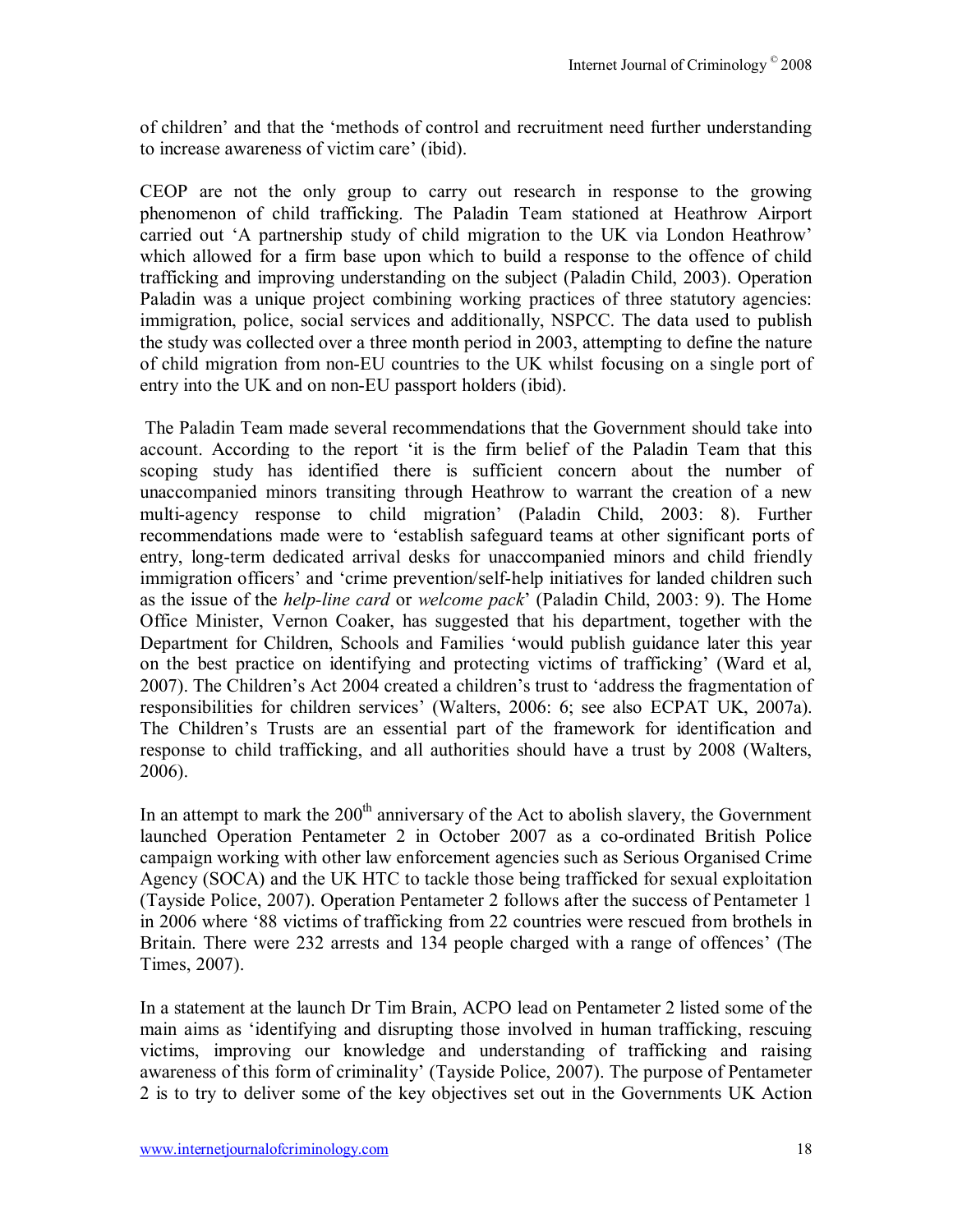Plan on Tackling Human Trafficking. Furthermore it allows the Government during the operation to pilot a formal victim identification process- a possible process linked to the UK's ratifying of the Council of Europe Convention against Trafficking (ibid).

## **Chapter 6: Reponses from Non-Government Organisations**

It is not only the Government responses to child trafficking that need to be addressed but also NGOs who are key to preventing child trafficking. The trafficking of children is a priority agenda for NGOs such as ECPAT UK, UNICEF UK, World Vision, NSPCC, Amnesty International and more recently, Africans Unite against Child Abuse (AFRUCA).

 It has been a continuous battle to attract substantive Government attention to the issue of child trafficking and as previously mentioned, UNICEF's (2003) 'Stop the Traffic' report concerning the growing phenomenon with child trafficking was largely responsible for initiating the UK and other NGOs to respond. Since UNICEF's report was published, NGO's have acknowledged the moves made by the UK Government to demonstrate its commitment to tackling child trafficking but still emphasise the need to address remaining inconsistencies or loopholes in policies.

UNICEF UK suggests that to tackle child trafficking, countries must focus on; prevention, prosecution of traffickers and protection of trafficked children (UNICEF UK, 2007a). In terms of prevention, UNICEF say that prevention ëdemands policies that tackle underlying reasons why children are particularly vulnerable to trafficking' (ibid), the main reason being poverty. UNICEF UK have asked the Government to 'Make Poverty History' with four main targets; 'to achieve the UK's 0.7% GNI aid target by 2013, urge remaining G8 members to achieve 0.7% GNI aid, to adopt a child rights based approach and ensure trade liberalism does not undermine children's rights' (ibid). A concerted action is needed to tackle the social and economic factors behind crime with 'poverty central to child trafficking' (UNICEF UK, 2007b). Achieving the Millennium Development Goals will help 'families stay together and keep children in schools' (ibid); a vital safeguard against child trafficking.

In 2006 UNICEF published guidelines, 'Protection of Child Victims of Trafficking' alongside the ëRights Respecting Schoolí Awards. A Rights Respecting School has the UN CRC at the heart of the school's core values, with its aim being to 'prepare the school community to recognise the universality of children's rights and to support the rights of others locally and globally' (Waller, 2007: 20). There is more chance of identifying and preventing trafficking at a young age where the child is most vulnerable. Parts of the aims of teaching the UN CRC are ëraising achievement, race equality, behaviour and attendance, personal health education and inclusion and equal opportunities<sup>'</sup> (Waller, 2007: 43). The issue of child trafficking needs to be highlighted to the UK public in order to reduce demand, educate and encourage the public to inform authorities if they suspect that a child has been trafficked (World Vision UK, 2006c); the Rights Respecting School Award achieves all three.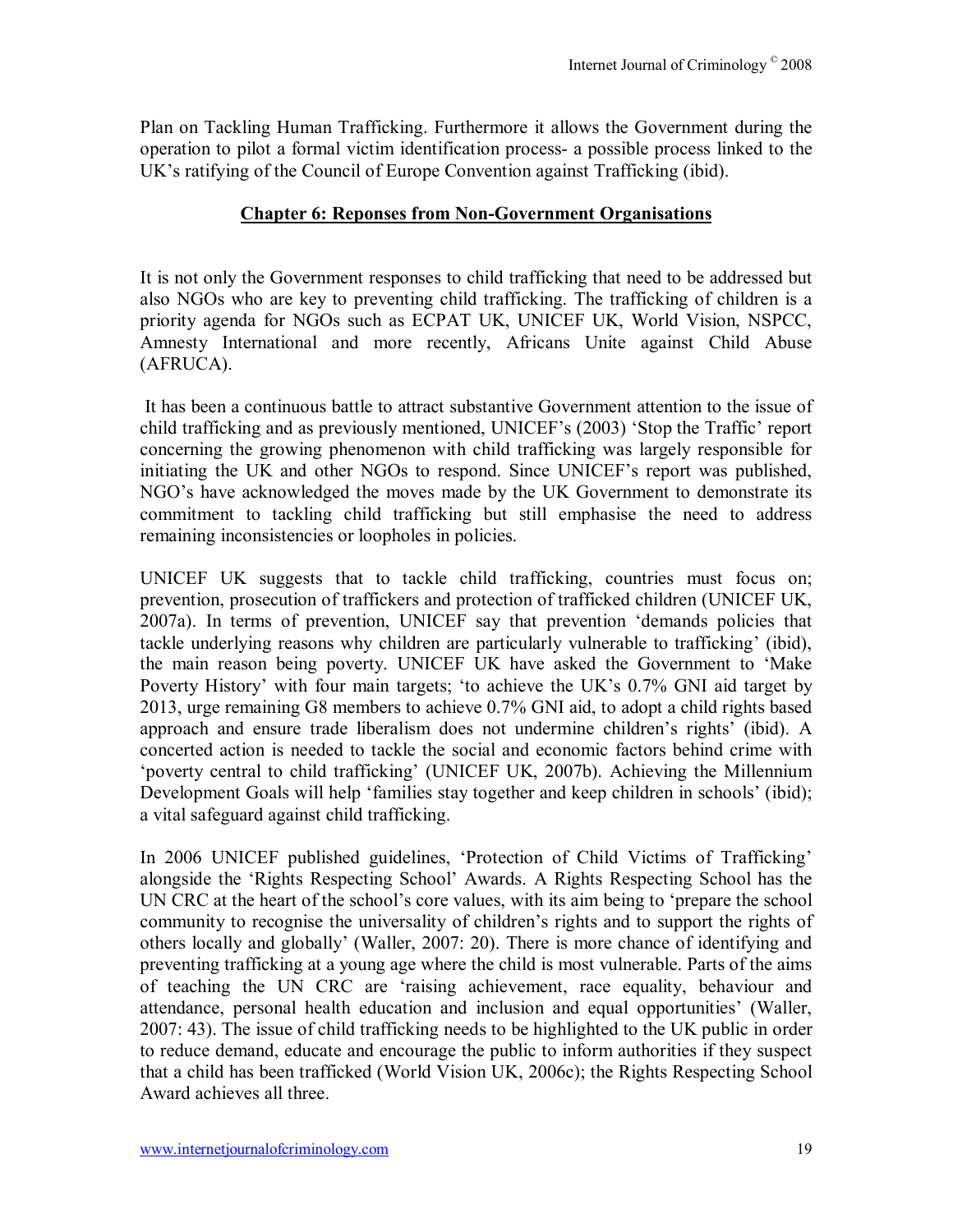There has been much criticism towards the Home Office's (2007b) 'Action Plan on Tackling Human Trafficking', in particular from World Vision UK who believes that the action plan fails to address two key issues in relation to child trafficking. Firstly, ëthat the Government will not remove its reservation to the UN Convention on the Rights of the Child on Immigration and Nationality which puts Immigration control ahead of concern for vulnerable children' (World Vision UK, 2006a). Secondly, that there is a 'need of an independent national rapporteur or commissioner on human trafficking to champion the issue and ensure annual reporting with particular focus on child victims of trafficking' (ibid). Kapoor believes that a 'National Rapporteur could be a neutral party...and that a national rapporteur would need to monitor both the actions and the 'progress' being made by non-governmental sector and governmental sector' (2007b).

Not only has World Vision addressed two key issues in relation to child trafficking but they also have collaborated with ECPAT UK to introduce a 'Thr3e small steps campaign' in which the UK Government has been asked to take three small steps to ensure adequate protection for child victims. (World Vision UK, 2006b). The first step is to ëratify the Council of Europe Convention on Action against Trafficking in Human Beings since it stipulates the basic standards of victim protection' (ibid). The second step is to 'withdraw the reservation towards the UN Convention on the Rights of the Child' and the third step is to 'appoint an independent national rapporteur' (ibid) as World Vision and ECPAT UK state, ëwithout such a *watchdog* to hold the Government to account then it is not possible to ensure that policies can reduce child trafficking' (ibid).

In a BBC article 'Warning over UK Child Trafficking' (2007), Christine Beddoe states that ëChild victims of trafficking are missing out on accessing essential care because of their isolation, their uncertain immigration status and because they have no advocate who can speak on their behalf about their special needs' (BBC, 2007). She continues by arguing that ëChild Trafficking is a contemporary form of slavery and children must get access to safety, security and proper health care' (ibid). Figures show that trafficked children are not receiving this vital access to 'safety and security' as many children are going missing from care as the recently published 'Scoping Project on Child Trafficking' (Kapoor, 2007a) highlights. Ward (et al 2007) states that 'more than 180 recently trafficked children are missing without trace from social services care'. Many when found to fit the trafficking profile are placed in unsuitable accommodation. It is further argued that additional resources and guidance are required from the UK Government to local authorities as trafficked children usually become their responsibility, thus expertise on a national *and* local level is required in this instance (Whitehouse, 2007).

UNICEF UK has urged the Government in 2007 to ratify the Council of Europe Convention on Action against Trafficking in Human Beings; ëthe only international law that provides all trafficked people including children with guaranteed minimum standards of protectioní (Robinson et al, 2007). This convention aims to ensure that children trafficked into the UK are given the protection, support and care required, with the minimum standards also including ëat least 30 days to stay in the country and to receive emergency medical assistance, safe housing and legal advice' (ibid). The principles laid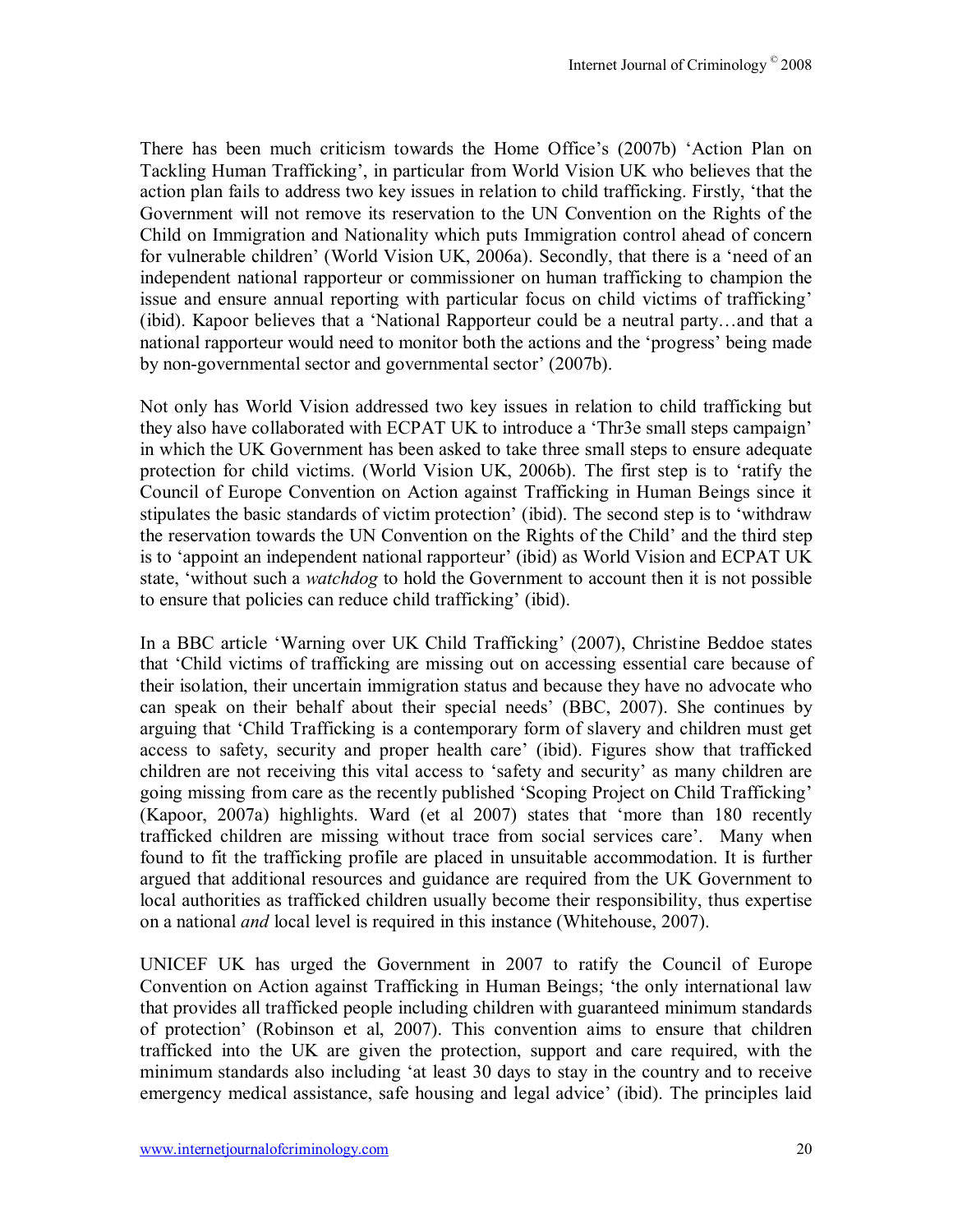out in the Convention will become legally binding in the countries responsible for ratification and will be monitored by an independent body (Council of Europe, 2005).

Amnesty International has made several recommendations to further strengthen the convention, one example being that Article 5 refers to the prevention of trafficking in human beings. Amnesty International believe that national co-ordination between bodies responsible for preventing and combating trafficking in human beings needs to be strengthened (Amnesty International, 2005). They also suggest that it is necessary for a child-sensitive approach in the development, implementation and assessment of all policies (ibid). Another NGO to agree is World Vision. In their 'Consultation on Proposals for a UK Action Plan' (2006b: 1), they state 'any national plan to address the issue of child trafficking must be written from the perspective of the 'best interest' of the child'. Amnesty International further argues 'for specific measures to reduce the vulnerability of children to trafficking, by creating a protective environment for them<sup>3</sup> (Amnesty International, 2005: 6).

In terms of discouraging the demand for child trafficking Amnesty International puts forward the belief that 'research is needed on the best practices, methods and strategies' and to ëraise awareness of the responsibility and the important role of the media and civil society as identifying demand as the root cause of trafficking' (Amnesty International, 2005: 27)**.** In agreement World Vision supports the notion that to prevent trafficking into the UK ëawareness-raising communities should be developed and delivered in consultation with communities' (World Vision, 2006b: 6). Kapoor believes that in order for the identification of children as victims to be improved 'we need to raise public awareness which is key if we are to understand what child trafficking is and they can better understand whether the child is in that category or not  $(2007b)$ .

Article 10 of the European Convention against Trafficking sets out specific protections that relates to children who are unaccompanied but it does not extend to children whom are *not*. The protection of children's rights seems to be an issue here as Amnesty International argues 'the provision should be strengthened so that a qualified guardian and experienced lawyer are appointed to represent every child thought to be trafficked (Amnesty International, 2005: 8). World Vision hold similar views in reference to the UK Action Plan, insisting that the ëUK Government need to take into consideration that family members and trusted adults can be complicit in child trafficking' (World Vision, 2006b: 6). They further argue that 'the identification of a minor at a port of entry accompanied by a parent or someone entrusted by the parent should not negate suspicions of trafficking' (ibid).

UNICEF UK has spoken out again on the issue of the lack of safe accommodation and Anita Tiessen has reiterated UNICEFís call on the Government to fill in the inconsistencies in child protection standards for trafficked children in the UK. She states ëWe know that hundreds, if not thousands of children are trafficked into the UK every year- yet there is still no safe 24-hour specialist accommodation for these trafficked children once they are found' (UNICEF UK,  $2007c$ ). The Government have made some progress but it is too little, and too slow. There is a need for better identification and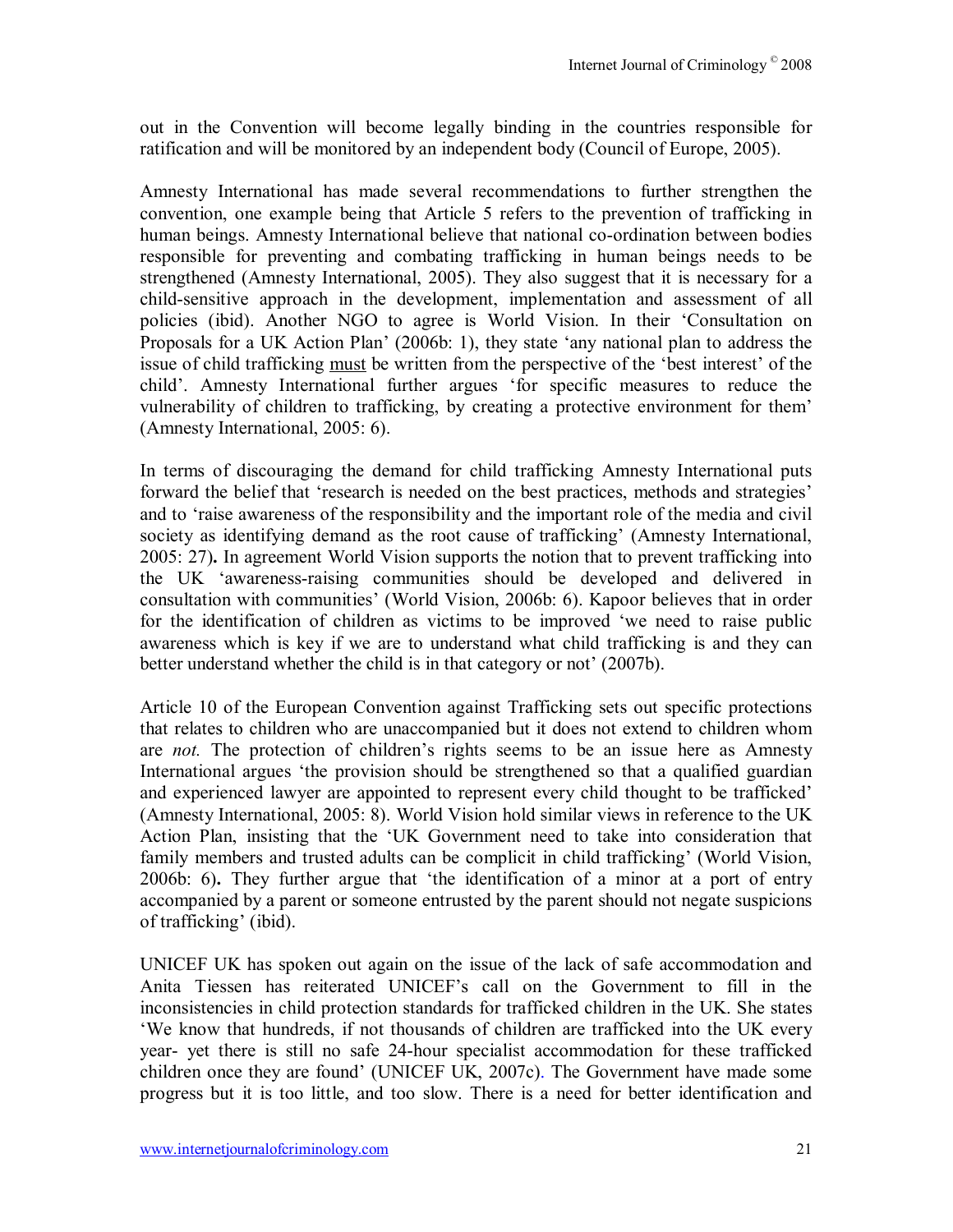profiling systems of trafficked children among the police, immigration and social services whilst safe accommodation needs to be a ëplace where specialised adult carers who understand the risks these children face and where there is 24/7 supervision and support<sup>7</sup> (ibid).

There is the question surrounding trafficking as to whether it is an immigration or human rights concern. Currently, evidence shows that the UK tends to approach trafficking more from an immigration angle than as a crime committed against a person. This is illustrated by a case in September 2005 where police raided Cuddles 'massage parlour' in Birmingham and women from Albania, Lithuania, Moldova, Romania and Thailand were found (Herzfeld et al, 2006). It was said that ëeven though police suspected the women inside were trafficked, their treatment of women differed depending on whether they were from the EU or not' (ibid). All the non-EU citizens were held in Yarlswood Immigration Removal Centre and all the EU citizens were released, whilst none of the women were offered the opportunity to receive medical help or appropriate legal action. Although these victims were women not children, there is nothing to demonstrate that children would not have been treated in the same manner under the same circumstances.

Further concerns of the UK's treatment of trafficked people is heightened by the fact the UK has not signed the EU Council Directive on short-term residence permits which stipulates that trafficked people should be informed of the ëpossibility of obtaining residence permit and be given a period in which to reflect position' (ibid).

As part of the UK Government public consultation, four leading charities, Amnesty International, Anti-Slavery International, ECPAT UK and UNICEF UK and have urged the Government to 'join 25 nations who have already signed European Convention on Action against Trafficking in Human Beings and to sign the UN Convention on protection of the Rights of All Migrant Workers and their families' (Herzfeld et al, 2006).

It has been shown that a high percentage of children trafficked into the UK have been from Eastern Africa and Nigeria. In order to combat the high numbers of children being trafficked, AFRUCA was established in May 2001 and has been at the forefront of efforts to denounce the trafficking of African children into the UK (AFRUCA, 2007). World Vision, in their 'Consultation on Proposals for a UK Action Plan' state that the 'UK Government should work with African Communities within the UK and organisations such as AFRUCA<sup>'</sup> (2006b: 3). AFRUCA has drawn attention to this growing phenomenon through organising activities and engaging at different levels with policy makers and other NGO's (AFRUCA, 2007). The mission of AFRUCA is to 'promote the welfare and the rights of the African child' and to be the 'voice of the African child in the UK<sup> $\cdot$ </sup> (AFRUCA, 2007: 4). Their strategies include 'information, education and advisory services to raise the profile of African Children in the UK' and to 'increase awareness of their needs, improve policies and practices' (ibid).

The NSPCC has been a key organisation in preventing child trafficking by opening the first UK telephone advice line ëto protect children trafficked to the UK for sexual exploitation, forced labour, drugs transport, benefit fraud etc' (NSPCC, 2007a). It is a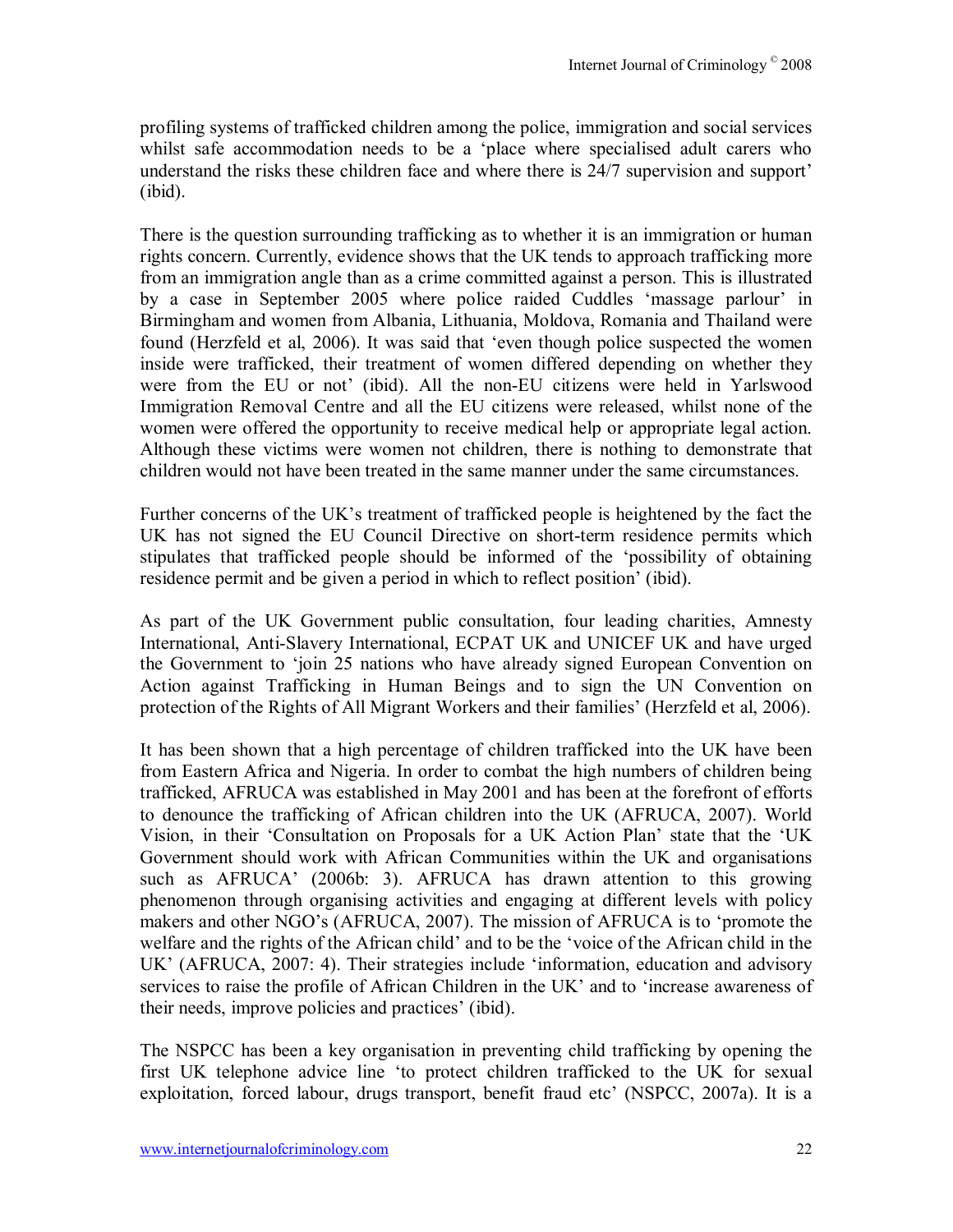free service set up by Comic Relief and the Home Office and run in partnership with CEOP and ECPAT UK. The Child Trafficking Advice and Information Line is run from the NSPCC's Fresh Start- a centre for action on child sexual abuse. The information line ëoffers expert advice, support and consultation to professionals and others concerned about children who are or may have been trafficked' (NSPCC, 2007b). It can be said that the Fresh Start centre is of national importance in the area of child sexual abuse, ëconducting and supporting research, and providing resources to help further learning on the subject' (ibid). In terms of the services provided, Fresh Start has highly trained staff to work directly with children and families from a diverse background. The National Clinical Assessment and Treatment service at the centre offers ëassessment, treatment and consultation for children and young people who have predominantly been victims and/or perpetrators of sexually harmful behaviour' (NSPCC, 2007b).

Fresh Start undertakes their own research in priority areas as well as offering research support to other teams working against child sexual abuse (ibid). The centre holds resources and facilities for therapeutic work as well as a range of facilities to support other areas of their work, including a library for research and three training rooms (ibid). The NSPCC can be seen as a NGO filling in a key gap in the area of child exploitation including such issues as child trafficking.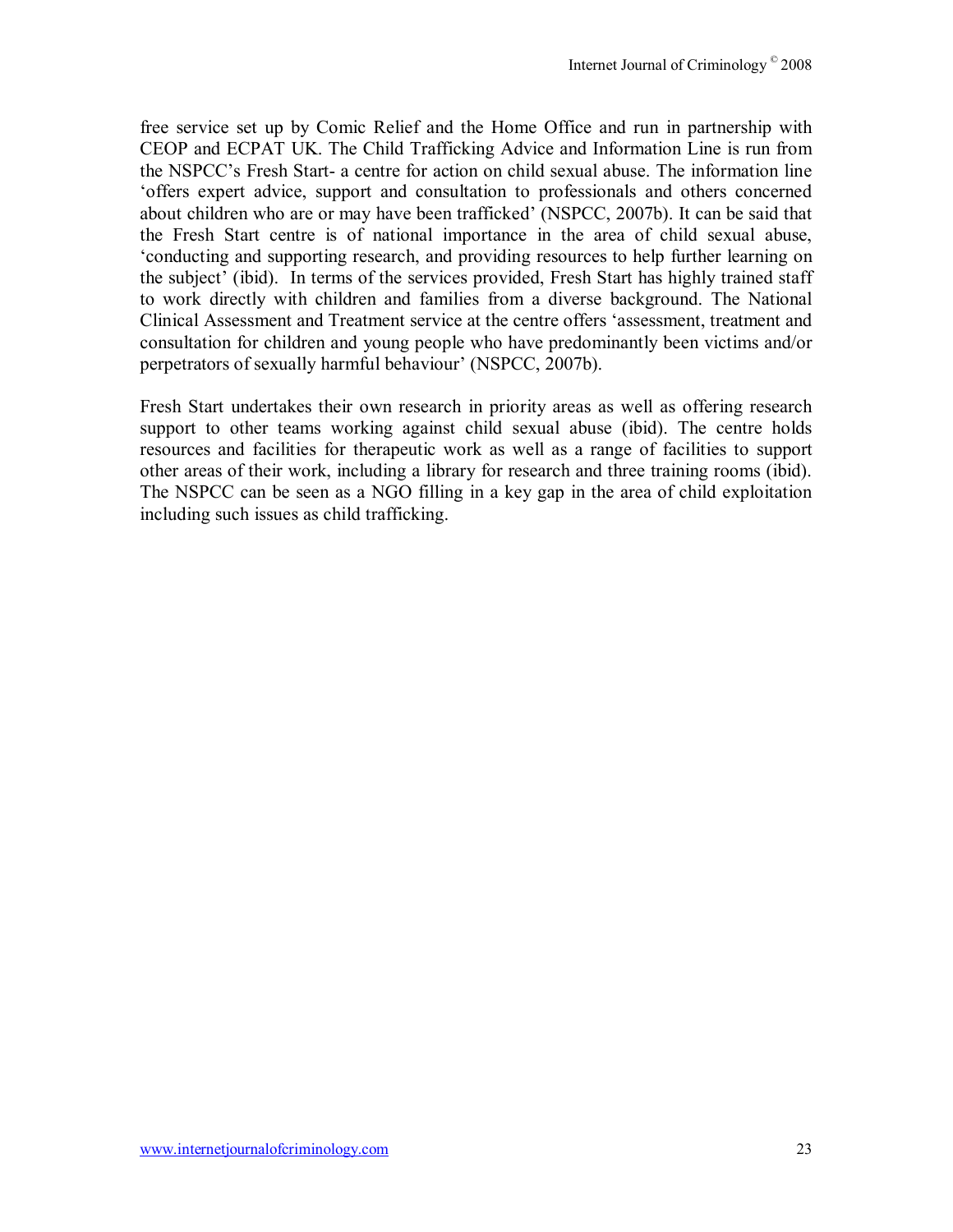# **Chapter 7: Conclusion**

This thesis has analysed initiatives by Government and non-Government agencies aimed at consolidating current approaches to the suppression of human trafficking. These entail the enactment and amendment of legislation; the establishment of working groups or investigation units such as the Paladin Team; police training programmes; intensification of legal proceedings and sanctions; co-operation agreements among various police and law enforcement units in the UK and in the countries concerned; and the collection of statistical data and information on the operational methods of traffickers.

The necessity to attack both the roots of the problem and also the immediate difficulties human trafficking engenders is clear, and includes the search for solutions that will make children less vulnerable to traffickers in the future. In the UK, the Government has published its Action Plan on Tackling Human Trafficking with the purpose to; draw together all the work that is currently underway across Government and other agencies on human trafficking, identify gaps in existing work which require further consideration, increase transparency and enable the UK Government to be help to account on delivery of the objectives and to provide a platform for developing a more strategic and holistic approach to tackling human trafficking. In other words, the Action Plan acknowledges that the responsibility of the Government towards suppressing human trafficking is to identify the causes of vulnerability to trafficking, to determine the range and magnitude of the impact of this crime; increase awareness and knowledge about human trafficking; identify partners in the fight against it; and mobilize financial and other resources to support action.

It has been argued that for the Action Plan to be implemented even *more* effectively there is a necessity to appoint a National Rapporteur or commissioner to act as a watchdog in overseeing the activities of the various responsible agencies, and to ensure the Government are accountable. Although the UK Government has signed the conventions described in this research, they have failed to ratify or remove existing reservations towards them; therefore, the Government has failed to create the appropriate and indeed *vital* legislative provisions that would empower the relevant agencies. Furthermore, for any approach to be successful, in particular the existing National Action Plan, the issue of child trafficking needs to be addressed from the perspective of the 'best interest' of the child, yet that does not appear to be the current stance taken in the UK.

The Council of Europe Convention on Action against Trafficking in Human Beings aims to ensure that children trafficked into the UK are given protection and the necessary support, however, as this has not yet been ratified by the UK, the principles of the convention are not legally binding and this is proving to be problematic. The issue of the lack of safe accommodation has been continuously reiterated by NGOs with calls upon the Government to address the inconsistencies in child protection standards. The UK is, to an extent, isolated because of punitive immigration and residency status policies that create barriers to victim support and this impacts on the grave need for heightened levels of intelligence gathering on crime syndicates operating in the UK and internationally.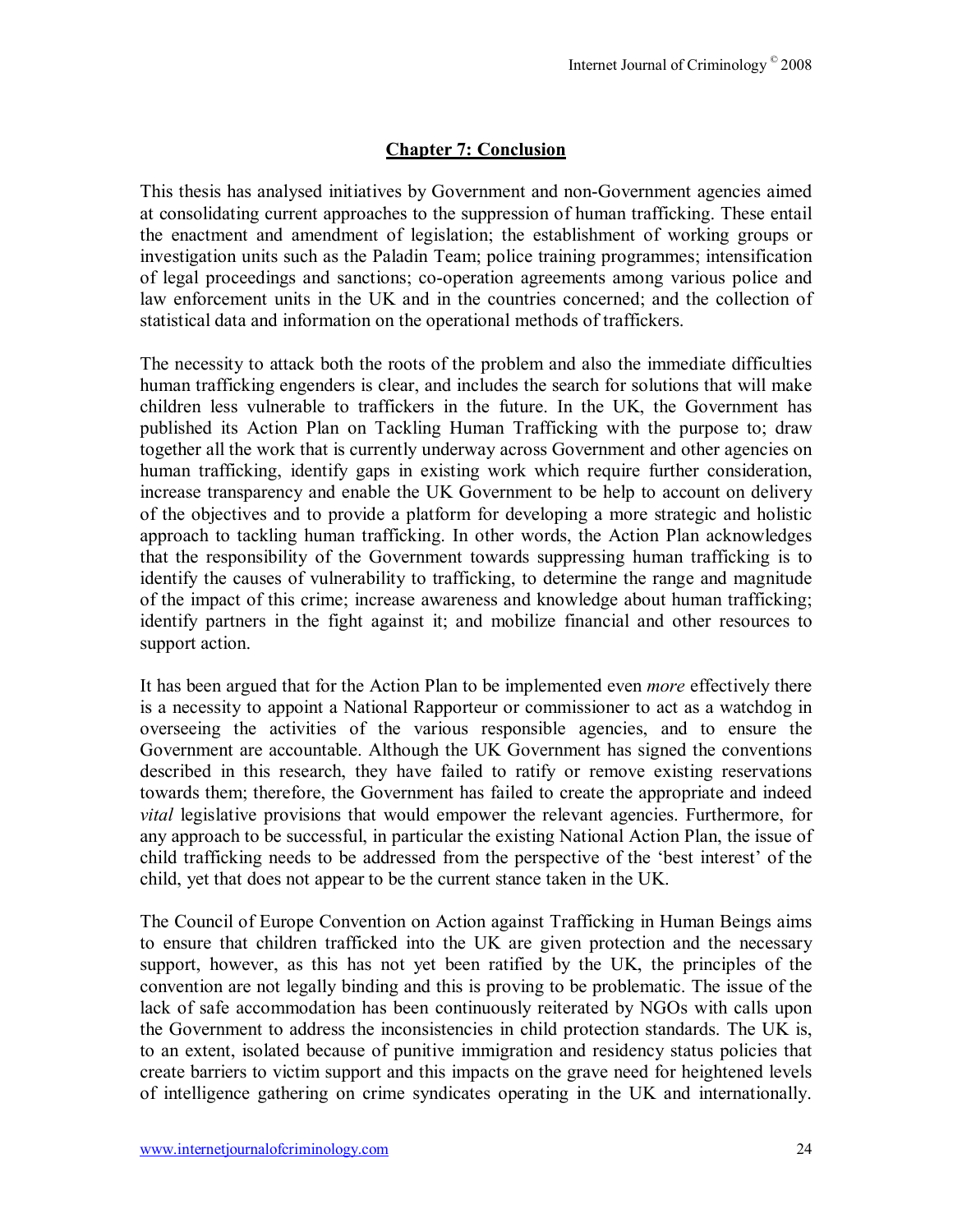There needs to be a better balance between immigration policy and respect for the human rights of potentially trafficked people and the provision of safe accommodation and perhaps the resources of local councils would facilitate this.

The data from the first UK Government study on the extent of child trafficking identified that many children were going missing from care as they were not benefiting from child protection procedures. Legislation has been subsequently updated and implemented in order to make human trafficking for *all* forms of sexual exploitation a crime yet not only do official statistics underestimate the true scale of the problem, they also highlight very low conviction rates, with no convictions to date of trafficking for forced labour or domestic servitude. Such rates offer the appearance that the problem is under control, whilst failing to act as a deterrent to the sophisticated organised crime groups involved in the trafficking industry.

The structural causes of human trafficking need to be addressed through monetary and international trade policies that, for example, support poorer countries and facilitate education and employment opportunities at source whilst there is also a need to promote the protection of human rights on an international basis. In relation to future developments that are needed in the UK specifically, the Government should firstly refrain from discriminating against trafficked persons, not least in order to encourage them provide intelligence on, and to testify against, traffickers, notoriously difficult groups to infiltrate at present. Related to this is the need to protect the rights of trafficking victims, notwithstanding their immigration status, and this can be secured through guarantees that legal proceedings are conducted in such a way as to safeguard victims' rights to privacy, dignity and safety; ensuring that victims have a right to seek reparations and assist them in bringing actions; by providing them with residence visas while legal actions are taking place or by granting them the right to seek asylum if returning to their country would bring a risk of retaliation. The Government should also ensure that trafficking victims are not subject to legal proceedings or punitive measures, such as detention prior to deportation and at the national level, it is important to remove all criminal provisions from legislation relating to the trafficking of sexual services in order to decrease the vulnerability of sex trade workers to trafficking and to enable them to defend their rights like any other legitimate worker.

To promote the aforementioned measures, it is necessary for the UK Government and relevant criminal justice agencies to work co-operatively with other nations to ensure full implementation of these objectives. In addition, it is vital to also work closely with NGOs to develop information programmes on legislation, the rights of trafficked persons, the protection of their health, the steps to be taken to obtain care or assistance, and so forth. Such programs should take into account the cultural characteristics of the populations concerned and rely on suitable implementation methods, whilst information and awareness sessions for professionals who may come in contact with trafficked persons, notably police, immigration, and customs officers would be extremely beneficial.

In conclusion, the issue of human trafficking remains problematic in the UK, and this is especially true where children are the victims. Actions taken thus far by the Government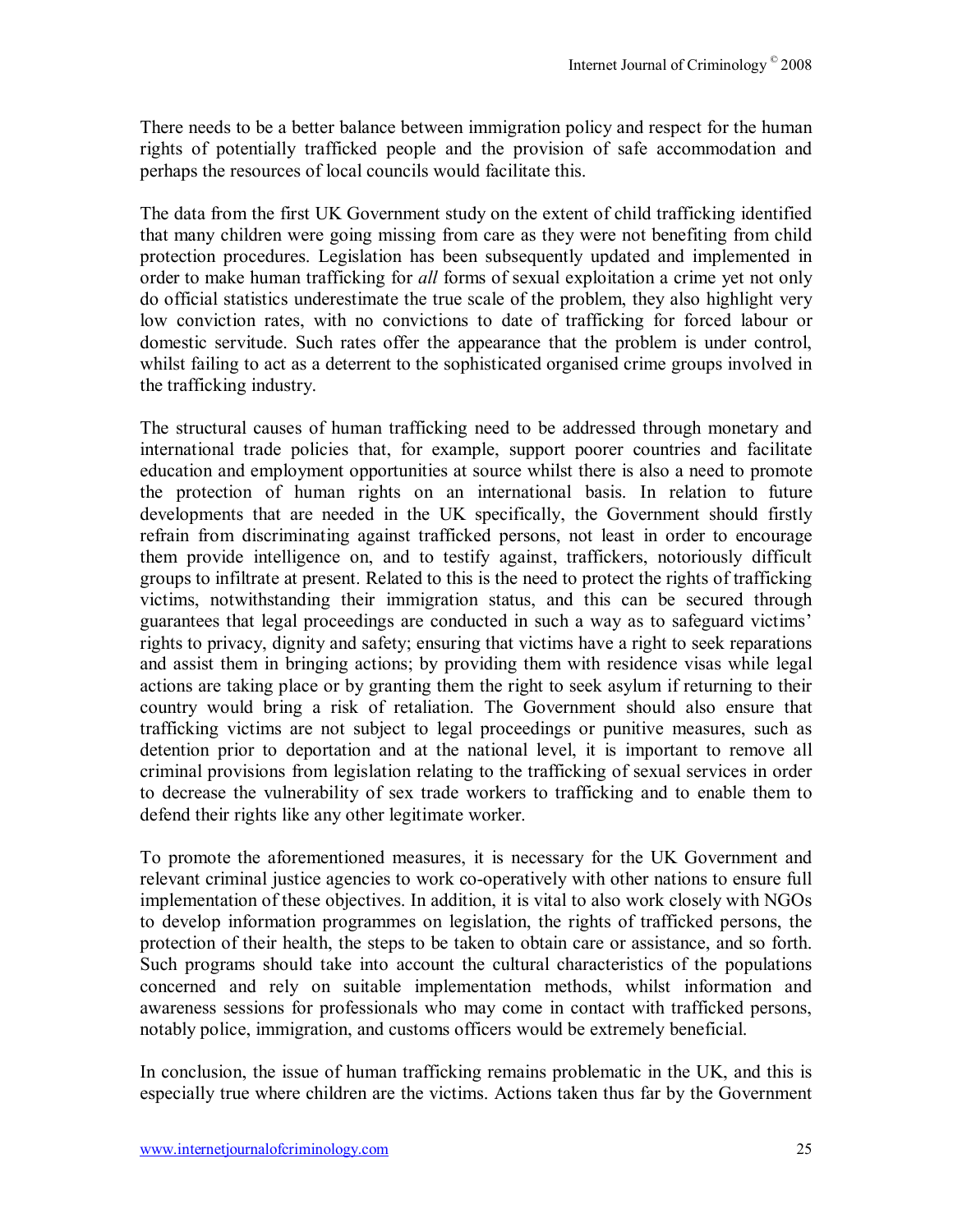in particular have had some success but a more concerted effort is needed if we are to interrupt the increasing growth of trafficking both into and through the UK, as Anti Slavery International (2008) assert, 'Trafficking is a global problem affecting every continent and most countries. It occurs within and across national borders and ranks as one of the most lucrative forms of international crime. The trafficking in human beings is not new. But it is a rapidly growing problem<sup>'</sup>.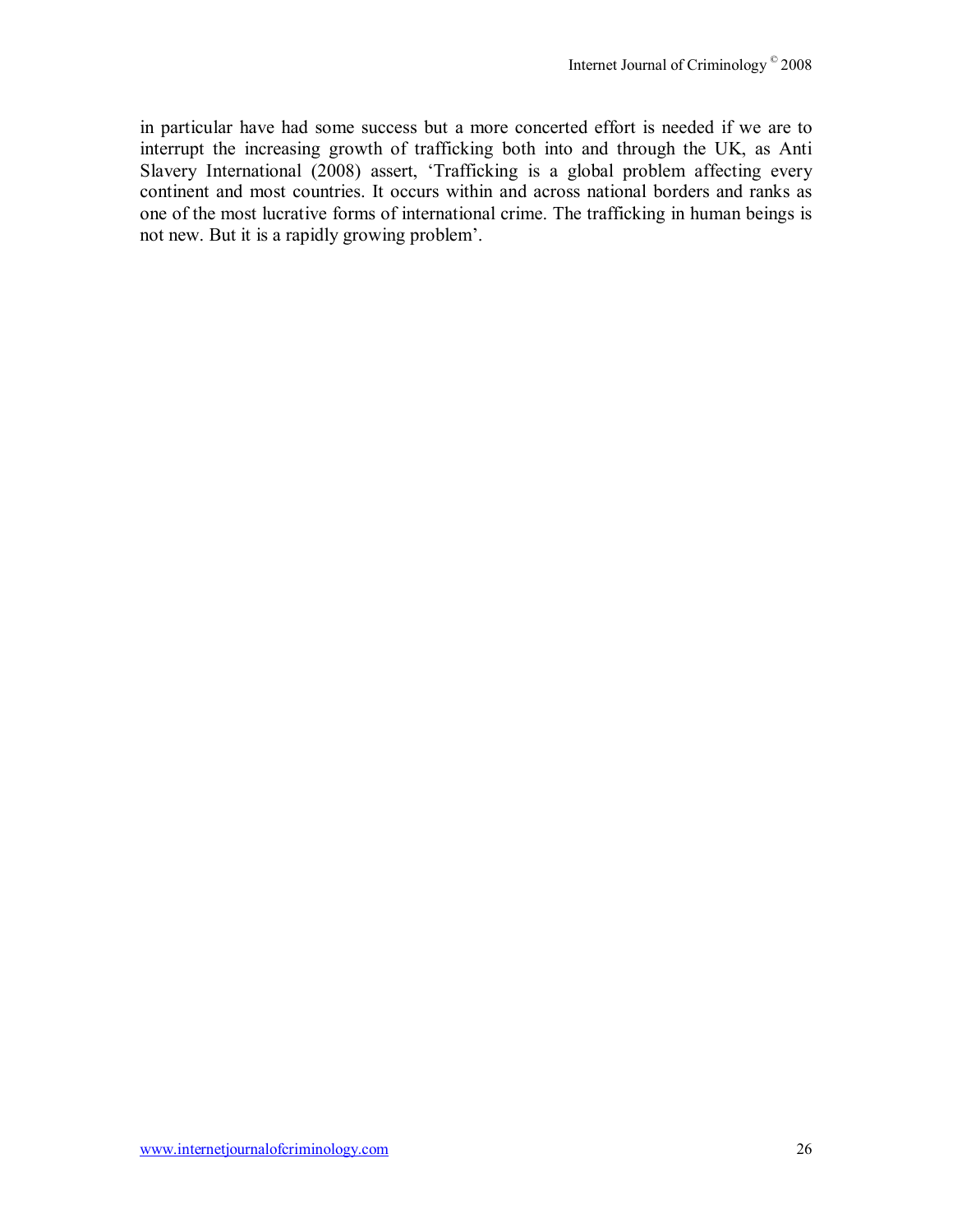# **Appendix 1**

# **Transcript: Interview with Aarti Karpoor from CEOP**

#### **1. When was CEOP established and what are its purpose and origins?**

Child Exploitation and Online Protection centre which we call CEOP was established in April 2006 and its purpose and origins were from the old National Crime Squad and National Criminal Intelligence Service and they emerged to become SOCA and CEOP sits under SOCA. The purpose of CEOP was to work on the issue of child exploitation and especially on the internet relating to sexual abuse, and it was felt that looking at child sexual abuse needed particular attention and also needed more public awareness regarding child protection and abuse and so they felt that a separate distinct agency was needed to give the public information rather than in private and as far as I know that is where CEOP has come from but at the same time CEOP's purpose is evolving all the time. For example the Child Trafficking Unit is a new addition to CEOP.

#### **2. Is there any main work or research completed by CEOP so far?**

Well CEOP actually does quite a lot of different types of work. It is divided into, the main technically work that it does is divided into faculties, Harm reduction, Intelligence and Operations. The work that they do is very broad. In operations they will investigate actual cases of child abuse whether it is online or in the real world. In intelligence of course they follow up information about child sex offenders who may have gone missing, or child sex offenders who may be grooming, so it is all about knowledge, and Harm reduction is more or less the preventative side. So the research we have done is more in regard to online aspects of child abuse, grooming, and research into child trafficking which has been more recent. It is quite broad.

#### **3. How do you think the identification of children as victims of trafficking be improved and made more proactive?**

There are lots of different ways in which the identification of children as victims can be improved. Firstly we need to raise public awareness which is key if we are to understand what child trafficking is and they can better understand whether the child is in that category or not. And awareness is not only at a theoretical and conceptual level but awareness at a practical level so it also includes getting over a lot of prejudices that people have towards these children that have been trafficked. Often they are particular vulnerable children and marginalised children and one of the reasons for why I feel they are victimised in the first place and continue to be victimised is because people are prejudices against them. This can be because they might perhaps be migrants, immigrants, remember not all children trafficked to the UK are migrant children but a lot of them are. And often these children may encounter prejudice from the nation, they might for example, those who are not immigrant children might be prejudiced because people regard them as loose, no moral, they may have other behavioural problems and so it's about recognising it. And it's about recognising trafficking as a form of abuse for example trafficking for exploitation is a type of child abuse. When you have trafficking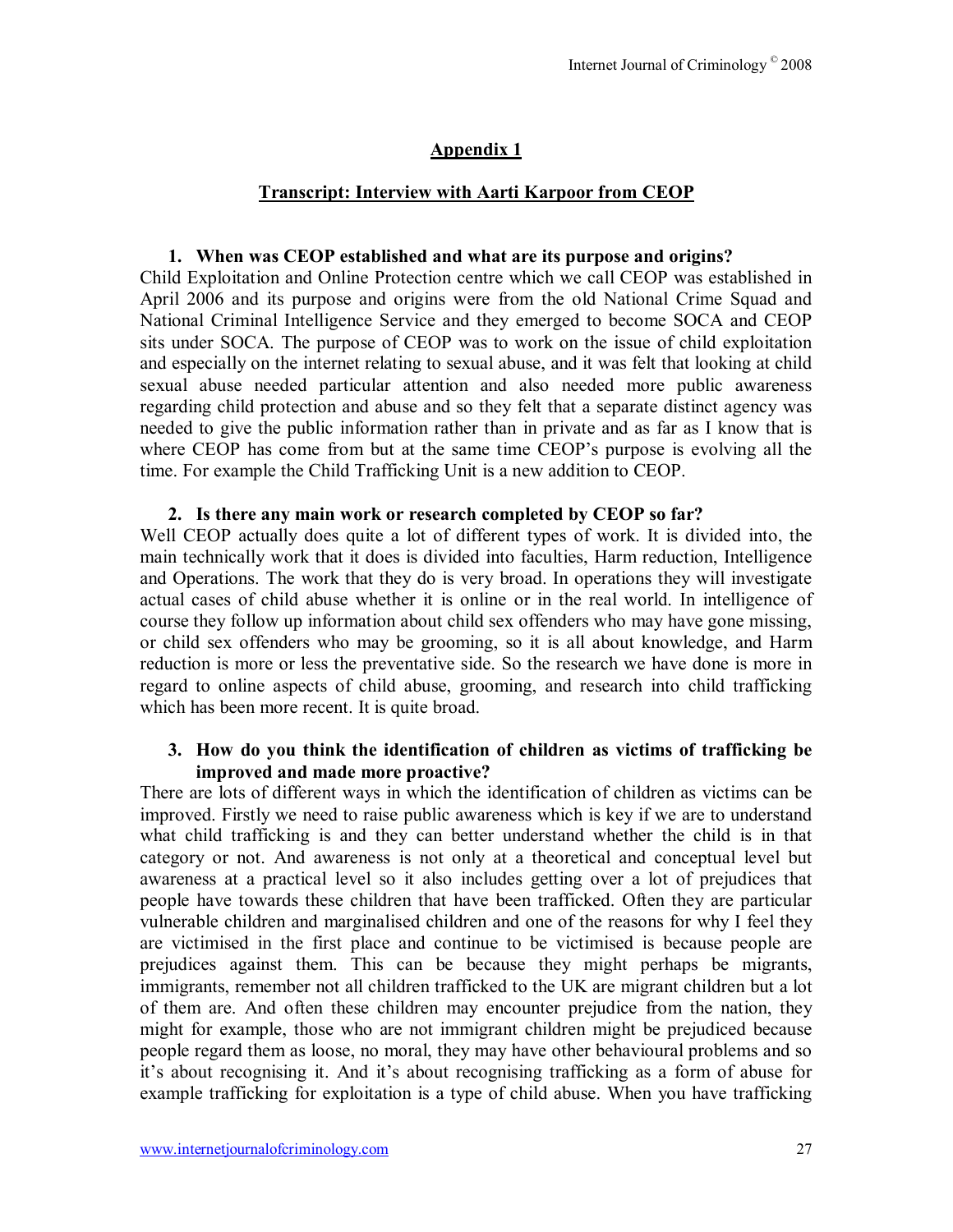into the UK you have an added dimension of immigration and it can really complicate things. So it's about just simplifying what it means and recognising the child at risk basically.

#### **4. In terms of, youíve just mentioned to raise awareness, in what way do you think we can raise awareness?**

I think.....I think first of all through proper training of front line workers, so for example immigration officers and police workers, and of course my work so far at CEOP has been in regards to immigrant children being trafficked into the UK but of course even children that are trafficked who are UK citizens and British nationals that are trafficked, they are not recognised at victims, they are not identified as such because they are perceived as wanting to be prostituted. So first of all raising awareness of police officers, immigrations officers, social workers and about recognising the indicators and symptoms in the child. Is this child being controlled by others? Is he or she being manipulated by others? And how do you recognise that?

#### **5.** It's quite complicated isn't it?

Yes! And also about how to react. I mean you may recognise concerns about a child's well being. It might not be about trafficking. There are all types of concerns. So it's saying what I do about it, who I go to and not being afraid. So it's about reassuring teachers, doctors, nurses that if you have any concerns about a child you need to refer your concerns. So these are the kind of things we need to raise awareness about. I mean I remember one particular social worker rang me up and she was working for social services, and she told me about a child, a little 8 year old, a girl, who had gone missing from school and the parents didn't really seem to be her real parents. And she went missing from school. Her parents had pulled her out of school and the Social worker went to the house to say what's going on, and why isn't the girl at school and basically the whole family had disappeared. And it was felt by those particular children's services that they didn't want to intervene any further because the family were from a different culture and they didn't want to intervene because they felt it was just a cultural issue, and that they wouldn't understand. So basically its about simplifying the whole issue of child trafficking, into child protection and child protection is the same for all children, from all cultures, from all communities, and whether or not they have parents or whether or not they are from the UK or not, it doesn't matter. Its about raising awareness of when a child is at risk, everything else goes out the window. It's about the child's best interest first. And I think that just takes a little bit of time.

#### **6. At the moment there are no safe houses for trafficked children, and there**  aren't any models proposed for safe accommodation. Why do you personally **think this is?**

The reason for that is because in the UK we have The Children's Act of 1989 and other related laws that basically say that any person over the age of 18 where they there is an absence of guardianship or something like this, or where there is a concern about a child or whether they are at risk, they become the responsibility of the Government and the form of government that they become responsible to are the local authorities.... So the local Government have responsibility and it's up to the local government according to the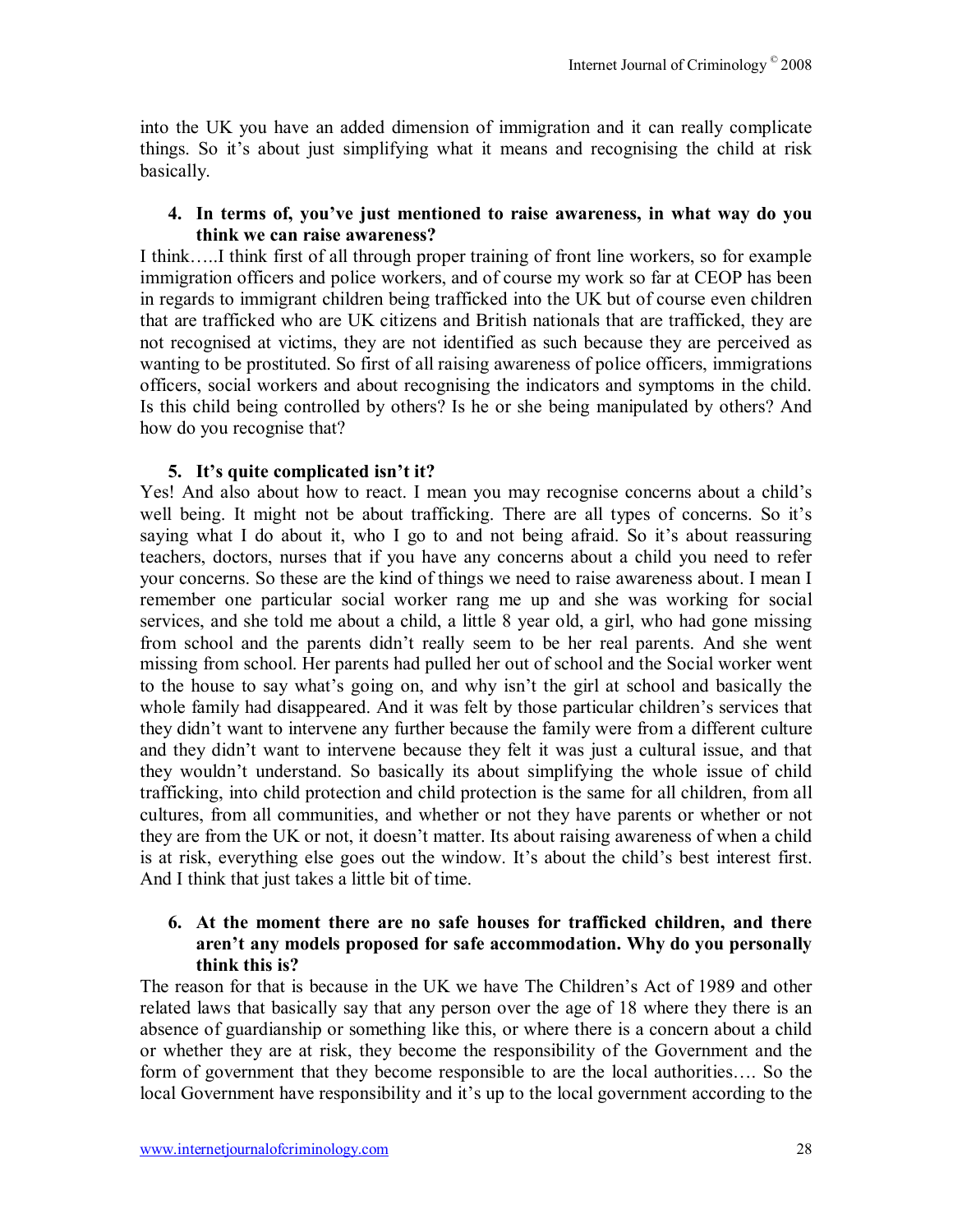law of this country, that they should be accommodating any children at risk. So its not that there's no money in the non-governmental area to provide safe houses but it becomes quite a controversial issue because traditionally in other countries safe houses may be provided by NGO's. NGO's work is to fill the gaps that the Government leave and to lobby the Government to fill those gaps themselves, and so they try to support the Government in what they are doing and so its comes quite controversial if NGO's provide the services instead of the Government

#### **7. As they are legally entitled to provide safe accommodation right?**

Yes, it's the obligation of the Government. For example it is the obligation of the government to provide medical health care to everybody for free under NHS...and it should be that non-governmental and civil societies should want to support the government and to work with the Government, to improve the National Health Service, but they won't be providing it separately.

## **8.** And going back to Children who are under 18, and don't have a guardian. In terms now of safeguarding children -do you believe that a guardian should **be appointed as soon as a child is identified as a probable victim of trafficking?**

I think there are a lot of benefits for a child to have a guardian. Currently the local authorities are responsible for the child and the child may be accommodated but it is not always the case the child is taken into care because that is a specific provision as well and without somebody purely thinking in the best interests of the child only, I think a gap is created because even social workers have to do what their managers tell them, and the same with the police and probation officers. Ultimately their priority is to follow the job of who they are working for. For example a parent you know our ideal view of a parent is to think of the best interest of their child first, and that is completely absent at the moment.

#### **9. And in terms of if we were to appoint a guardian- who would be the best guardian? It could be said that the best guardian could be a legal guardian, to look after the legal welfare of the child or a guardian in terms of someone**  who doesn't do the legal side but ...looks after the general care of the child.

I think that somebody that looks after the general care of the child. There is need for legal representation, better legal aid and legal representation but also the need for a lot of other services as well. The person appointed as a guardian should be coordinating all those services for the child so they should be quite general and have knowledge about all different services, medical, housing. All that kind of stuff.

#### **10. Now to talk about multi-agency work. Do you think that there is enough cooperation between all people who come into contact with trafficking victims?**

Not enough I think. Of course we are trying to encourage co-operation at all levels but it is not that easy. I think that agencies are directed to work with each other, so if we take for example police, immigration and social services, the guide says that we all need to work together, and we all agree that we need to work together at a policy level. So at a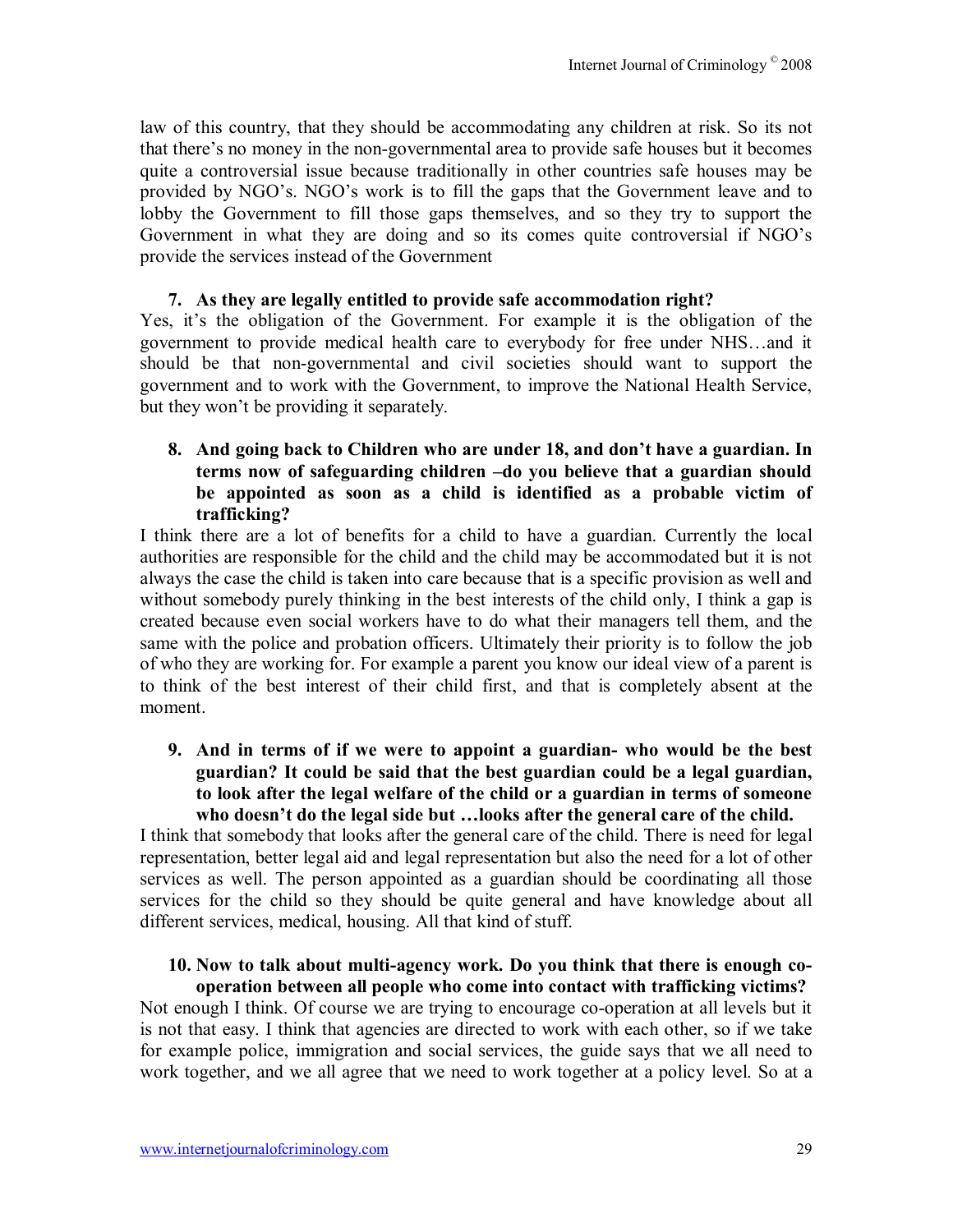higher level we are all agreeing that we need to work together...but obviously that is completely different at the practical level.

#### **11. Do you think that because they have different targets to achieve it makes it more difficult for them to work together?**

It's not just the different targets, it's the different statutory obligations that each of them have. And of course they have different cultures within different agencies and of course the police and social services are obliged under Section 9 of The Children's Act to always put the interest of the child first. Whereas the immigration services Border Immigration Agency does not have that obligation. So at the policy level you might think that it brings problems but it doesn't need to, even at the practical level, but what happens is that..the cultures of each of the agencies are formed by what's happening at the policy level and the history of each of the agencies. And it takes a long time for the culture to change, so for example  $\dots$  with the Border Immigration Agency that they have to think firstly about the borders, they are there to protect the borders then how do you change that mindset? It takes a very long time and immigration as you know is such a politically sensitive issue in this country that they are just being moved this way and that way quite a lot, so it's quite difficult to try and complete with other political demands at the local level. I'm just giving the immigration service as an example.

**12. Referring to your scoping research project on child trafficking which was published in June, it is actually stated that ëfurther information is required**  on criminal networks involved in child trafficking'. That is a quote. How do **you propose to gather further information?** 

Firstly by making relationships with other department agencies. If we first accept there are gaps then we can learn about understanding how to get that information. First of all we have to recognise who has that information, and of course without identifying a child as a victim of trafficking, we don't identify trafficking activity. So the first step is obviously is to find the victims. If we don't identify victims that we don't know that trafficking exists. So who is identifying the victims? Who has access to the victims? We know from the scoping study that a lot of children who may be trafficked go missing from care, so where do these children turn up? And who recognises them? And so the scoping study and our previous experience shows that a lot of NGO's and a lot of charities, especially the smaller ones working with communities.... identify these children, and my view is that the vast majority of these cases that identified by legal NGO's ...they don't even reach police or ...even of they are accommodated by local authorities the children wont tell their stories. Even if they do they are not necessarily believed, not by children's services but police don't investigate these cases because they are not reported as crime. So first of all we need to identify these children, lets go to the agencies that do identify these children, get stories about these children, try to get children to feel more confident in the police to make complaints, and also these complaints will lead to investigations and these investigations will lead to more intelligence gathering and more understanding about the criminal side of things. So obviously again we are starting from this position of child protection and child care and then moving on to lets look at the criminal side of it. Who is the person that is trafficked? Where did they come from? What is their profile and things like this? We know very little about who traffics children and so far after all this legislation has come in there has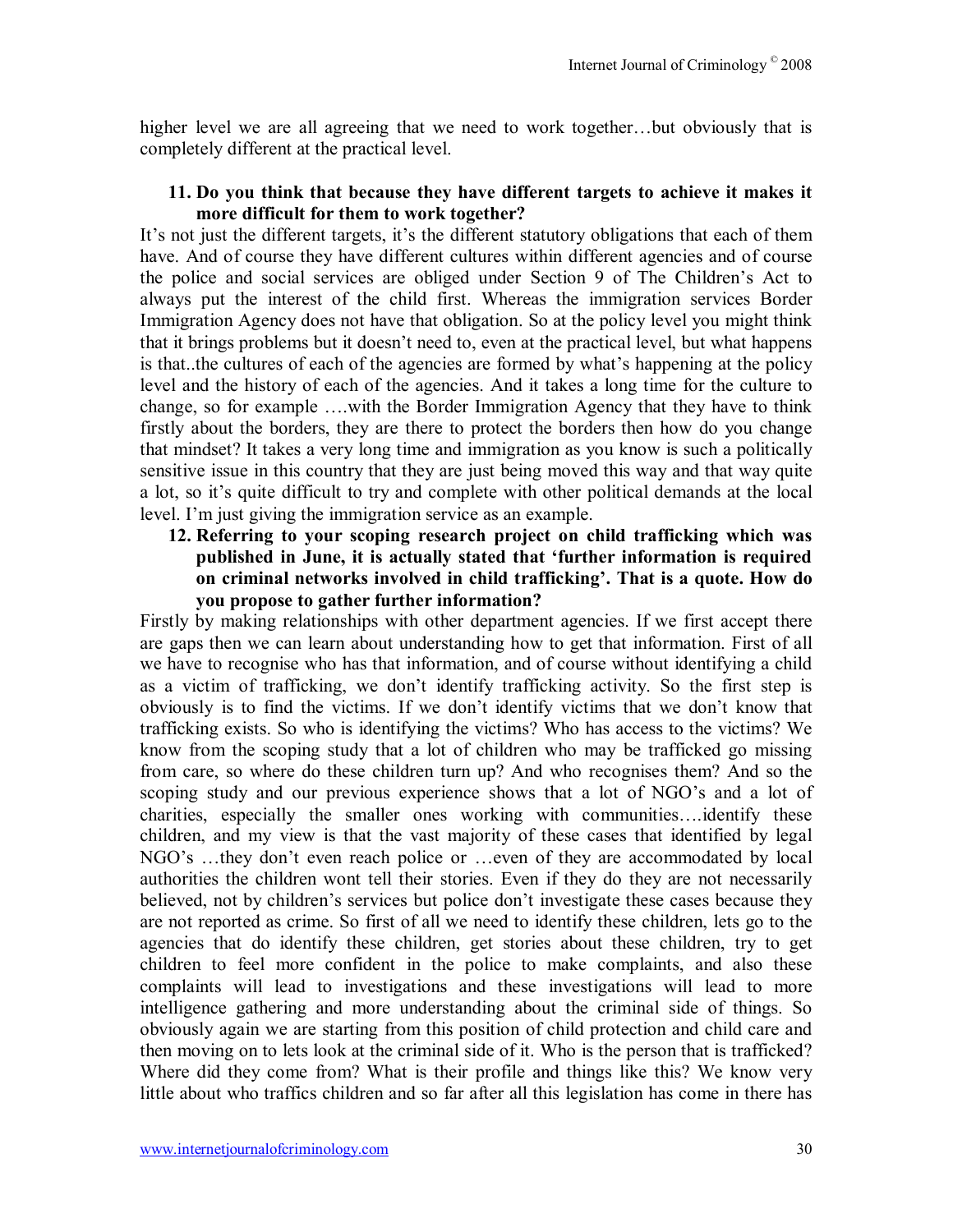been no prosecution for trafficking involved in minors...especially in trafficking in minors involved for domestic servitude, or cannabis cultivation. Instead what we are getting is children being found in cannabis factories who are victims but are not being identified as victims and being arrested. That is the complete opposite. The opposite of what we need to do. So again, raising awareness, again about child protection, again about understanding that this is child abuse and if it was child abuse in any other context we would be investigating the criminals and offenders, so it's about shifting the focus on the offenders again through the child protection approach.

**13. You just mentioned to try to get children to have more confidence in the police. I think that is a round circle, because although they might have more confidence in the police, in the first place I think they will be too afraid even if they have the confidence because of what perhaps the traffickers may do to them and their family. Although this is a very good effort in general terms my belief is that they will just be too afraid.** 

That is a good point. First of all there are 2 points. We have information that we use regarding criminals that can crudely categorise into either evidence or intelligence. Evidence is used for a particular case to bring it to trial and in that case it's exactly what you're saying. It's true; it's really hard, especially when a lot of the evidence is the testimony of the victim. So much weight is given to the testimony of the victim as evidence in trial so it is such a burden on the victim, and if the victim doesn't given evidence then basically it is the end of the trial. So that is also difficult....we've had cases recently of babies being trafficked into the UK for legal adoption, how do you prove according to UK legislation that a child has been abused when the child is a baby. A baby cant give evidence, so of course that is very problematic. However on the intelligence side, that's about finding information about criminal networks. What we are trying to do is with NGO's and Charities is lets take statements from children, if they don't want to go to court or use them as testimonies then fair enough, but this intelligence is still very useful to us as it increases our understanding of criminal networks so you can look at it from the two sides.

#### **14. Is there one main reason for why children are exploited?**

Yes because there is a demand for it. Children are abused and are exploited. If we are looking at it from a commercial point of view I think that, I used to think only as trafficking as commercial ....trafficking as a business but what I'm finding at CEOP is that exploitation includes abuse which is not commercial as well. So if we are looking at commercial exploitation of children, why is it happening? It happens because there is a demand for the services, the exploitative services.

#### **15. What would be commercial exploitation?**

For example, where the traffickers benefits economically. If you have cannabis factories, it is a business, they are selling cannabis. In order to do that they need workers, and they need cheap labour, so they will use child and even adult illegal immigrants that may be trafficked or smuggled over, put them into debt bondage, and the financial gain is immense. But you also have trafficking where you are bringing a child in; lets say into the UK, for the persons own sexual needs. We have had cases where the child has been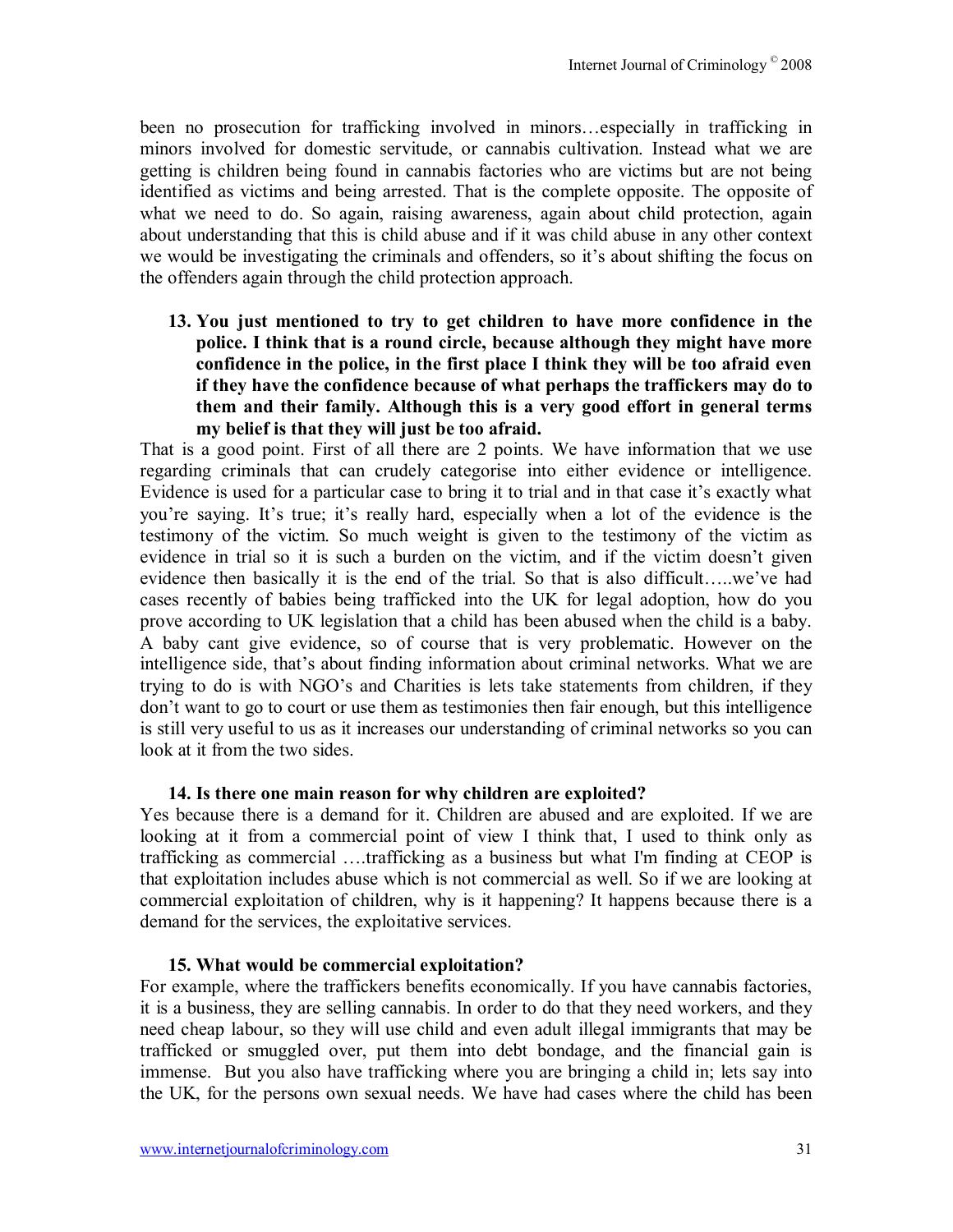brought in, just so somebody can abuse them every day or for illegal adoption. That's not really commercial but it may be commercial for some. Obviously it's commercial for the person selling the child, the trafficker but for the person buying the child they may not be using the child in a commercial sense. So why does that happen? That happens for different reasons, sexual abuse it happens because people offend. Recently I've been looking into witchcraft and child abuse through witchcraft. And so what you are seeing is that children are abuse through beliefs.. people abuse children because they believe this child is a witch. You are talking about an 8 year old child, a 6 year old child, where does that come from? We have more powerful people in different communities around the world and saying if this child does this she is a witch, but it is for their own purposes. What we are finding is uneducated or unenlightened people believing these kinds of things.

#### **16. So itís quite similar to what happened to Victoria Climbie case where her aunt towards the end believed that she was possessed by the devil.**

Exactly, and then the child was abused. This is happening a lot. Recently I went to Southern Africa and we were looking into child exploitation in that area, and in Southern Africa we found cases where some, a small minority of traditional healers, which will require human body, parts to make traditional medicines. And traditional medicines for example are called 'mutti,' and for mutti purposes they will require a penis or something like this. And usually they will pay someone to go and get one from somewhere, and usually they target vulnerable children. Often killed, sometimes left alive but their body parts are taken from them and this is again for commercial use and we may be going off the area of trafficking here, but trafficking is very broad. So it's about belief, why are children exploited because of belief? Because of the demand for exploitative services.

#### **17. How do you change culture without people getting offended?**

What you have to remember is that it is still child abuse and if we accept that in communities particular types of child abuse are particular prevalent we also have to understand its not always like that in the whole of the community. And also about saying its great to have rich diversities in this country but we do need some common standards, some standards that should not be compromised at any cost and when it comes to children and child protection that is the bottom line. It has to be equal for everyone.

#### **18. In terms of renewable residence permits, do you think the Government should introduce them to secure legal status for trafficked children?**

Permanent residencies are slightly less relevant for children when they are children but when they become an adult that is when it becomes problematic. So usually with children when they come into this country and claim asylum if they are unaccompanied, then usually they will be given leave to remain in the UK till they are seventeen and a half. So basically they won't be departed until that age. So residency permits are..Are you talking about the ones under the Council of Europe Conventions? See that really affects adults because they are temporary residency permits where they have been identified as a victim of trafficking, from that point onwards. Whereas for children, hopefully when they are identified as victims of trafficking they will still be children. But there are cases where children are not identified until they turn that age 18, and then they go to apply for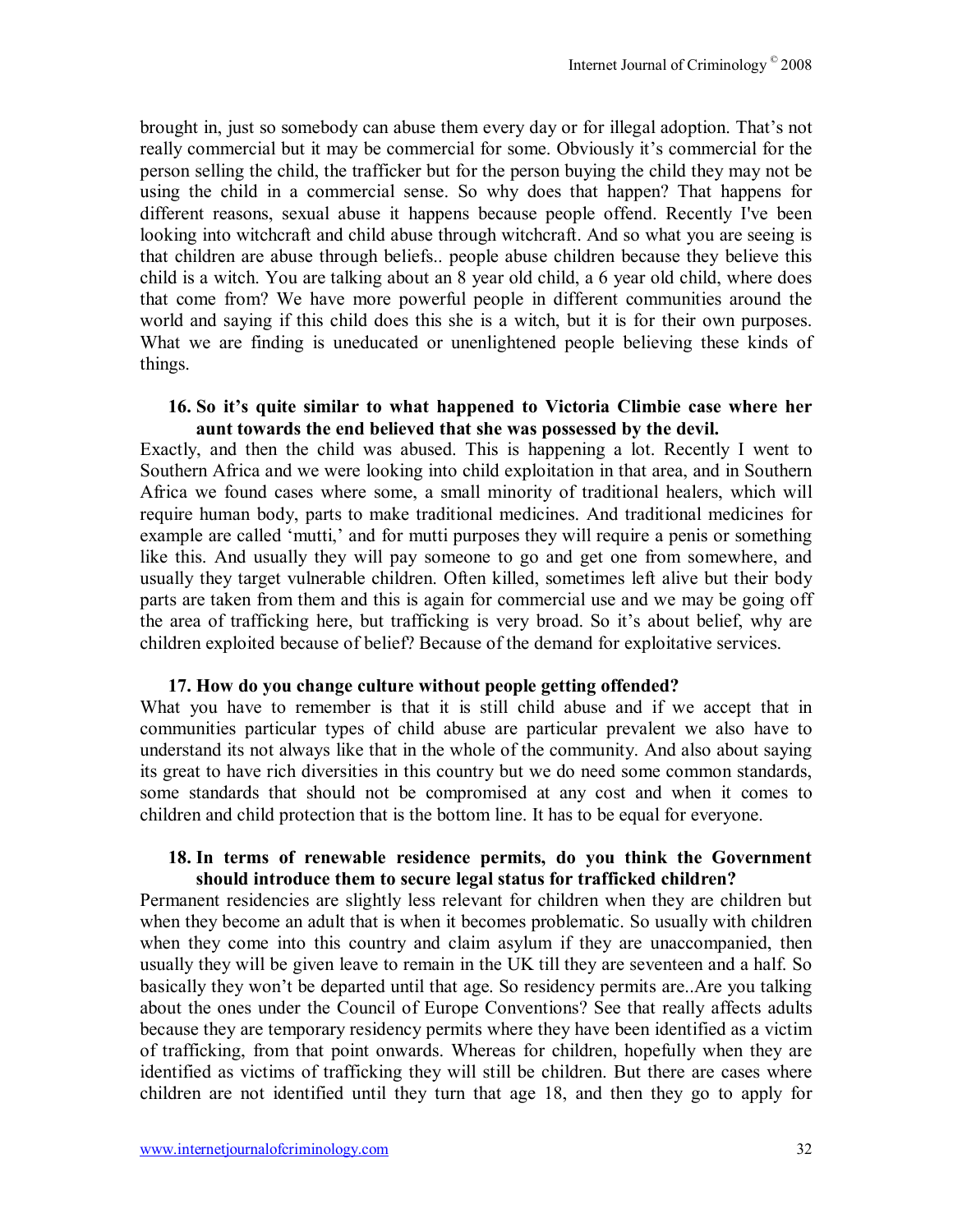permanent residency and they might tell the immigration officer their whole story, and say I was bought here 5 years ago and basically I have been a domestic slave for 5 years. There have been quite a few cases that have come out like that, where it is only when they are going to get their permanent residency's when the families don't need them anymore that they say they have been a domestic slave. I think in those types of cases they should be granted legal permanent residency.

#### **19. Supposing there is a problem with age assessment. A lot of children may not come in with any documents, or with a false passport, false documents, so therefore they may 15 but look 17 or 14 but look a lot older.**

That is really problematic. How we do it here is that a social worker spends about an hour to interview a child he/she will try to assess the way that he talks, the way he behaves, they will ask questions about their life, and its really important that the social worker understands the background of where children like this have come from. Also to understand how children of different races look at different ages, because it seems quite arbitury but then we have other alternatives that we don't use in this country at the moment, but which we used to, which other countries use now where they might x-ray the teeth or the leg to look at bone structure, and they can use that to assess the age. But then again we hear stories or reports that different races have different types of bone structure at different ages so it is really complicated. But what the regulations say is that if there is any doubt the child should be given the benefit of the doubt. The children will say sometimes that they are older, and sometimes say that they are younger because there are so many different types of trafficking.

#### **20. Do you believe that a National Child Trafficking Rapporteur would be a positive development in the UK?**

CEOP doesn't have any particular position on it. But it is something that I am looking into and I think that first of all on one side, there are already many agencies and stakeholders at the policy level working on Human trafficking in the UK, including Government and Non-Government, so you already have quite a few people working like this. For sure you are finding 2 forces, on one side you have non-government, civil society sectors saying we need this we need that, talking on behalf of the victim and on the other side you have got the Government saying we are already doing this and look how fast we are moving, we are doing so much, but perhaps a National Rapporteur could be that neutral party and I think for those purposes it might be useful and it could be useful. But only if that National Rapportuer is completely neutral. And that national rapportuer would need to monitor both the actions and the 'progress' being made by nongovernmental sector and governmental sector. It should be, how are we as a whole improving our response to human trafficking and that's what should be the role of the National Rapporteur. And it shouldn't be at any stage just being part of any one. And I am interested in learning more about how it's working in the Netherlands and how it is working in other countries. And seeing what is behind it. Often we can just get lost in the politics of it, and child exploitation is very politically sensitive so it could be a neutral potential.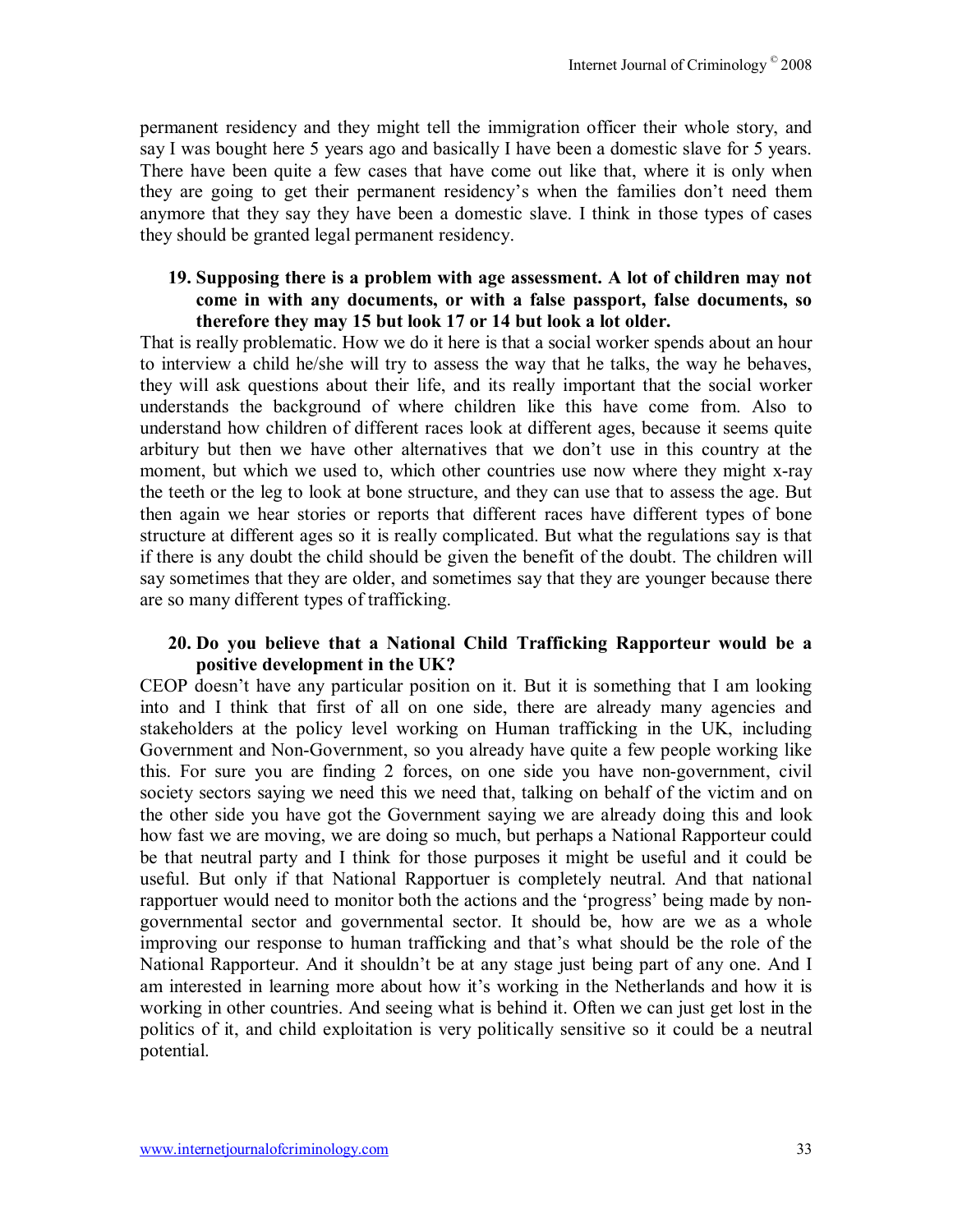#### **21. Why do you think that Child Trafficking and Child Exploitation is such a politically sensitive subject?**

For a number of reasons. I think globally it is such a political issue and some people say its 'just the flavour of the month' but I think because it involves what we might call modern day slavery, and traditionally when we think of trafficking we think of sexual exploitation and you can imagine the kind of sensationalist portrayal of sexual exploitation, forced prostitution, slavery. The media is churning out all the time, it plays at peoples emotions. I think it's not a new phenomenon. It's not new at all. It's been going on for many years but we have just given it a new label. I think that we really need to separate ourselves from all the political hype, because there is a lot of political hype and it's about getting to the crocks of the issue. It's about remembering every day that a child is in danger and it is child abuse. Its child abuse and child exploitation and that's why I prefer the term child exploitation than trafficking because another reason why it's politically sensitive is because it involves immigration. It doesn't have to but people often think of it like that. It's not about immigration it's about exploitation.

When you think of trafficking, you think of movement, but what we are trying to prevent, is the exploitation. If we have got an immigration problem, that's not to do with us. When we are talking about trafficking we are talking about, what's happening to these people at the end, which is again difficult when we are trying to identify victims when in fact they haven't been trafficked fully yet. The definition of trafficking is 'for the purpose of exploitation' so that is the crop of it, the abuse at the end of the line.

#### **22. Last question, do you believe that the issue of child migration and trafficking has taken a long period of time to come to the attention of the Home Office and other organisations?**

I think that if we are looking at it in a global perspective, I think that when we have source countries and destination countries, we have the countries where people are being trafficked to, and traditionally all the destination countries have been really slow to pick up the issue and for a range of different reasons. Firstly you would expect source countries to faster pick up the issue because it is their nationals that are being exploited and of course that is their primary concern and they are usually the more relatively poorer countries, not always, but relatively to the destination countries. The destination countries are normally first world countries, or often developing countries that are developing very fast and they see this flux of trafficking into their countries as an immigration problem. And what we know is of course that trafficking is a form of migration, and you get trafficking where you have traditionally migratory routes anyway, so when we are talking about the trafficking of Chinese into the UK, we already have a huge migratory trend of Chinese into the UK, both legal and illegal, regulated and non-regulated, so when we are saying we have trafficking in there as well, it gets blurred with the whole issue of migration. And so, what you finding is migrants that are being exploited which has always happened but they are not recognised as victims. Traditionally they were recognised as trafficking victims but we have just had this new word, trafficking has been re-energised, but exploitation of migrants has been happening for centuries.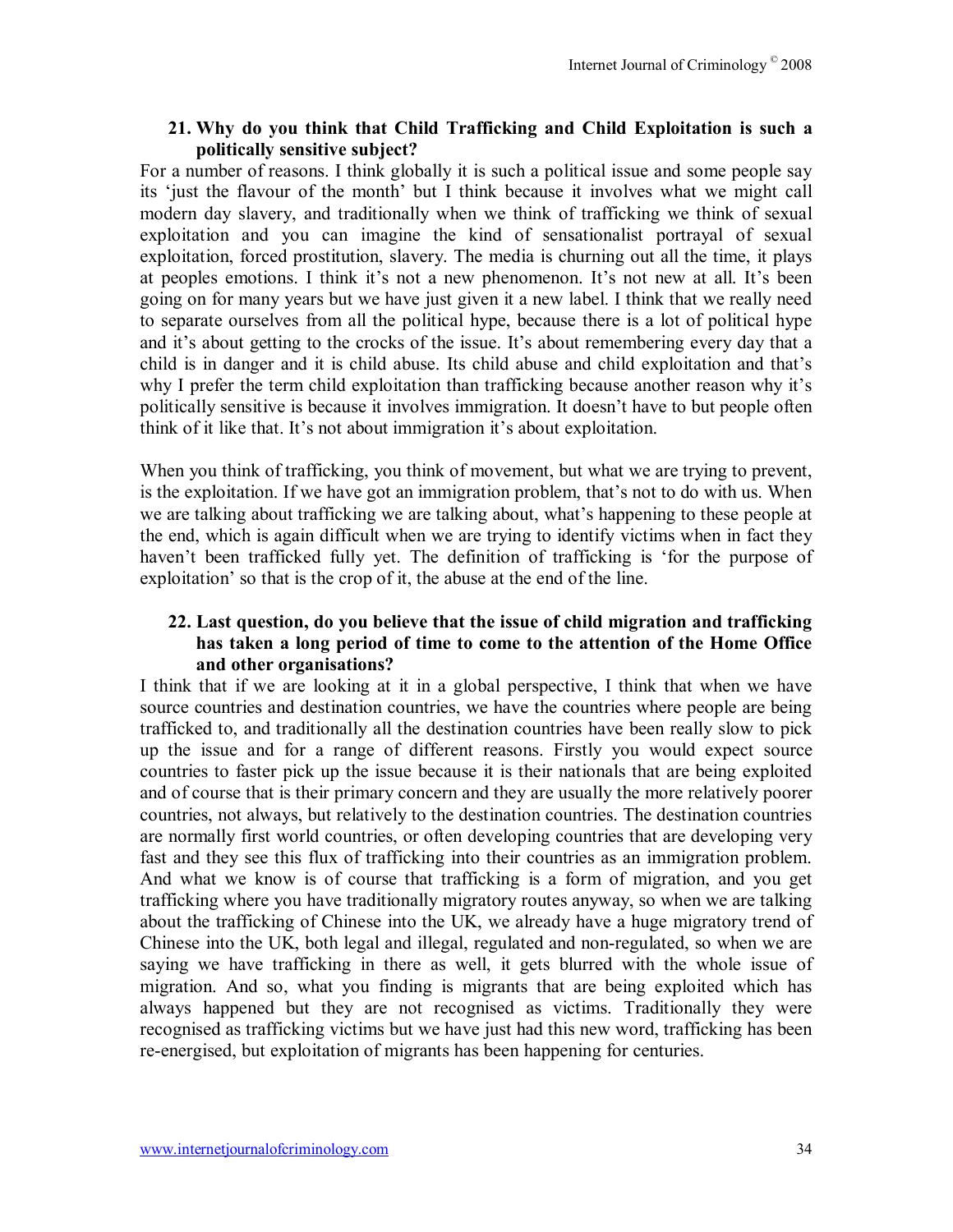I think there are other legislations...Sexual Offences Act 2003, Asylum and **Immigration Act 2004, that offences have come up for trafficking, so I think a lot of**  people have said from the news that because it hasn't been mentioned before in **legislation and quite recent new legislation, that in those terms, it has taken a long time to come to the attention of organisations.** 

You could say that this type of problem, the exploitation could have been dealt with through other criminal offences, so for example the prostitution of another, commercial exploitation have different offences that can be used, but the word trafficking is relatively new, and the word trafficking is new to mean this thing, which was always a problem before, I think that is why it has been bought in as a new offence. And I think that the offence as it stands in the legislation doesnít make sense if you just clonk that directly in. But the other reason why it has gained such political momentum globally, I believe that the US Government have taken on this issue and has taken on the issue so much, have poured in million of dollars into this issue globally, and they have as well as the annual human rights report for every country in the world, they now have trafficking in persons report for every country in the world, and they will categorize every country into tier 1,2, or 3 according to the human trafficking record and their response to trafficking. And this has been going on since about 2003, and since they have been doing that it has really pushed a lot of countries to focus more on human trafficking because the US Government have got behind it and said, and actually passed extra-territorial laws on it, saying this affects us, human trafficking in your country whether its china, or Cambodia or burglary affects the US so we wont you to improve your human trafficking response and if you donít, we will enforce the law. We will impose sanctions on you which are a really big measure. Traditionally you can't impose your legislation on other countries, so it is a really big deal.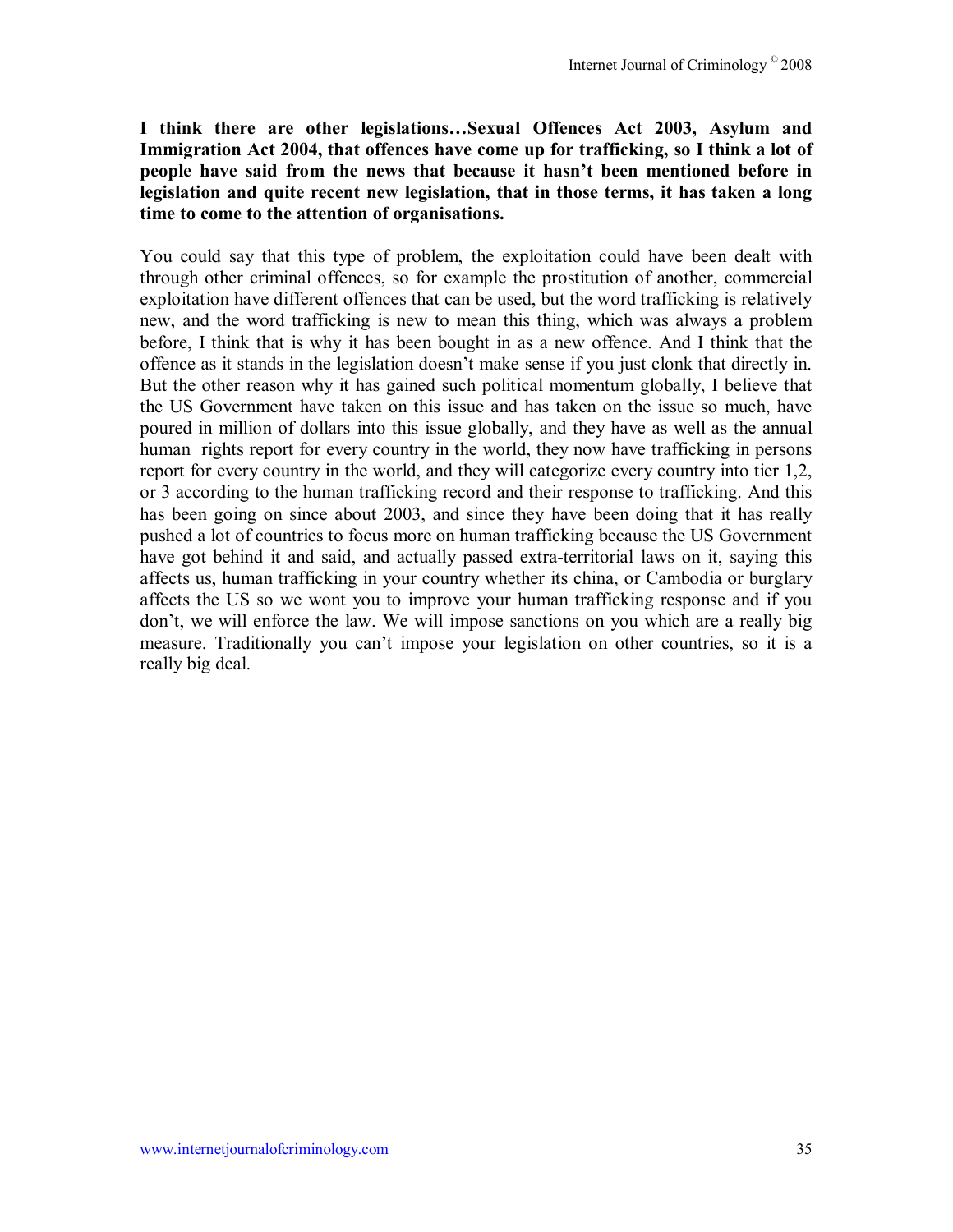# **References**

Africans Unite against Child Abuse (2007) *Promoting the Rights and Welfare of African Children: What is Child Trafficking? Safeguarding African Children in the UK series 2,*  London: AFRUCA

Amnesty International (2005) *Council of Europe: Recommendations to Strengthen December 2004 Draft European Convention on Action against Trafficking in Human Beings*, London: Anti-Slavery International.

Anti-Slavery International (2008) 'Trafficking' (Internet) Available at: http://www.antislavery.org/homepage/antislavery/trafficking.htm Accessed: 12/04/08

Ariyo, D. (2007) 'Child Trafficking and slavery in the UK' (Internet) Available at: http://www.communitycare.co.uk/Articles/2007/12/12/106771/child-trafficking-andslavery-in-the-uk-debbie-ariyo-reports.html Accessed: 01/04/08

Aston, R. (2006) 'Human Trafficking: The Modern Day Slave Trade' (Internet) Available at:  $\alpha$ www.crossrhythms.co.uk/articles/life/Human\_Trafficking\_the\_modern\_day\_slave\_trade/ 22354/p1/. Accessed: 21/03/08

BBC (2006) 'UK warned over child trafficking' (Internet) Available at: http://news.bbc.co.uk/1/hi/uk\_politics/5295296.stm Accessed: 22/10/07

BBC (2007) 'Warning over UK Child Trafficking' (Internet) Available at: http://news.bbc.co.uk/1/hi/uk\_politics/6264411.stm Accessed 22/10/07 BBC (2008) 'Asylum children face deportation' (Internet) Available at: http://news.bbc.co.uk/1/hi/uk/7220014.stm Accessed: 02/04/08

Beddoe, C. & Sillen, J. (2007) *Rights Here, Rights Now: Recommendations for protecting trafficked children*, Italy: UNICEF

Branigan, T. (2008) Tories Attack government for lack of action on trafficking (Internet) Available at: http://www.guardian.co.uk/politics/2008/jan/04/uk.conservatives Accessed: 15/01/08.

Bryman, A (2001) *Social Research Methods*, Oxford: Oxford University Press

Bryman, A (2004) *Social Research Methods,* Edition 2, Oxford: Oxford University Press

Childrens Society (1997) ëChild Prostitutes: Victims or Criminals?í *Childright* 141: pp.15-16.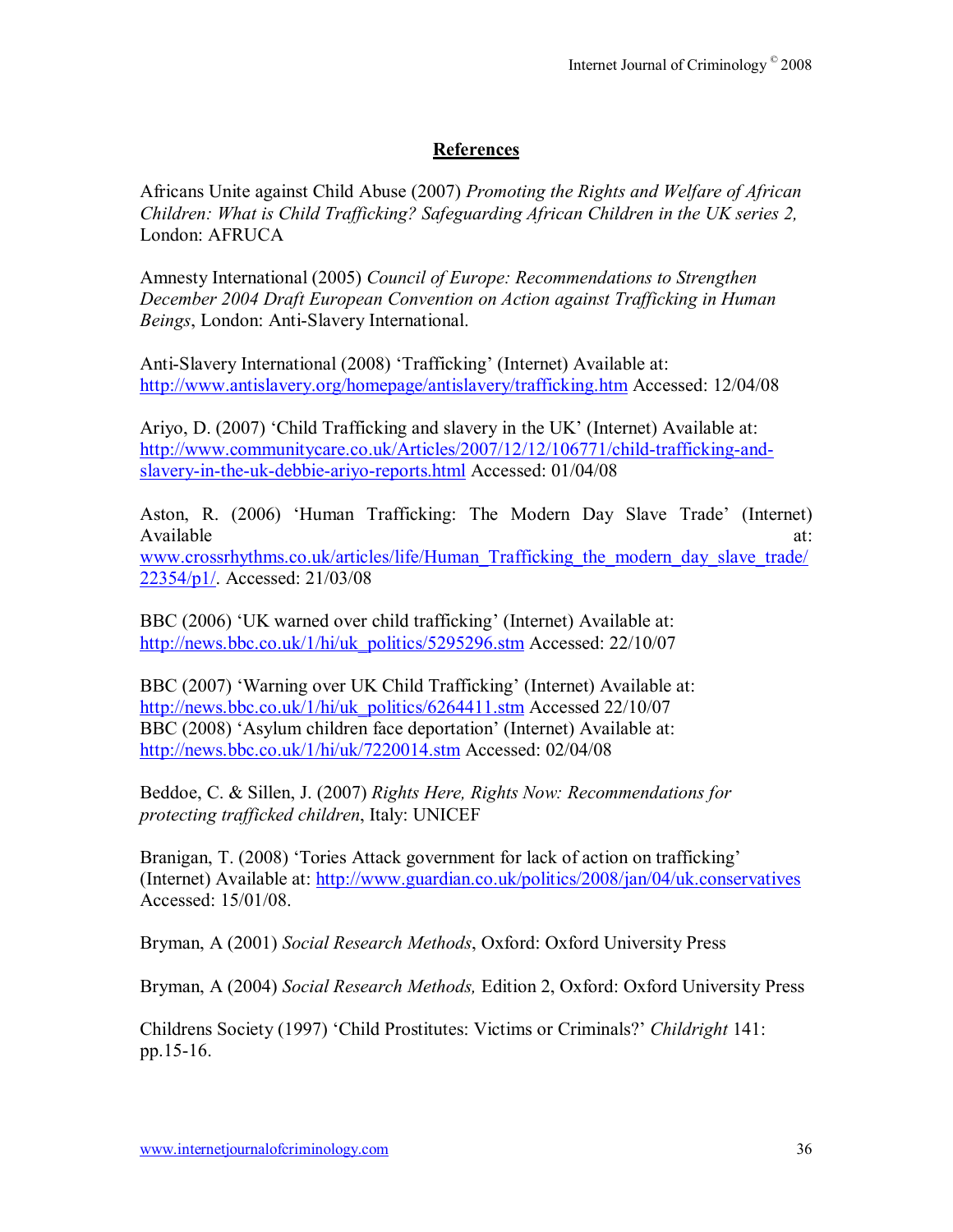Council of Europe (2005) 'Convention on Action against Trafficking in Human Beings' (Internet) Available at:

www.legislationline.org/legislation.php?tid=178&lid=6641&less=false Accessed: 02/04/08

Davis, D. (2007a) 'Human Trafficking: The Modern Slave Trade' (Internet) Available at: www.conservatives.com/pdf/humantrafficking.ppt Accessed: 23/03/08

Davis, D. (2007b) 'Conservatives proposal to combat Human Trafficking' (Internet) Available at: www.conservatives.com/tile.do?def=news.story.page&obj\_id=134302, Accessed: 23/03/08

ECPAT UK (2005) *Crossing Borders: The Trafficking of Children into the UK*, London: ECPAT UK

ECPAT UK (2007a) *Fact Sheet: Child Trafficking into the UK*, London: ECPAT UK

ECPAT UK (2007b), 'New Report Shows Significant Gaps in Government Policy on Trafficked Children in UK' (Internet) Available at: http://www.ecpat.org.uk/press\_03.html, Accessed: 06/11/07

ECPAT UK (2007c) *MISSING OUT: A Study of Child Trafficking in the North-West, North-East and West Midlands*, London: ECPAT UK

European Union (2006) 'Tackling Human Trafficking: Policy and Best Practice in Europe' (Internet) Available at: http://www.crimereduction.homeoffice.gov.uk/humantrafficking02.htm Accessed: 19/11/07

Foreign and Commonwealth Office (2008) 'Child Rights' (Internet) Available at: http://collections.europarchive.org/tna/20080205132101/www.faco.gov.uk/Servlet*/*Front/ TextOnly%3fpagename=OpenMarket/Xcelerate/ShowPage&c=Page&cid=10283025918 69&to=true Accessed: 20/03/08

Gallagher, A. (2006) 'Triply Exploited: Female Victims of Trafficking Networks Strategies for Pursuing Protection and Legal Status in Countries of Destination' in C. van den Anker & J. Doomernik (eds.) *Trafficking and Womenís Rights,* London: Palgrave Macmillan: pp.152-181

Herzfeld, B., Green, S., Epstein, S. & Beddoe, C. (2006) 'Trafficking: Immigration or Human Rights Concern?' (Internet) Available at: www.fmreview.org/text/FMR/25/22.doc Accessed: 20/03/08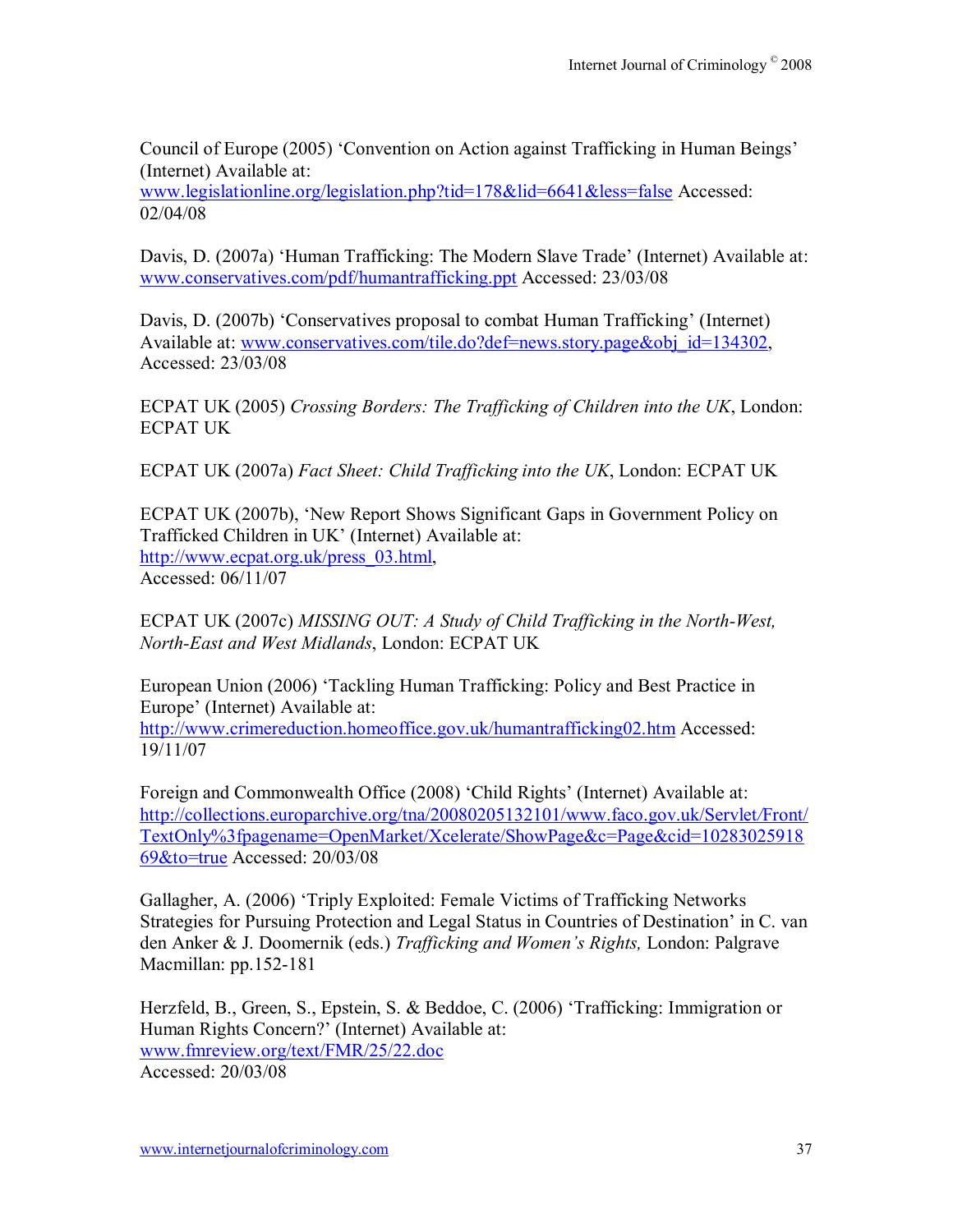Home Office (2007a) *Working Together to Safeguard Children: Safeguarding children who may have been trafficked,* London: HMSO

Home Office (2007b) *UK Action Plan on Tackling Human Trafficking,* London: HMSO

Kapoor, A. (2007a) *A Scoping Project on child trafficking in the UK*, London: CEOP

Kapoor, A. (2007b) *Interview,* 03/01/08

Karamitros, I. (2006) 'Humans: Third largest illegal trade commodity' (Internet) Available at:

http://media.www.omnibusonline.com/media/storage/paper193/news/2006/02/10/Forum/ Humans.Third.Largest.Illegal.Trade.Comodity-1608598.shtml Accessed: 03/03/08

NSPCC (2007a) 'NSPCC opens first UK advice line to help combat child trafficking' (Internet) Available at:

www.nspcc.org.uk/whatwedo/mediacentre/pressreleases/2007\_08\_october\_NSPCC\_open s first uk advice line to help combat child trafficking wdn51249 Accessed: 25/03/08

NSPCC (2007b) *Fresh Start: The NSPCC Centre for Action on Child Sexual Abuse,* London: NSPCC

O'Connell- Davidson, J. (2006) 'The Trouble with 'Trafficking' in C. van den Anker  $\&$ J. Doomernik (eds.) *Trafficking and Womenís Rights*, London: Palgrave Macmillan: pp.11-26

Office of the Children's Commissioner (2007) 'Children's Commissioner calls for equal rights for children seeking asylum' (Internet) Available at: https://www.childrenscommissoner.org/adult/news/archive.cfm?id=1966&newsid=51. Accessed: 03/02/08

Office of Public Sector Information (2002) ëNationality, Immigration and Asylum Act 2002' (Internet) Available at: http://www.opsi.gov.uk/Acts/acts2002/ukpga\_20020041\_en\_1 Accessed: 02/04/08

Office of Public Sector Information (2003) 'Sexual Offences Act 2003' (Internet) Available at: http://www.opsi.gov.uk/Acts/acts2003/ukpga\_20030042\_en\_5, Accessed: 04/02/08

Office of the United Nations High Commissioner for Human Rights (2002a) 'Convention on the Rights of the Child' (Internet) Available at: http://www.unhchr.ch/menu3/b/k2crc.htm Accessed: 12/02/08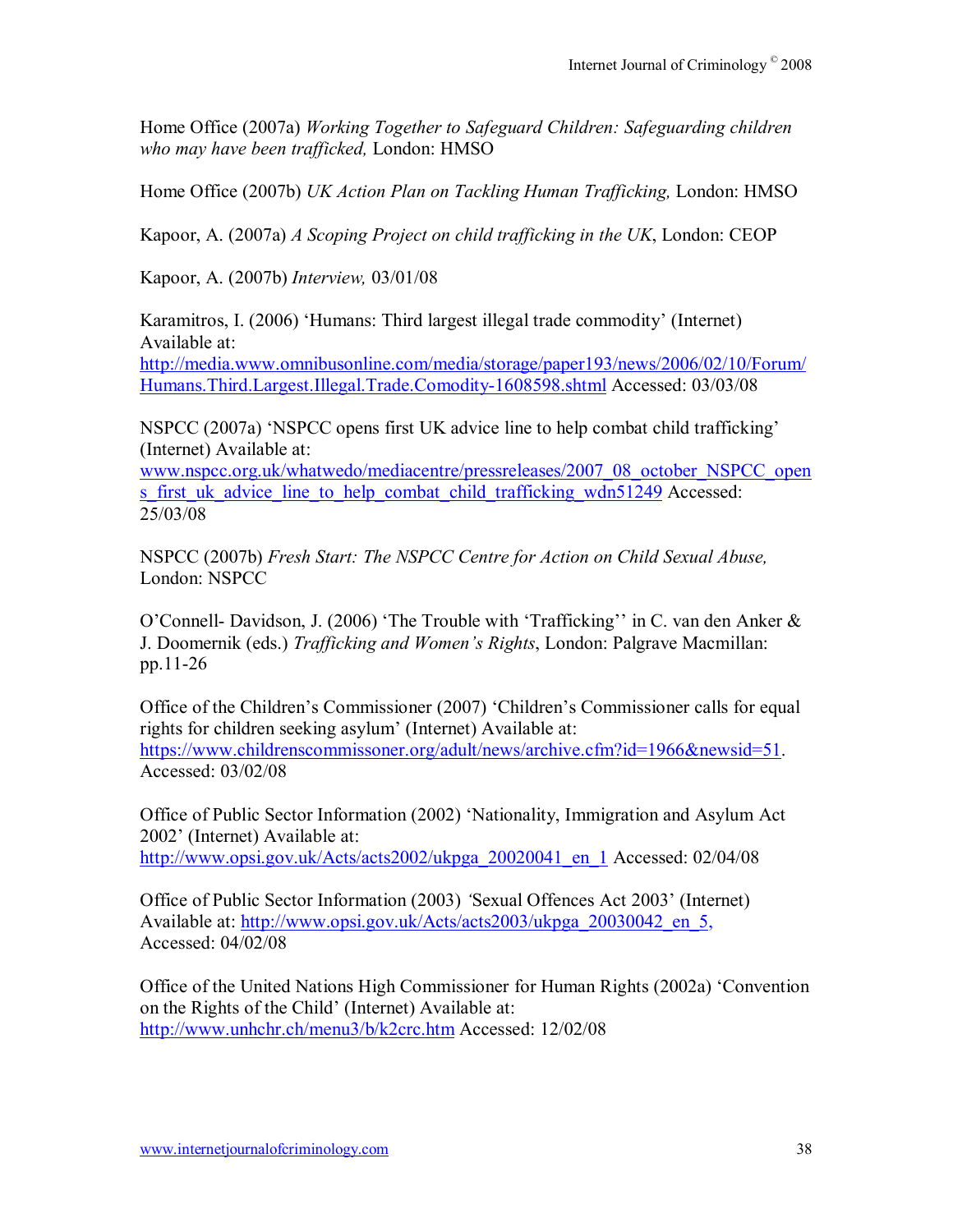Office of the United Nations High Commissioner for Human Rights (2002b) Declarations and Reservations to the Convention on the Rights of the Child<sup> $\prime$ </sup> (Internet) Available at: http://www.unhchr.ch/html/menu3/b/treaty15\_asp.htm Accessed: 12/02/08

Office of the United Nations High Commissioner for Human Rights (2002c) ëOptional Protocol to the Convention on the Rights of the Child on the sale of children, child prostitution and, child pornography' (Internet) Available at: http://www.unhchr.ch/html/menu2/6/crc/treaties/opsc.htm Accessed: 12/02/08

Paladin Child (2003) *The Safeguarding Children Strand of Maxim funded by Reflex: A*  Partnership Study of Child Migration to the UK via London Heathrow, London: Paladin Child

Robinson, K. & Rose, D. (2007) 'European Convention on Trafficking to come into force' (Internet) Available at: http://www.unicef.org.uk/press/news\_detail\_full\_story.asp?news\_id=1054 Accessed: 14/03/08

Reilly, A. (2006) ëTrafficking Legislation vs Slavery Legislation in Prosecuting the Crime of Female Sexual Slavery: An International Law Perspective' in C. van den Anker & J. Doomernik (eds.) *Trafficking and Womenís Rights*, London: Palgrave Macmillan: pp.89-117

Sarantakos, S. (2005) *Social Research*, Edition 3, Basingstoke: Palgrave Macmillan

Sereny, G. (1984) *The Invisible Children: Child Prostitution in America, Germany and Britain,* London: Andre Deutsch

Somerset, C. (2001) *What the Professionals Know: The trafficking of children into, and through the UK for sexual purposes*, London: ECPAT UK.

Somerset, C. (2004) *Cause for Concern? London social services and child trafficking,*  London: ECPAT UK.

Tayside Police (2007) 'Operation Pentameter 2' (Internet) Available at: www.taysidepolice.police.uk/newsarchiveitem.php?id=1083&mon=10&year=2007 Accessed: 05/04/08

The Times (2007) 'Police forces launch fight against sex trafficking with Operation Pentameter 2' (Internet) Available at: www.timesonline.co.uk/tol/news/uk/crime/article2581658.ece Accessed: 05/04/08

Travis, A. (2007) 'Gangs and ghosts push UK's home-grown cannabis harvest to a record high' (Internet) Available at:

www.guardian.co.uk/society/2007/mar/13/drugsandalcohol.drugs Accessed: 02/04/08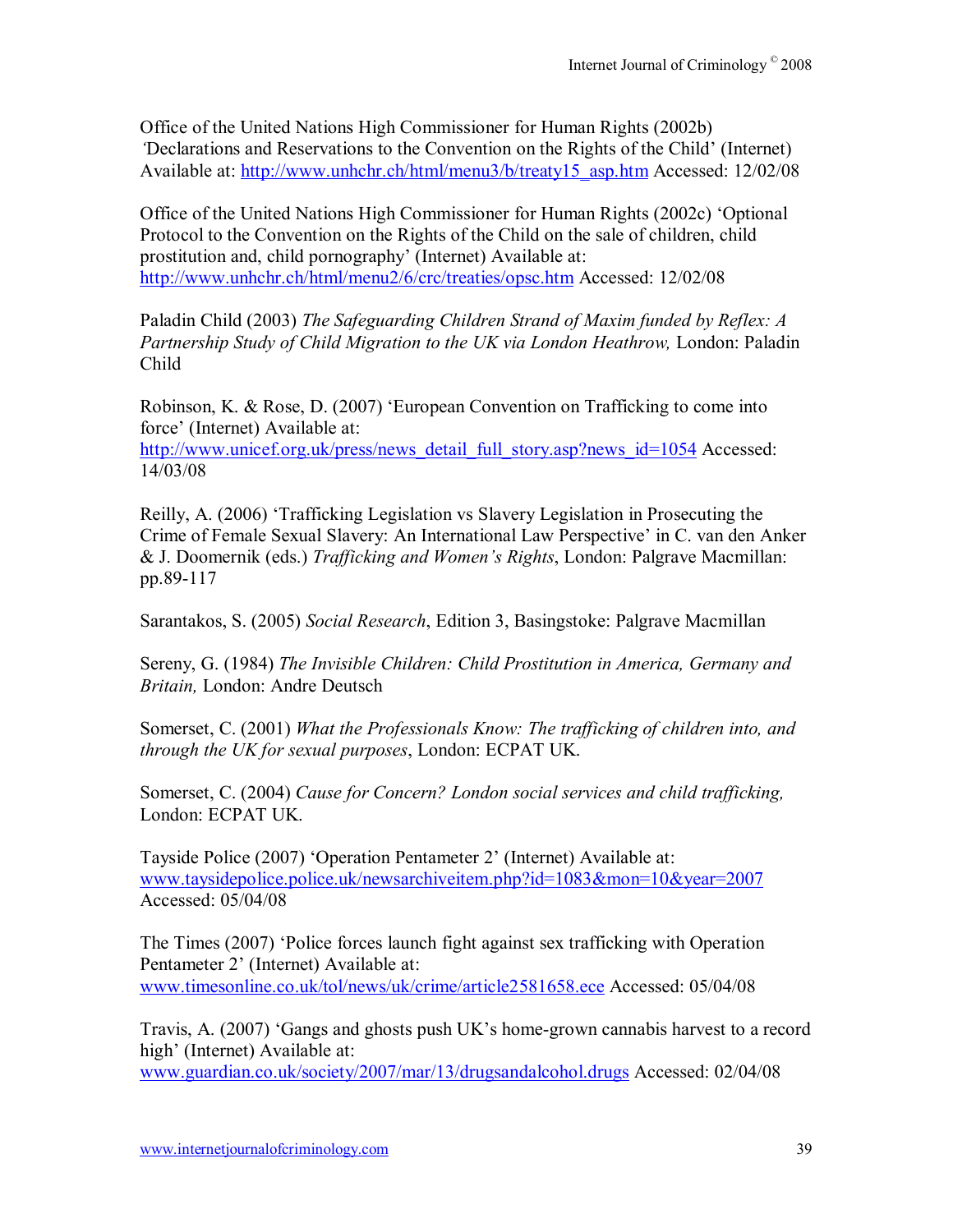UNICEF UK (2003) *Stop the Traffic,* London: UNICEF

UNICEF UK (2005) 'UK Position papers and policies' (Internet) Available at: http://www.unicef.org.uk/unicefuk/policies/policy\_detail.asp?policy=7 Accessed: 09/11/07

UNICEF UK (2007a) 'UNICEF calls for increased efforts to prevent child trafficking' (Internet) Available at:

www.unicef.org.uk/campaigns/news/news\_detail.asp?news\_id=970 Accessed: 09/04/08

UNICEF UK (2007b) 'UK Government still failing trafficked children' (Internet) Available at:

www.unicef.org.uk/campaigns/news/news\_detail\_full\_story.asp?news\_id=1037 Accessed: 09/04/08

UNICEF UK (2008) 'UK Legislation and Trafficking' (Internet) Available at: www.unicef.org.uk/campaigns/campaign\_sub\_pages.asp?page=53 Accessed: 18/03/08

UK Human Trafficking Centre (2006a) 'Objectives' (Internet) Available at: www.ukhtc.org/objectives.htm Accessed: 14/11/07

UK Human Trafficking Centre  $(2006b)$  'Human Trafficking in the UK' (Internet) Available at: www.ukhtc.org/uk.htm Accessed: 14/11/07

United Nations (2000) *Protocol to Prevent, Suppress and Punish Trafficking in Persons, Especially Women and Children, Supplementing the United Nations Convention against Transnational Organised Crime,* Vienna: United Nations

Van Liempt, I. (2006) 'Trafficking in Human Beings: Conceptual Dilemmas' in C. van den Anker & J. Doomernik (eds.) *Trafficking and Womenís Rights*, London: Palgrave Macmillan: pp.27-42

Waller, E. (2007) *Why is UNICEF's Rights Respecting School having a positive impact on young people and adults alike?*, London: UNICEF

Walters, H. (2007) *An Introduction to the Child Protection System in the UK*, London: **NSPCC** 

Ward, L. & Taylor, M.  $(2007)$  'Vanished: the child victims of trafficking' (Internet) Available at: www.guardian.co.uk/uk/2007/sep/20/children.immigration Accessed: 17/12/07

Whitehouse, P. (2007) 'Child sex slave trade exposed' (Internet) Available at: www.yorkshirepost.co.uk/news/child-sex-slave-trade-exposed.1972426.jp Accessed: 03/04/08